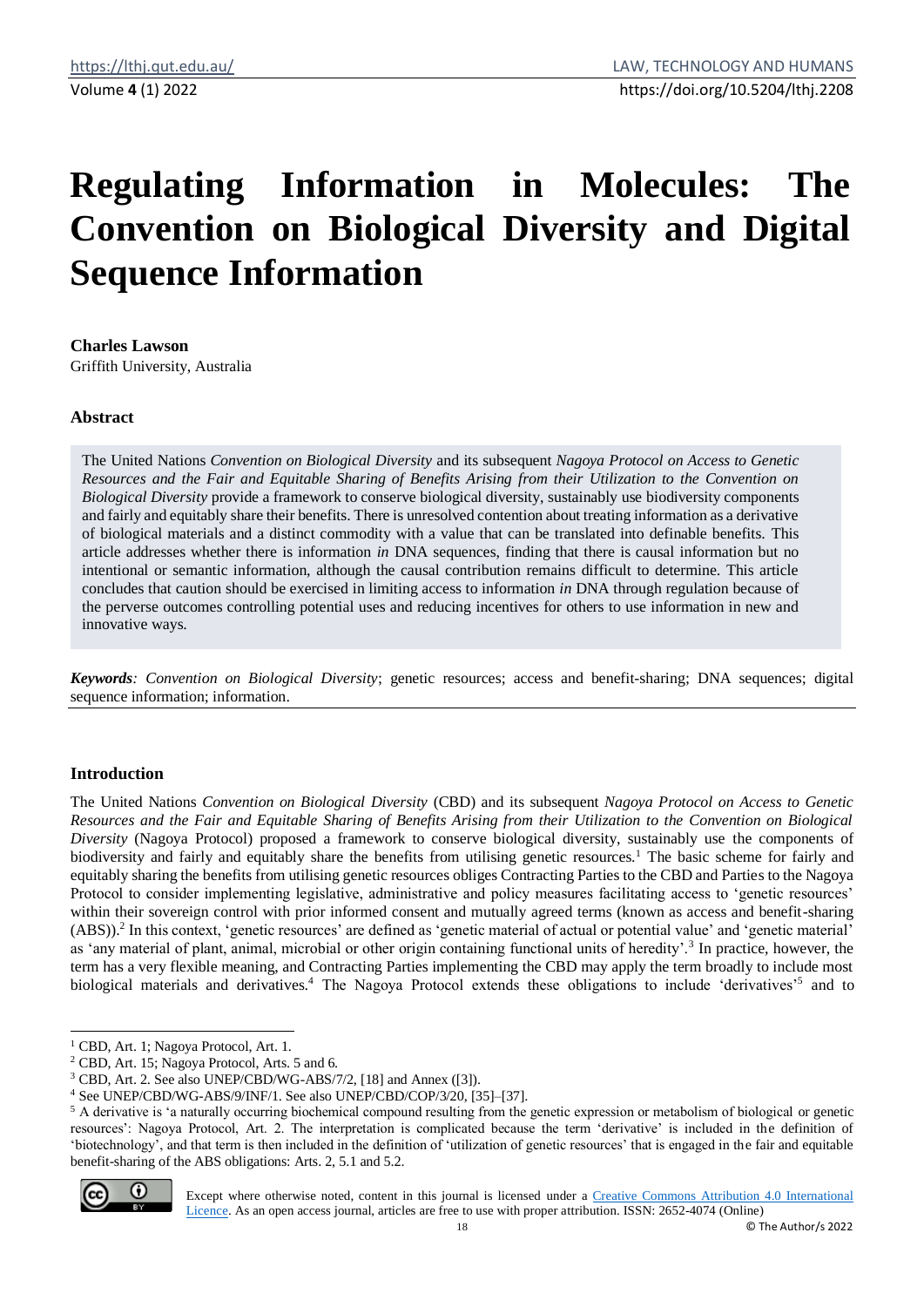'Traditional Knowledge associated with genetic resources'.<sup>6</sup> The CBD has attracted 196 Contracting Parties and the Nagoya Protocol 133 Parties. Most ABS schemes rely on a contractual arrangement between a resource holder and the party seeking access to the resource that incorporates the CBD and Nagoya Protocol obligations, including the sharing of monetary and nonmonetary benefits.<sup>7</sup>

Despite almost three decades of operation, concerns remain about the likely potential for the CBD and Nagoya Protocol to deliver significant benefits.<sup>8</sup> As a result of these concerns, there has been a resurgent interest in extracting benefits from utilising information associated with genetic resources (e.g., downloading a DNA sequence from a publicly available database) as another source of potentially significant ABS benefits. However, failing to include or extend ABS to genetic information could undermine the existing ABS scheme because information can be utilised without the ABS arrangements and specifically benefit-sharing that apply to physical genetic resources.<sup>9</sup> At the CBD and Nagoya Protocol forums, these concerns were captured by the term 'digital sequence information' (DSI). This term is a 'place holder, without prejudice to future consideration of alternative terms'.<sup>10</sup> The core of the contention is the ways and merits of treating DSI as a derivative of the materials within the ABS transaction itself, which becomes a distinct commodity with a value that the ABS scheme attempts to translate into definable benefits.<sup>11</sup>

The purpose of this article is to address the concern that informational language in the context of genetic resources (e.g., 'transcription', 'translation', 'coding', 'editing', 'proofreading', 'copying', 'gene expression', 'signals', 'program' and 'book of life')<sup>12</sup> relating to morphological development and evolution potentially falling within the scope of the CBD and the Nagoya Protocol's ABS arrangements is essentially flawed. While these are not new concerns in the discussion on information metaphors in the biological sciences, they are poignant because a bottom-up account of genetics based on the information flowing from DNA sequences infers a significance for a sequence that it might not have. In contrast, a top-down account traces an observable phenomenon to the products that result from the DNA sequence and *other* relevant causes. Put simply, as this article will demonstrate, the informational language used to describe molecular biology<sup>13</sup> 'leads to a misleading picture of possible explanations in molecular biology'<sup>14</sup> and has been so pervasive in common understandings of genetics that it has probably limited the perspectives of policymakers addressing genetic resources. If this is correct, then this article argues that founding a legislative, administrative and policy scheme on this misleading picture of bottom-up information flowing from DNA sequences may perpetuate perverse outcomes and (further)<sup>15</sup> undermine the purpose and integrity of ABS schemes.

In addressing these matters, the article is structured as follows. The next part outlines the dimensions of the DSI issue in the CBD and Nagoya Protocol forums. The following part traces the developments of the use of informational language in genetics, detailing the current theoretical framework for information in philosophy and law and distinguishing between the ideals of classical and molecular genes so that simplistic and ultimately misleading conceptions of DNA sequence do not undermine the role and place of information in DNA sequences. The next part discusses the implications of these theoretical threads for the regulation of DSI in the context of ABS. The final part concludes that there already exists adequate potential in the current ABS scheme of CBD Contracting States and Nagoya Protocol Parties to implement ABS legislative, administrative and policy measures to regulate DSI as a genetic resource. Alternatively, those implementing existing national ABS can include terms and conditions as part of prior informed consent and mutually agreed terms addressing DSI (as some Contracting Parties have done already). While initiating such measures is possible, there are potential problems. The result will be a matrix of different laws, policies and practices among the CBD Contracting States and Nagoya Protocol Parties that will likely perpetuate perverse

<sup>6</sup> Nagoya Protocol, Arts. 7 and 12.

<sup>7</sup> See Young, "Drafting Successful ABS Contracts"; Humphries, "Survey of Access and Benefit-Sharing."

<sup>&</sup>lt;sup>8</sup> See, for example, Gaffney, "Open Access to Genetic Sequence Data"; Williams, "Conservation Policy: Helping or Hindering"; Rourke, "Policy Opportunities"; Laird, "Rethink the Expansion of ABS"; Lawson, "Information as the Latest Site"; Neumann, "Global Biodiversity Research"; Smith, "Biological Control"; Kupferschmidt, "Biologist Raise Alarm"; Bockmann, "Brazil's Government Attacks"; Nijar, "Implementation of the Nagoya ABS"; Prathapan, "When the Cure Kills"; Lawson, "The Future of Information"; Humphries, "A Tiered Approach."

<sup>9</sup> Lawson, "Information as the Latest Site," 19–26.

<sup>10</sup> CBD/DSI/AHTEG/2018/1/4, [25] and Annex ([1]).

<sup>&</sup>lt;sup>11</sup> Lawson, "The Future of Information," 104.

<sup>&</sup>lt;sup>12</sup> See, for example, Colucci-D'amato, "End of the Central Dogma" (neurobiology); Maynard-Smith, "Concept of Information" (developmental biology); Cooper, "Central Dogma of Cell Biology" (cell biology). See also Kay, "Who Wrote the Book of Life?"; Judson, "The Eighth Day of Creation"; Kalmus, "Cybernetical Aspect."

<sup>&</sup>lt;sup>13</sup> It broadly captures the explanation of biology and emphasises the minuteness of biological entities, although this is not an entirely clear episteme: see Kay, "The Molecular Vision of Life," 4–6.

<sup>&</sup>lt;sup>14</sup> Sarkar, "Biological Information: A Skeptical Look," 187. See also Falk, "Genetic Analysis: A History," 175.

<sup>&</sup>lt;sup>15</sup> See Laird, "Rethink the Expansion of ABS"; Lawson, "Information as the Latest Site."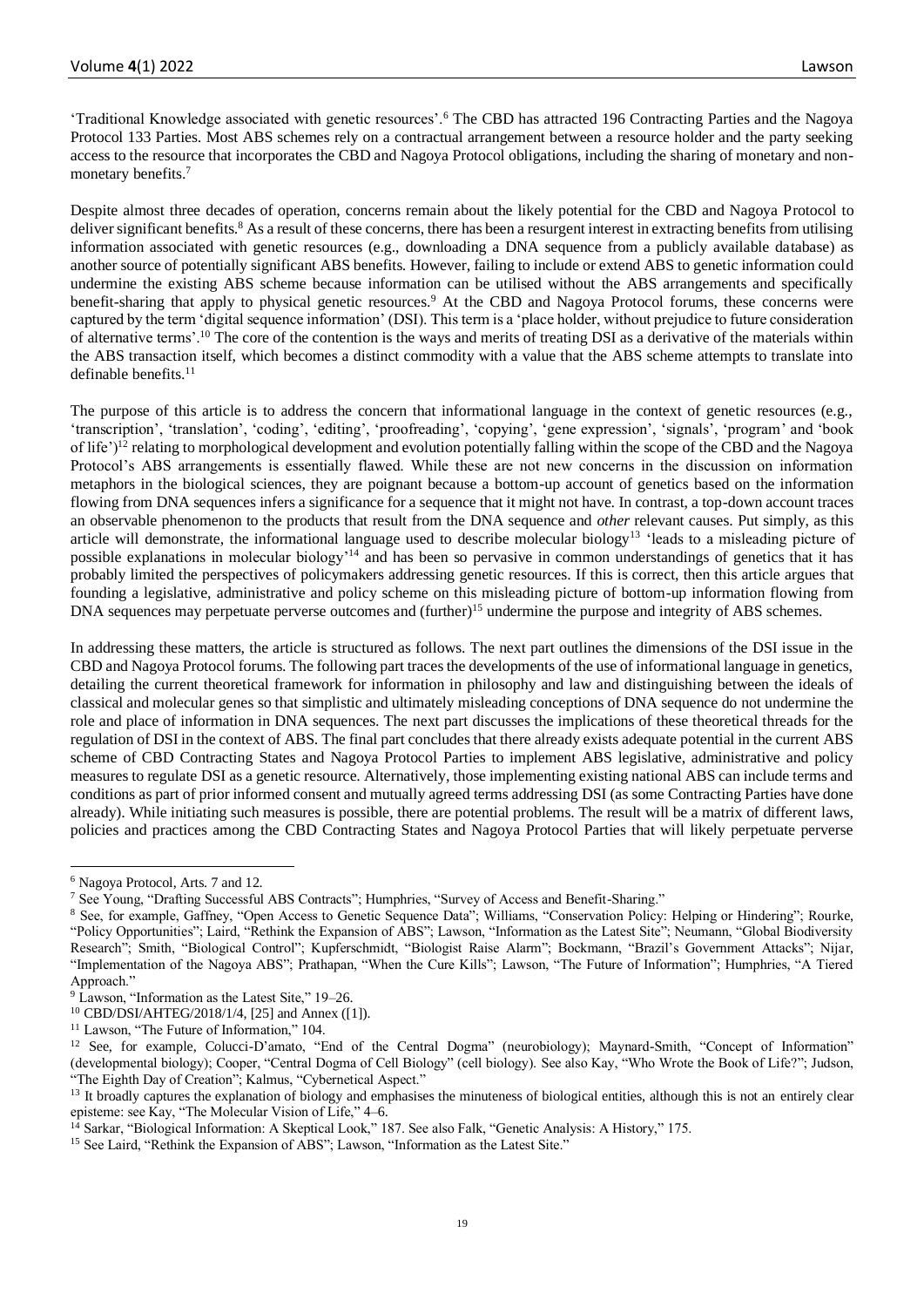outcomes by controlling the potential uses of information and reducing the incentives for users of genetic resources to apply information in new and innovative ways. Consequently, this is likely to undermine the conservation and sustainable use of biodiversity because dealing with complicated laws, policies and practices will reduce the potential benefit-sharing opportunities for the uses of DSI. A preferable outcome would be an efficient and effective multilateral agreement balancing access and benefit-sharing that avoids the misleading picture of bottom-up information flowing from DNA sequences.

# **DSI as a CBD and Nagoya Protocol Issue**

Formally recorded concerns about ABS and DSI in the CBD and Nagoya Protocol forums emerged in 2016<sup>16</sup> with the decision to establish an *Ad Hoc* Technical Expert Group on Digital Sequence Information on Genetic Resources (AHTEG-DSI).<sup>17</sup> The AHTEG-DSI compiled and synthesised views about DSI and commissioned a fact-finding and scoping study to consider the concept and scope of DSI and how DSI was currently used.<sup>18</sup> Significantly, the indicative and contextual information 'that may be relevant to the utilization of genetic resources' considered by the AHTEG-DSI included:

- (a) the nucleic acid sequence reads and the associated data
- (b) information on the sequence assembly, its annotation and genetic mapping. This information may describe whole genomes, individual genes or fragments thereof, barcodes, organelle genomes or single nucleotide polymorphisms
- (c) information on gene expression
- (d) data on macromolecules and cellular metabolites
- (e) information on ecological relationships and abiotic factors of the environment
- (f) information on function, such as behavioural data
- (g) structure, including morphological data and phenotype
- (h) information related to taxonomy
- (i) modalities of use.<sup>19</sup>

The AHTEG-DSI concluded that more discussion about terminology was required to find a balance that could accommodate scientific, technological, market and other changes and provide legal certainty.<sup>20</sup> Recognising a lack of consensus and common ground about the scope of the CBD and Nagoya Protocol and the likely consequences for DSI on benefit-sharing through technology transfer, partnerships and collaboration, information exchange and capacity development, $2<sup>1</sup>$  the AHTEG-DSI continued together with an open-ended working group to develop modalities for sharing benefits from  $DSI<sup>22</sup>$  and reported their findings in 2018.<sup>23</sup> Reflecting the lack of agreement, the mandate of the AHTEG-DSI was extended, and they commissioned various additional studies on information traceability, sequence databases and domestic legal, administrative and policy ABS measures addressing DSI and benefit-sharing.<sup>24</sup> The outcomes of the AHTEG-DSI were to be considered by the Open-Ended Intersessional Working Group to Support the Preparation of the Post-2020 Global Biodiversity Framework and at the next Conference of the Parties (COP) to the CBD and the Meeting of the Parties (MOP) to the Nagoya Protocol in 2020.<sup>25</sup> However, the COP and MOP were postponed because of the global coronavirus pandemic.

The AHTEG-DSI has been a rich source of detail on DSI through its call for submissions and the commissioned peer-reviewed studies. The original commissioned scoping study identified the diversity of terms for DSI, including '*resources in silico*, *genetic sequence data*, *genetic sequence information*, *digital sequence data*, *genetic information*, *dematerialized genetic resources*, *in silico* utilization, *information on nucleic acid sequences*, *nucleic acid information*, and *natural information*' (emphasis in original).<sup>26</sup> The study noted that more discussion of the terminology was required. It applied a basic conception of DSI as the order of nucleotides in a sequence that might be stored in a computer: '[DSI] is primarily the product of sequencing

<sup>16</sup> CBD/COP/13/25, [321] and Decision XIII/16, [1]; CBD/NP/MOP/2/13, [153] and Decision 2/14, [1].

<sup>17</sup> CBD/COP/13/25, [321] and Decision XIII/16, [4]. See also CBD/NP/MOP/2/13, [153] and Decision 2/14, [5].

<sup>18</sup> CBD/DSI/AHTEG/2018/1/4, [17]. See also CBD/DSI/AHTEG/2018/1/2; CBD/DSI/AHTEG/2018/1/3.

<sup>19</sup> CBD/DSI/AHTEG/2018/1/4, [23] and Annex ([2]).

<sup>20</sup> CBD/DSI/AHTEG/2018/1/4, [23] and Annex ([12]).

<sup>&</sup>lt;sup>21</sup> A draft decision with entirely bracketed text: CBD/SBSTTA/22/12, [35] and Recommendation 22/1; CBD/DSI/AHTEG/2018/1/4, [23] and Annex ([20]). See also Watanabe, "The Nagoya Protocol: The Conundrum"; Hammond, "Discussions on Sequence Information"; Scott, "Workshop Report: Genetic," 37–38.

<sup>22</sup> CBD/SBSTTA/22/12, [18]–[19].

<sup>&</sup>lt;sup>23</sup> CBD/COP/14/14, [258] and Decision 14/20, [8 –[12]; CBD/NP/MOP/3/10, [162] and Decision 3/12.

<sup>&</sup>lt;sup>24</sup> CBD/COP/14/14, [258] and Decision 14/20, [11]. See also CBD/DSI/AHTEG/2020/1/7, [1].

<sup>25</sup> CBD/COP/14/14, [258] and Decision 14/20, [12] and [237] and Decision 14/34, [2]. See also CBD/WG2020/3/4.

<sup>26</sup> CBD/DSI/AHTEG/2018/1/3, 19–20.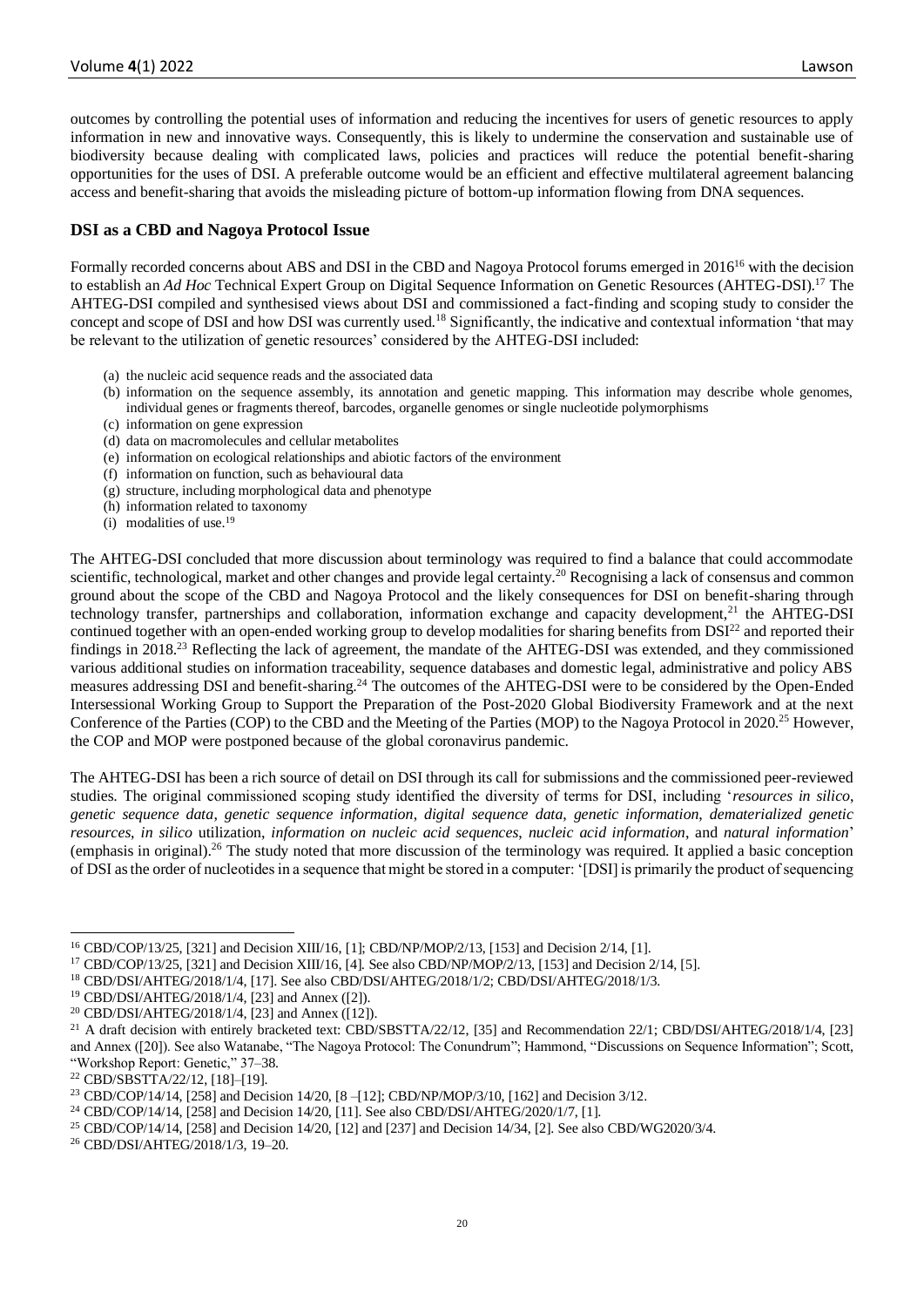technologies that have become faster, cheaper, and more accurate in recent years. The aim of DNA sequencing is to determine the order in which each of the four DNA nucleotides is arranged in the molecule'.<sup>27</sup>

More recently, and extending previous work,<sup>28</sup> another commissioned study considered the concept and scope of DSI and how DSI was currently used concluding that the proximity of the information to the underlying physical genetic resource provided a logical basis to group information that could comprise DSI as follows: 'Group 1 – Narrow: DNA and RNA'; 'Group 2 – Intermediate: (DNA and RNA) + proteins'; 'Group 3 – Intermediate: (DNA, RNA and proteins) + metabolites'; and, 'Group 4 – Broad: (DNA, RNA, protein, metabolites) + traditional knowledge, ecological interactions, [and so on]'.<sup>29</sup> This study framed its discussion around the information flows represented by the 'central dogma' (DNA to RNA to protein to metabolites).<sup>30</sup>

The AHTEG-DSI also commissioned a combined study on databases and traceability of DSI<sup>31</sup> that essentially limited their considerations to databases holding nucleotide sequence data and traceability in the core database infrastructure, the International Nucleotide Sequence Data Collaboration (INSDC).<sup>32</sup> This included nucleic acid sequence reads (the sequence of nucleotides, such as CGAAAGACCGGC) and the associated data and information on the sequence assembly, annotation and genetic mapping.<sup>33</sup> They found that some of these databases also included 'subsidiary information', which was broadly defined as information on gene expression, data on macromolecules and cellular metabolites, information on ecological relationships and other environmental data, functional data (e.g., behavioural data), structural data (e.g., morphological data and phenotype) and taxonomy data.<sup>34</sup> The study concluded that the INSDC's use of accession numbers (unique identifiers) facilitated database governance and traceability and that, at least in theory, this was a feasible mechanism for tracing nucleotide sequence data from a country or origin to a benefit-sharing user.<sup>35</sup>

The other AHTEG-DSI commissioned study on domestic measures addressing the commercial and non-commercial use of DSI and benefit-sharing found four kinds of legislative, administrative and policy measures: regulating DSI as a distinct object of ABS and separate from the physical genetic resources; regulating DSI as a part of the utilisation of physical genetic resources; regulating DSI by requiring benefit-sharing (but not access) to cover the uses of DSI; and regulating DSI through other measures, such as compliance-related measures and monitoring mechanisms.<sup>36</sup> The study found that some jurisdictions explicitly included 'DSI' language like 'genetic information', 'genetic heritage', 'intangible components', 'gene sequences', 'sequence information', 'information' and 'information of genetic origin', while others interpreted their existing ABS legislative, administrative and policy measures as including 'DSI', such as 'genetic resources', 'genetic material', 'biological resources', 'associated knowledge', 'information of genetic origin', 'research results' and 'derivative'. However, the distinction between explicit and interpretive coverage was not necessarily clear.<sup>37</sup> Where DSI was regulated as a distinct object of ABS and separate from the physical genetic resources, the ABS schemes extended broadly to include information associated with the genetic resources. For example, Malaysia's ABS laws apply broadly to 'biological resources', which include 'genetic resources, organisms, microorganisms, derivatives and parts of the genetic resources, organisms, microorganisms or derivatives', 'the populations and any other biotic component of an ecosystem with actual or potential use or value for humanity' *and* 'information relating to' these 'biological resources'. In addition, the definition of 'derivative' includes 'information in relation to derivatives'.<sup>38</sup> Kenya's ABS laws apply to 'access', which means 'obtaining, possessing and using genetic resources conserved, whether derived products and, where applicable, intangible components, for purposes of research, bio-prospecting, conservation, industrial application or commercial use', where 'intangible components' are 'any information held by persons that is associated with or regarding genetic resources'.<sup>39</sup> Others regulate DSI by requiring benefit-sharing (but not access) obligations to cover the uses of DSI. For example, under India's ABS laws, benefit-sharing obligations apply to

<sup>&</sup>lt;sup>27</sup> CBD/DSI/AHTEG/2018/1/3, 23.<br><sup>28</sup> CBD/COP/14/14, [2581 and Dec]

<sup>28</sup> CBD/COP/14/14, [258] and Decision 14/20, [11(a)].

<sup>29</sup> CBD/DSI/AHTEG/2020/1/3, Annex (p. 32).

<sup>30</sup> CBD/DSI/AHTEG/2020/1/3*,* Annex (pp. 10–12).

<sup>31</sup> CBD/COP/14/14, [258] and Decision 14/20, [11(c)–(d)].

<sup>&</sup>lt;sup>32</sup> CBD/DSI/AHTEG/2020/1/4, Annex (p. 14). The report importantly notes that outside the INSDC databases, the 'majority of such databases, after they are established during the project funding phase, are minimally, if at all, maintained, meaning webpages are infrequently updated, functions become defunct, or new data and bioinformatics tools are not added' (p. 18).

 $33$  CBD/DSI/AHTEG/2020/1/4, Annex (p. 14).

<sup>34</sup> CBD/DSI/AHTEG/2020/1/4, Annex (p. 14).

<sup>35</sup> CBD/DSI/AHTEG/2020/1/4, 64–66.

<sup>36</sup> CBD/DSI/AHTEG/2020/1/5, Annex (pp. 9–11).

<sup>37</sup> CBD/DSI/AHTEG/2020/1/5, Annex (pp. 11–12).

<sup>&</sup>lt;sup>38</sup> Access to Biological Resources and Benefit-Sharing Act 2017 (Malaysia), s. 4.

<sup>39</sup> *Environmental Management and Co-ordination (Conservation on Biological Diversity and Resources, Access to Genetic Resources and Benefit Sharing) Regulations 2006* (Kenya), reg. 2.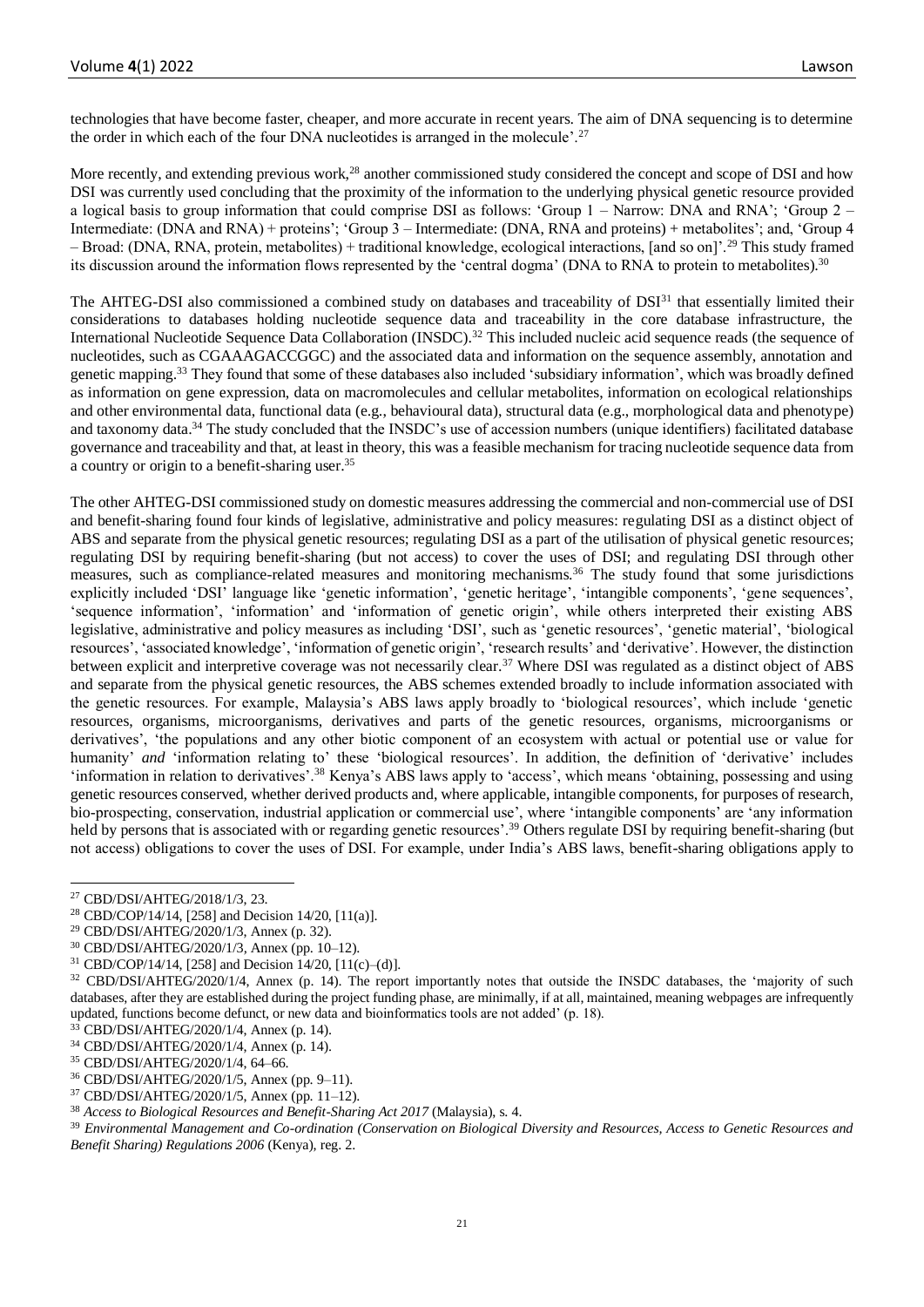'biological resource occurring in India or knowledge associated thereto' for 'research or for commercial utilisation or for biosurvey and bio-utilisation',<sup>40</sup> where 'research' means the 'study or systematic investigation of any biological resource or technological application, that uses biological systems, living organisms or derivatives thereof to make or modify products or processes for any use'; 'commercial utilisation' means 'end uses of biological resources for commercial utilisation such as drugs, industrial enzymes, food flavours, fragrance, cosmetics, emulsifiers, oleoresins, colours, extracts and genes used for improving crops and livestock through genetic intervention, but does not include conventional breeding or traditional practices in use in any agriculture, horticulture, poultry, dairy farming, animal husbandry or bee keeping'; and 'bio-survey and bioutilisation' means the 'survey or collection of species, subspecies, genes, components and extracts of biological resource for any purpose and includes characterisation, inventorisation and bioassay<sup>2,41</sup> The Indian law also provides that '[n]o person shall, without the previous approval of the National Biodiversity Authority, transfer the results of any research relating to any biological resources occurring in, or obtained from, India'.<sup>42</sup> While there is no consensus apparent in the existing practices about the best ways to regulate DSI, there are, as the examples demonstrate, various forms of genetic information already subject to regulation in implementing CBD and Nagoya Protocol-consistent ABS schemes.

In addition to these commissioned studies, submissions of views and information to clarify the concept of DSI and benefitsharing arrangements from using DSI have been made by CBD Contracting Parties and others, including other governments, Indigenous Peoples and local communities, relevant organisations and stakeholders.<sup>43</sup> A range of responses have been submitted essentially in three groupings: those arguing that DSI should not be a part of the CBD and Nagoya Protocol;<sup>44</sup> those favouring some accommodation of DSI;<sup>45</sup> and those favouring or already including DSI in their legal, policy and administrative ABS arrangements.<sup>46</sup> As a broad generalisation, technologically rich CBD Contracting Parties favour DSI not being a part of the CBD and Nagoya Protocol, and technologically poor CBD Contracting Parties favour DSI being accommodated or included in the CBD and Nagoya Protocol. As a useful summary of the way forward, the recent Open-Ended Working on the Post-2020 Global Biodiversity Framework considered a typology of possible regulatory options (although traditional knowledge associated with genetic resources was not addressed):<sup>47</sup> 'Option 0: Status Quo', addressing DSI under the existing arrangements through domestic ABS laws, policies and processes; 'Option 1: DSI Fully Integrated into the [CBD] and the Nagoya Protocol', addressing DSI as a genetic resource under the CBD and Nagoya Protocol and as an obligation under those agreements and implemented in domestic ABS laws, policies and processes; 'Option 2: Standard [Mutually Agreed Terms]', addressing DSI through an obligation to share benefits from the uses of DSI without restricting access to DSI itself through some kind of agreement with standard terms and conditions; 'Option 3: No [Prior Informed Consent], No [Material Transfer Agreement]', addressing DSI by requiring a payment or contribution for access or use of the DSI into a multilateral fund without the need for prior informed consent or mutually agreed terms and ABS contracts; 'Option 4: Enhanced Technical and Scientific Cooperation', democratising access and use of DSI so that each country has the capacity and opportunity to access and use DSI; and 'Option 5: No Benefit Sharing from DSI', no mechanisms are proposed and there is no benefit-sharing from the use of DSI.<sup>48</sup>

Returning to the AHTEG-DSI and the indicative and contextual information 'that may be relevant to the utilization of genetic resources',<sup>49</sup> the commissioned study essentially considered four kinds of information according to 'the flow of information from a genetic resource, particularly the degree of biological processing and proximity to the underlying genetic resource, to provide a logical basis to group information that may comprise DSI'.<sup>50</sup> Underpinning this 'logical basis to group information' was a particular conception of information in genetics founded in an ideal of the 'central dogma',<sup>51</sup> which expresses genetic information as 'nucleotide sequence information associated with transcription', 'protein sequence' information associated with translation, 'information associated with transcription and translation' and 'metabolites and biochemical pathways, thus comprising information associated with transcription, translation and biosynthesis' and 'extends to behavioural data, information on ecological relationships and traditional knowledge, thus comprising information associated with transcription,

- <sup>42</sup> *Biological Diversity Act 2002* (India), s. 4.
- <sup>43</sup> CBD/COP/14/14, [258] and Decision 14/20, [9].
- <sup>44</sup> Examples include Australia, Canada, Japan and Korea.
- <sup>45</sup> Examples include the European Union and its Member States and Switzerland.

- <sup>47</sup> CBD/WG2020/3/4, Annex II (p. 13).
- <sup>48</sup> CBD/WG2020/3/4, Annex II (pp. 15–17).
- <sup>49</sup> CBD/DSI/AHTEG/2018/1/4, [23] and Annex ([2]).
- <sup>50</sup> CBD/DSI/AHTEG/2020/1/3*,* Annex (p. 32). See also CBD/WG2020/3/4, Annex I (p. 8).
- <sup>51</sup> CBD/DSI/AHTEG/2020/1/3, 10–15.

<sup>40</sup> *Biological Diversity Act 2002* (India), s. 3.

<sup>41</sup> *Biological Diversity Act 2002* (India), s. 2.

<sup>&</sup>lt;sup>46</sup> Examples include the African Union Commission on behalf of the African Group, Brazil, Ethiopia, India, Iran, Madagascar and South Africa.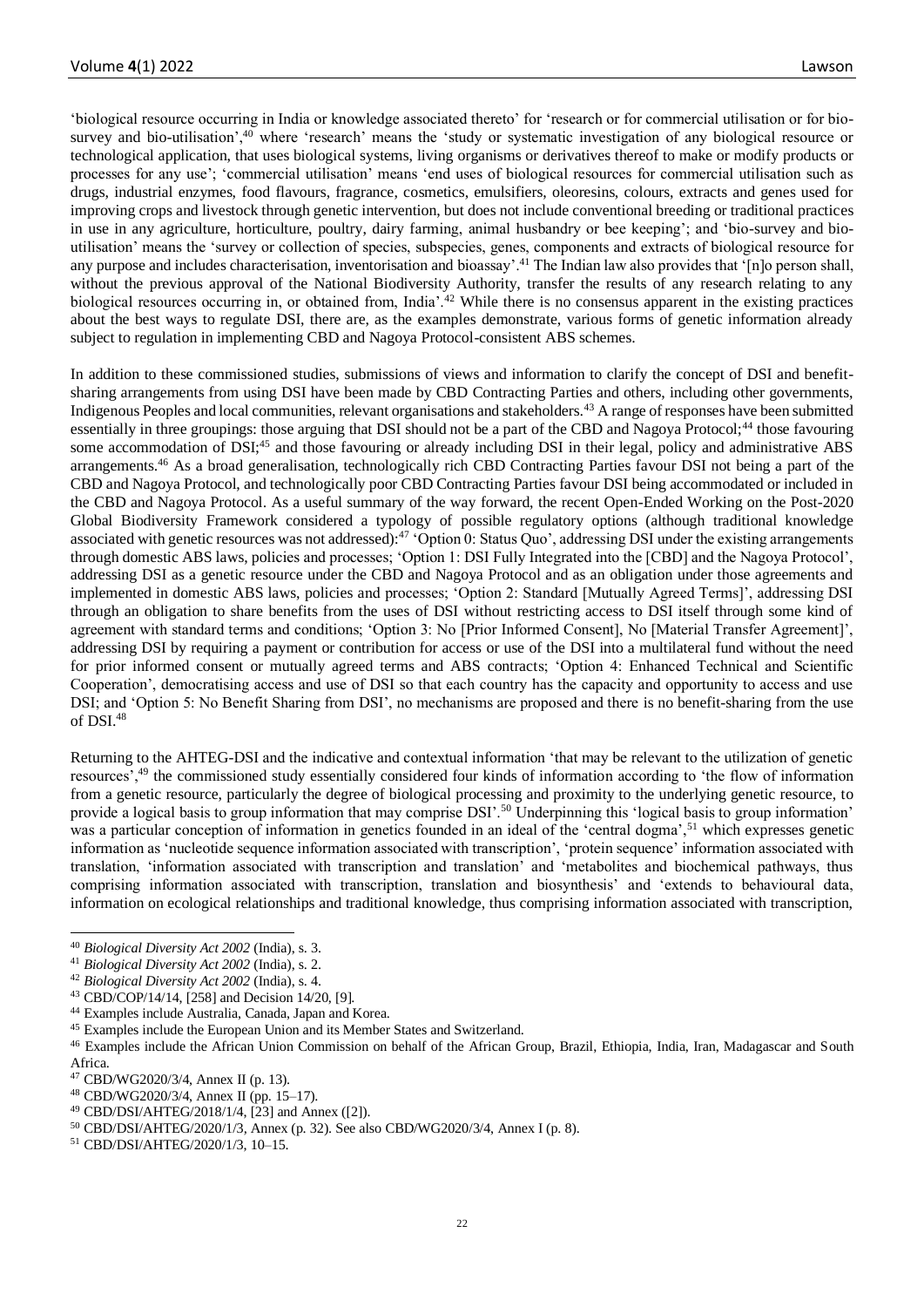translation and biosynthesis, as well as downstream subsidiary information concerning interactions with other genetic resources and the environment as well as its utilization, among other subsidiary information'.<sup>52</sup> Importantly, the study also addressed the 'degree of biological processing and proximity to the underlying genetic resource' to distinguish between 'data' and 'information', the latter information being processed data.<sup>53</sup> The issue of the broader concept of biological information is addressed next. However, first, it is important to make a distinction here between information *about* DNA sequences and information *in* DNA sequences.

Information *about* DNA sequences is the vast quantity of information produced, collected, stored, accessed, managed and manipulated, including the order of nucleotides in a sequence, how the sequencing was conducted, annotations and functional analysis. This information is the subject matter of the information sciences bioinformatics applied to genetics:

What makes biology an information science in this sense is not anything about the nature of genes, but the fact that contemporary biology works with vast bodies of data that the unaided human mind is incapable of processing effectively.<sup>54</sup>

The CBD already has an extensive mechanism to address this information *about* DNA sequences that is independent of the ABS obligations.<sup>55</sup> Essentially, the CBD has a general obligation to promote the exchange of information on the 'results of technical, scientific and socio-economic research', 'training and surveying programmes', 'specialized knowledge' and '[I]ndigenous and traditional knowledge as such and in combination with the technologies ['relevant to the conservation and sustainable use of biological diversity or make use of genetic resources']'<sup>56</sup> and 'where feasible, include repatriation of information'.<sup>57</sup> There is a clearing house mechanism 'to promote and facilitate technical and scientific cooperation'<sup>58</sup> realised through decentralised databases and websites (information hubs) and national government websites.<sup>59</sup> The Nagoya Protocol Access and Benefit Sharing Clearing House is a part of the CBD's clearing house mechanism and applies only to ABS arrangements and 'access to information made available by each Party relevant to the implementation of this [Nagoya] Protocol'.<sup>60</sup> The CBD's Clearing House Mechanism (including the Nagoya Protocol Access and Benefit Sharing Clearing House), linked sites and sites linked to those sites set out information *about* DNA sequences and genetic resources more broadly.<sup>61</sup>

In contrast, information *in* DNA sequences is 'a theoretical entity which exists in the genome and explains biological phenomena'.<sup>62</sup> Information *in* DNA sequences is the information *in* genetic resources as opposed to the information *about* genetic resources.

## *DNA Sequences as Information*

It is uncontroversial that DNA is a linear sequence of molecules that can be presented as syntactic information in the language of the genetic code.<sup>63</sup> Letters of the alphabet making words that are joined into sentences, paragraphs and chapters represent syntactic information in language (here English). Similarly, photographs, music and computer programs are all, or can be rendered into, linear sequences of syntactic information in language (i.e., 0s and 1s of binary code). The proposition here is that because linear sequences in the form of words in sentences, paragraphs and chapters (and also photographs, music and computer programs) are information, then, similarly, DNA molecules in a linear sequence with a code represent information.<sup>64</sup> The question then is whether DNA molecules can actually be information.

<sup>62</sup> Griffiths, "Genetics and Philosophy," 144–145.

<sup>52</sup> CBD/DSI/AHTEG/2020/1/3, 32. See also CBD/WG2020/3/4, Annex I (p. 8).

<sup>53</sup> CBD/DSI/AHTEG/2020/1/3, 42–43.

<sup>54</sup> Griffiths, "Genetics and Philosophy," 145.

<sup>55</sup> For an overview, see Lawson, "Information as the Latest Site," 19–26.

<sup>56</sup> CBD, Arts. 16.1 and 17.1.

<sup>57</sup> CBD, Art. 17.2.

<sup>58</sup> CBD, Art. 18.3.

<sup>59</sup> See UNEP/CBD/WGRI/5/3/Add.2; UNEP/CBD/COP/12/11.

 $60$  Nagoya Protocol, Art. 14. UNEP/CBD/COP/10/27, [103] and Annex (Art. 14(1); Decision X/1, pp. 85–109). See also

UNEP/CBD/COP/12/6, [51]–[58]; UNEP/CBD/ICNP/3/6.

 $<sup>61</sup>$  See, for example, the Australian Government's Department of Environment and Energy website that sets out information about national</sup> strategies for biodiversity conservation, regulation and links to other websites that hold research and publications about research that includes information about genetic resources: http://www.environment.gov.au/biodiversity.

<sup>63</sup> See Crick, "Central Dogma of Molecular Biology"; Crick, "On Protein Synthesis."

<sup>64</sup> See, for example, Barbieri, "Definitions of Information and Meaning"; Barbieri, "Life and Semiosis."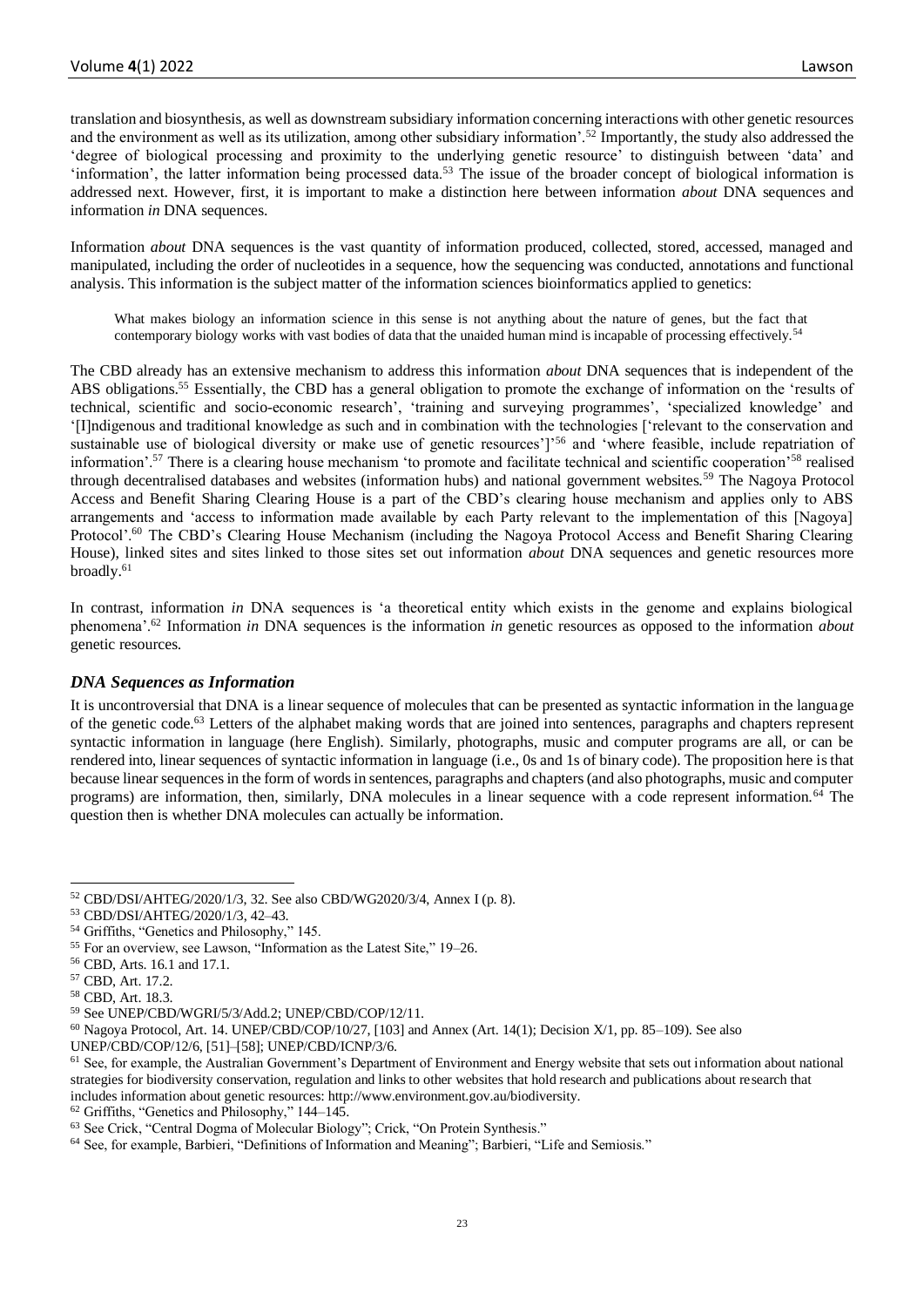The ideal of a DNA sequence as information traces back to at least 1953<sup>65</sup> and the 'central dogma' that information flows from DNA to RNA to proteins but not the other way out of proteins.<sup>66</sup> According to this account, the organism's genome accumulates information (through the mechanisms of evolution) for transmission to the next generations.<sup>67</sup> The organism itself is merely the reservoir and transmitter of information.<sup>68</sup> Taken literally, a DNA sequence as information means that the arrangements of As, Ts, Gs and Cs represent the raw data, and they are themselves information. This is consistent with the ideal of life as information and programmable Boolean switches.<sup>69</sup> This might appear intuitively correct given the explosion of bioinformatics as a technological discipline exploiting information.<sup>70</sup> Unfortunately, this notion overlooks the complexity of genetics and gives undue weight to a particular conception of genotype as the causative (or purposeful) explanation (as addressed in detail below). The trajectory of this debate is important because developing regulatory schemes based on a particular perspective or preference regarding an unsettled theoretical foundation is likely to lead to bad laws and unforeseen consequences. At the heart of this problem is finding a common understanding for the term 'information' in genetics and how this might be addressed by law because, very crudely, it is *not* clear whether 'information' is addressing these molecules literally or metaphorically.<sup>71</sup>

A good entry point into this ongoing debate, and an obviously very brief account,<sup>72</sup> is Charles Darwin's 1859 theory of natural selection that set aside the idea that species were immutable, static and designed by a god. Darwin instead introduced the idea that species had adapted to their environments over many generations.<sup>73</sup> While Darwin posited that evolution and inheritance were linked, he also accepted that he was unable to explain the mechanism by which traits were inherited.<sup>74</sup> In 1865, Gregor Mendel provided such an account, positing from his experiments with peas that dominant and recessive elements were inherited. He traced those elements through hybrids as different constitutions and groupings of elements ('*Faktoren*').<sup>75</sup> Mendel's insight was to mediate the relationship between genotypes ('genes') and *their* phenotypes ('unit characters')<sup>76</sup> by assigning the unobservable genotype to a phenotype (i.e., traits, such as seed texture, seed colour, pollen texture and pollen colour) and tracking the 'dominant' and 'recessive' phenotypes across hybridising crosses.<sup>77</sup> In this sense, Mendel's elements were necessary for his explanation to work,<sup>78</sup> and as such, the Mendelian gene (albeit Mendel was no Mendelian)<sup>79</sup> refers to the unit of inheritance ('*Zellelemente*')<sup>80</sup> that predicted the apparent characters across generations. At its most simple, the Mendelian gene is an account of a mechanism for observed phenotypes from sexual crosses. This account posits a 'gene' (coined by Wilhelm Johannsen) $81$  to be an undefined unit of inheritance transmitted across generations and links the phenotype to a genotype.<sup>82</sup> Here the genotype was the speculated and inferred cause of the observed phenotypes, with no explanation of the material and instrumental manifestation of the Mendelian gene itself.<sup>83</sup> Importantly, however, 'what were studied were character differences, not characters, and what explained them were differences in genes, not the genes themselves'.<sup>84</sup> As a unit of inheritance, the Mendelian gene was a theoretical explanation of two kinds: first, the heritable factors an offspring receives, one from each parent in sexual crosses, albeit not an observable entity but an explanation of the observations of segregation

<sup>&</sup>lt;sup>65</sup> Watson, "Molecular Structure of Nucleic Acids," 737: 'It has not escaped our notice that the specific pairing we have postulated immediately suggests a possible copying mechanism for the genetic material.'

<sup>66</sup> Crick, "Central Dogma of Molecular Biology"; Crick, "On Protein Synthesis."

<sup>67</sup> Maynard-Smith, "Concept of Information," 185–192.

<sup>68</sup> Morange, "History of Molecular Biology," 2.

<sup>69</sup> For an elegant account of this perspective, see Rosenberg, "Darwinian Reductionism," 56–93.

<sup>70</sup> See, for example, Ranganathan, Encyclopedia of Bioinformatics.

<sup>71</sup> Griffiths, "Genetics and Philosophy," 146–147.

<sup>&</sup>lt;sup>72</sup> The history of genetics is well traversed. See, for example, Falk, "Genetic Analysis: A History"; Carlson, "Mendel's Legacy"; Keller, "The Century of the Gene"; Morange, "History of Molecular Biology".

<sup>73</sup> Darwin, "On the Origin of Species." For an overview, see Bowler, "Evolution: The History of an Idea."

<sup>74</sup> Darwin, "On the Origin of Species," 19–20.

<sup>75</sup> Mendel, "Versuche über Pflanzenhybriden," 42.

<sup>76</sup> For language developed by Wilhelm Johannsen, see Johannsen, "The Genotype Conception of Heredity." See also Roll-Hansen, "Sources of Wilhelm Johannsen's Genotype Theory."

 $77$  This is the passing over of a more complicated and intriguing moment in the history of genetics: see Falk, "Mendel's Impact."

<sup>78</sup> Griffiths and Stotz, "Genetics and Philosophy," 15.

<sup>79</sup> Olby, "Mendel no Mendelian?"

<sup>80</sup> Mendel, "Versuche über Pflanzenhybriden," 42.

<sup>81</sup> See Johannsen, "Elemente der exakten Ereblichkeitslehre."

<sup>82</sup> See Wanscher, "Analysis of Wilhelm Johannsen's."

<sup>83</sup> For an account of this perspective, see Waters, "Genes Made Molecular," 169–174 and the references therein.

<sup>84</sup> Waters, "Genes Made Molecular," 172.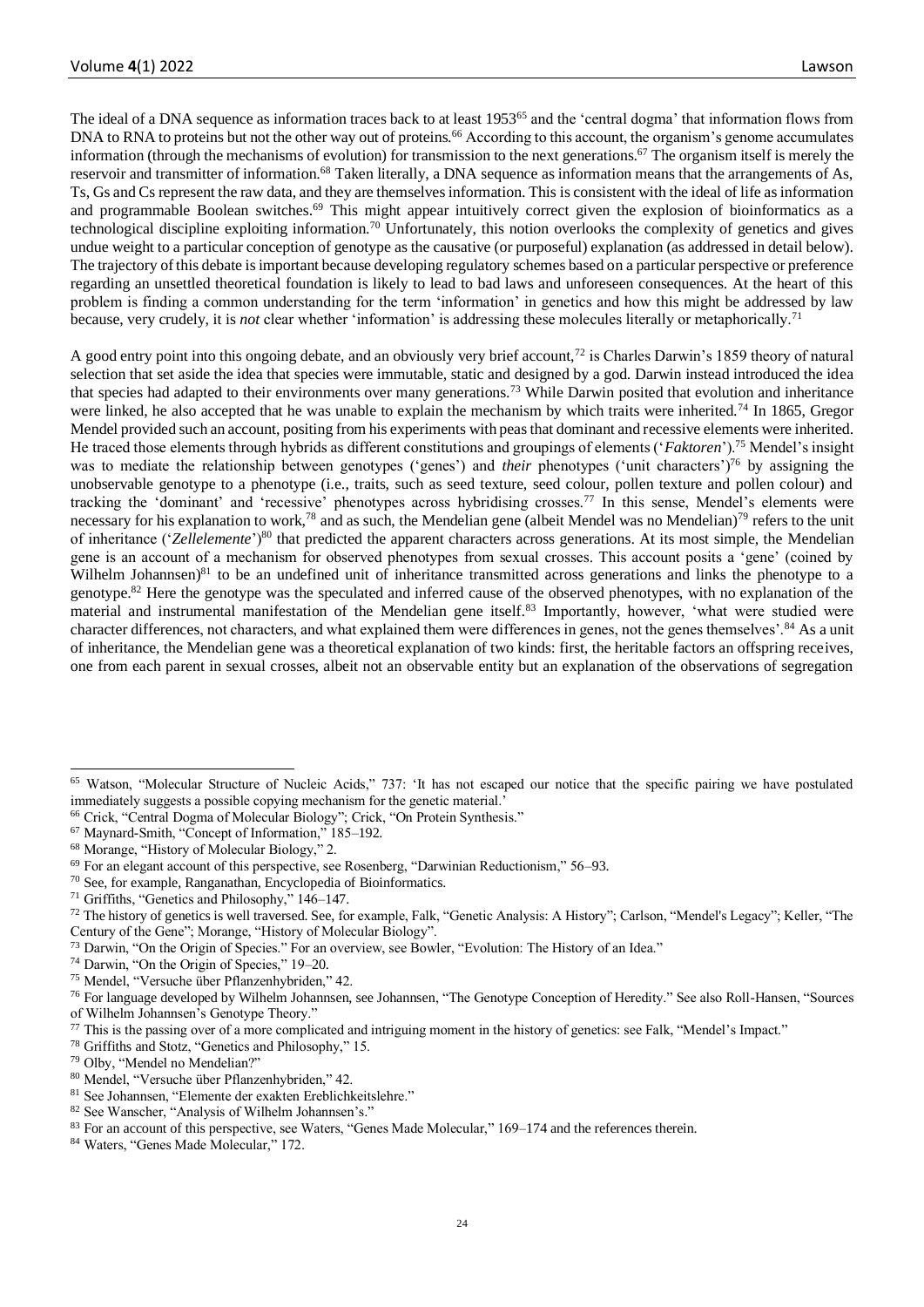and independent assortment (the classical gene); and second, the material and instrumental entity of heredity (the molecular gene).<sup>85</sup>

Both forms of the Mendelian gene persist,<sup>86</sup> although modern genetic practitioners often conflate the two forms:

When molecular biologists focus on nucleotide sequences, they think of genes in molecular concept. But at earlier stages of investigation, when they have not gotten close to specifying nucleotide sequences, they tend to think of genes in terms of the rougher-grained classical concept.<sup>87</sup>

Rather than thinking of classical genes and molecular genes as separate theories,<sup>88</sup> most genetics practitioners consider a continuous theory addressed at two levels of resolution, with the classical genes being an 'organic extension' of the molecular gene.<sup>89</sup> Conceived this way, genetics is a reductionist, bottom-up account based in a physical sciences methodology using numerical analyses, with the outcome that the methodological and conceptual understanding of heredity is reduced to the sum of the physical and chemical properties of its building blocks, and that *is* DNA as the molecular *gene*, so the genotypes are the *causes* of phenotypes.<sup>90</sup> For the present purposes, it is significant that the later biochemical and molecular biological account of the material and instrumental manifestation of the gene overlooked this classical account of the units of a genetic and nongenetic context that resulted in the observed phenotype.<sup>91</sup> Put simply, 'molecular biologists *can now* determine the exact molecular identity of the relevant differences and explain how in general such differences produce phenotypic difference within a genetic context' (emphasis added).<sup>92</sup> This becomes clear when tracing the ideal of the material and instrumental manifestation of the molecular gene as opposed to the classical gene. This is important because the molecular gene has taken precedence as *the* account of genetics and gained a popular appeal<sup>93</sup> that overlooks much of the intriguing complexity and the role of other non-genetic (epigenetic)<sup>94</sup> factors in the observed phenotype, such as environmental effects.

The key moments in tracing the primacy of the material and instrumental manifestation of the molecular gene might be, hopefully uncontroversially,<sup>95</sup> stated as: Wilhelm Hofmeister first observed chromosomes in the 1840s;<sup>96</sup> Wilhelm Roux speculated that chromosomes are the carriers of inheritance in the 1880s;<sup>97</sup> Walter Sutton and Theodor Boveri correlated the action of chromosomes with the apparent results of Mendel;<sup>98</sup> Wilhelm Johannsen used the word 'gene' in 1909 to describe the fundamental physical and functional unit of heredity;<sup>99</sup> in 1910, Thomas Morgan proposed that genes (then called 'factors') are located on specific chromosomes;<sup>100</sup> Alfred Sturtevant provided a linkage map of genes in 1913;<sup>101</sup> Theophilus Painter produced a cytological mapping of fruit fly salivary glands to localise genes at specific chromosome locations in 1934;<sup>102</sup> George Beadle and Edward Tatum proposed the 'one gene' hypothesis based on their experiments showing that specific steps in metabolic

<sup>102</sup> Painter, "A New Method," 175.

<sup>&</sup>lt;sup>85</sup> For an engaging discussion of these different uses of the gene concept leading to Gregor Mendel being characterised as a methodological reductionist, the later re-discovery of Mendel's work and Hugo de Vries applying the concept to the material and causal elements as a conceptual reductionist, see Falk, "Genetic Analysis: A History," 4. See also Kitcher, "1953 and all That," 336.

<sup>86</sup> See Carlson, "Mendel's Legacy."

<sup>87</sup> Waters, "Genes Made Molecular," 183.

<sup>88</sup> See, for example, the different classical phenotypic marker gene-*P* and the molecular sequence gene-*D*: Moss, "What Genes Can't." See also Kitcher, "1953 and all That," 336–337.

<sup>89</sup> Falk, "Genetic Analysis: A History," 3–4.

<sup>90</sup> See Falk, "Mendel's Impact," 216–226. See also Fuerst, "The Role of Reductionism."

<sup>91</sup> See Falk, "Mendel's Impact," 229–233.

<sup>92</sup> Waters, "Genes Made Molecular," 183–184.

<sup>93</sup> See, for an example of a simplistic (and incorrect) representation of information flows: Wright, "DNA  $\rightarrow$  RNA."

<sup>&</sup>lt;sup>94</sup> As used here and might be used in discussing molecular biology, 'epigenetic' means 'the study of changes in gene expression that are mitotically heritable (via somatic cells) or meiotically heritable (via germ cells), and that do not entail changes in DNA sequence': Griffiths, "Genetics and Philosophy," 113.

<sup>&</sup>lt;sup>95</sup> There are various accounts. See, for example, Portin, "The Evolving Definition of the Term Gene"; Allen, "Naturalists and Experimentalists"; Carlson, "The Gene: A Critical History."

<sup>96</sup> Hofmeister, "Ueber die Entwicklung des Pollens"; Witty, "Pollen Development." See also Kaplan, "The Genius of Wilhelm Hofmeister," 1650–1652.

<sup>97</sup> Roux, "Ueber die Bedeutung der Kerntheilungsfiguren." See also Hamburger, "Wilhelm Roux: Visionary," 232–233.

<sup>98</sup> Sutton, "The Chromosomes in Heredity"; Boveri, "Über Mehrpolige Mitosen." Noting that this claim is contested, see Martins, "Sutton and Boveri."

<sup>99</sup> Johannsen, "Elemente der exakten Ereblichkeitslehre." See also Johannsen, "The Genotype Conception of Heredity."

<sup>100</sup> Morgan, "Sex-limited Inheritance," 120-121. This proposition was more fully articulated in Morgan, "Mechanism of Mendelian Heredity." Note, however, that Morgan appears to have been influenced by others: see Edwards, "Robert Heath Lock" (proposing that genes lying on a chromosome might account for linkages).

<sup>&</sup>lt;sup>101</sup> Sturtevant, "The Linear Arrangement."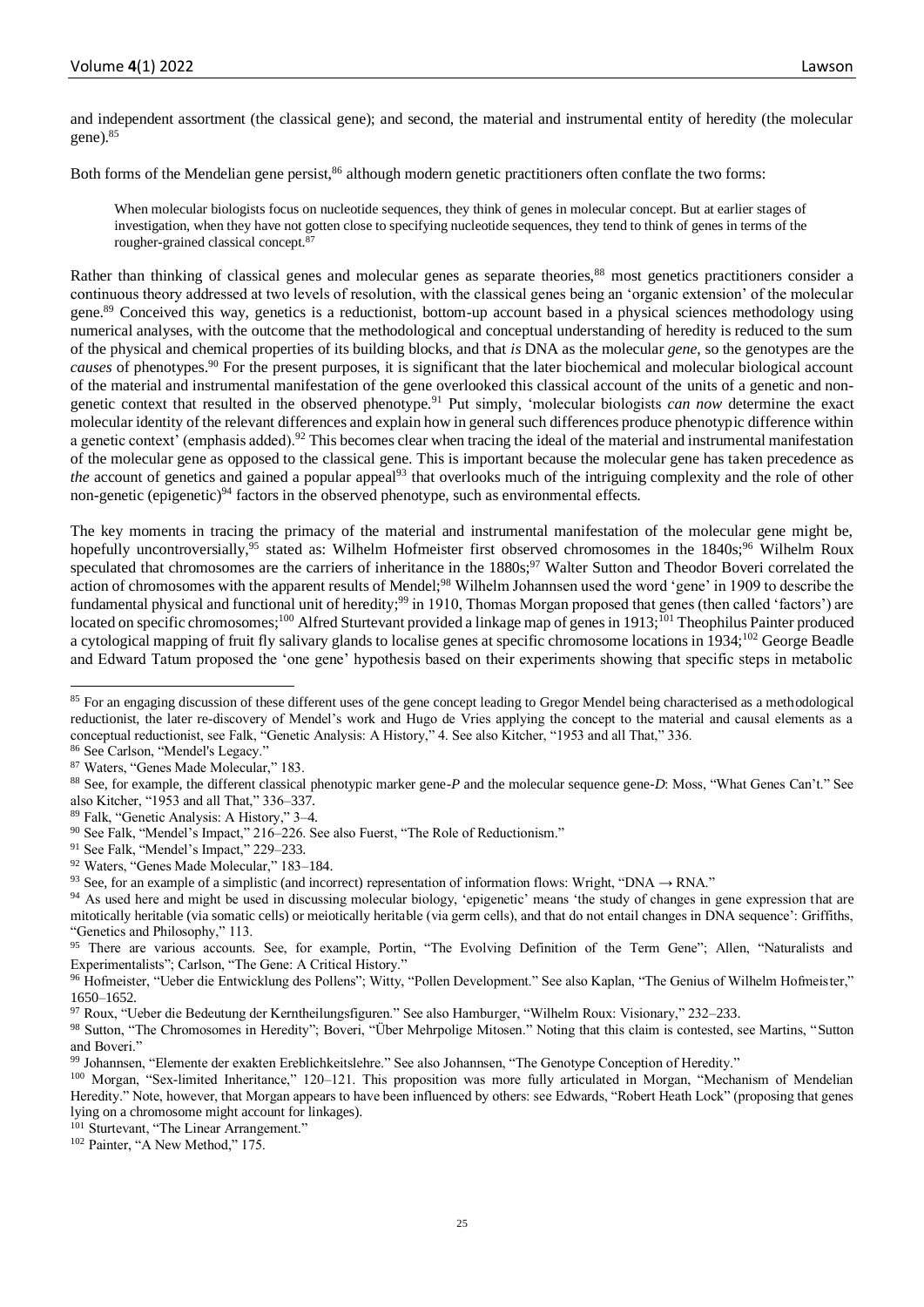pathways were disrupted by mutations in 1941;<sup>103</sup> Oswald Avery demonstrated that DNA was the hereditary material causing the heritable changes in 1944;<sup>104</sup> Erwin Chargaff clarified that the number of guanine and cytosine units and the number of adenine and thymine units were the same, hinting at the base pair makeup of the DNA;<sup>105</sup> James Watson and Francis Crick proposed the double helix structure for DNA in 1953;<sup>106</sup> Seymour Benzer proposed the conception of genes as linear structures along chromosomes (rather than being like beads on a necklace, they are instead divisible into smaller units of mutation and recombination) in 1955;<sup>107</sup> and, the elucidation of the genetic code by Crick and others in 1961.<sup>108</sup> The end of this track is the ideal of a linear molecular gene where the DNA sequence is considered the genotype and causative agent for the observed phenotype.

Intriguingly, Watson and Crick, in proposing the double helix structure for DNA in 1953, speculated about the 'possible copying mechanism for the genetic material<sup>'109</sup> and 'the precise sequence of the bases in the code that carries the genetic information'.<sup>110</sup> This was essentially entrenching using information language in molecular biology that had started with terms such as 'words', 'codes', 'messages' and 'texts' in the 1930s and took solid hold in the 1940s.<sup>111</sup> Crick's speculation later matured to the generalised rule for the informational transfer from one polymer to another (DNA to RNA, RNA to DNA, RNA to RNA, DNA to DNA and RNA to protein but *not* protein to protein,<sup>112</sup> protein to DNA and protein to RNA)<sup>113</sup> so that 'once "information" has passed into protein *it cannot get out again*', where 'information' means 'the *precise* determination of sequence, either of bases in the nucleic acid or of amino acid residues in the protein' (emphasis in original).<sup>114</sup> There are two parts to this claim that played out over the following decades. First, there is a coded sequence specificity between the DNA and the transcribed RNA and the translated polypeptide (sequence hypothesis).<sup>115</sup> Second, the expression of the DNA sequence determines the RNA or a protein product such that *all* products are informed (specified or caused) by the DNA sequences (central dogma).<sup>116</sup> Some of the details here matter: Crick accepted that protein synthesis involved 'the flow of energy, the flow of matter, and the flow of information', and his focus was the 'information'.<sup>117</sup> Crick later stated that:

it was abundantly clear by that time that a protein had a well-defined three-dimensional structure, and that its activity depended crucially on this structure, it was necessary to put the folding-up process on one side, and postulate that, by and large, the polypeptide chain folded itself up.<sup>[118]</sup> This temporarily reduced the central problem from a three dimensional one to a one dimensional one … The principal problem could then be stated as the formulation of the general rules for information transfer from one polymer with a defined alphabet to another.<sup>119</sup>

The key advances reinforcing these determinist and informational explanations of the now linear molecular gene, again hopefully uncontroversially, were: François Jacobs, Jacques Monod, Sydney Brenner, François Gros, Francis Crick and others'

<sup>&</sup>lt;sup>103</sup> Beadle, "Genetic Control of Biochemical Reactions," 505-506.

<sup>104</sup> Avery, "Studies on the Chemical Nature," 149–150. See also Wyatt, "When Does Information Become Knowledge"; Hershey, "Independent Functions of Viral Protein."

<sup>&</sup>lt;sup>105</sup> Chargaff, "Chemical Specificity of Nucleic Acids."

<sup>106</sup> Watson, "Molecular Structure of Nucleic Acids," 737.

<sup>&</sup>lt;sup>107</sup> Benzer, "Fine Structure of a Genetic Region," 347.

<sup>108</sup> See Crick, "General Nature of the Genetic Code."

<sup>109</sup> Watson, "Molecular Structure of Nucleic Acids," 737.

<sup>&</sup>lt;sup>110</sup> Watson, "Genetical Implications," 965.

<sup>111</sup> See Kay, "The Molecular Vision of Life," 3–57.

<sup>&</sup>lt;sup>112</sup> Crick did admit some ambiguity here, presciently considering prions: 'There is, for example, the problem of the chemical nature of the agent of the disease scrapie': Crick, "Central Dogma of Molecular Biology," 562. Also note that there is evidence of proteins catalysing amino acid polymerisation: see, for example, Rout, "Prebiotic Template-directed Peptide Synthesis."

<sup>&</sup>lt;sup>113</sup> Note that Crick asserts that reverse transcriptase using viral RNA as a template for DNA synthesis was not a reversal of the central dogma but, rather, a 'misunderstanding': Crick, "Central Dogma of Molecular Biology," 561. See also Morange, "What History Tells Us."

<sup>114</sup> Crick, "On Protein Synthesis," 153. See also Crick, "Central Dogma of Molecular Biology," 562. See also Sarabhai, "Co-linearity of the Gene."

<sup>&</sup>lt;sup>115</sup> 'The Sequence Hypothesis ... in its simplest form assumes that the piece of nucleic acid is expressed solely by the sequence of its bases, sequence is a (simple) code for the amino acid sequence of a particular:' Crick, "On Protein Synthesis," 152.

<sup>&</sup>lt;sup>116</sup> 'The Central Dogma of molecular biology deals with the detailed residue-by-residue transfer of sequential information. It states that such information cannot be transferred from protein to either protein or nucleic acid': Crick, "Central Dogma of Molecular Biology," 561. For analyses of the various interpretations, see Camacho, "Central Dogma is Empirically Inadequate." See also Thieffry, "Forty Years under the Central Dogma."

<sup>117</sup> Crick, "On Protein Synthesis," 139–140.

<sup>&</sup>lt;sup>118</sup> This was later shown to be correct because the polypeptide chain folded itself into the thermodynamically most stable form. See Anfinsen, "The Kinetics of Formation."

<sup>119</sup> Crick, "Central Dogma of Molecular Biology," 561.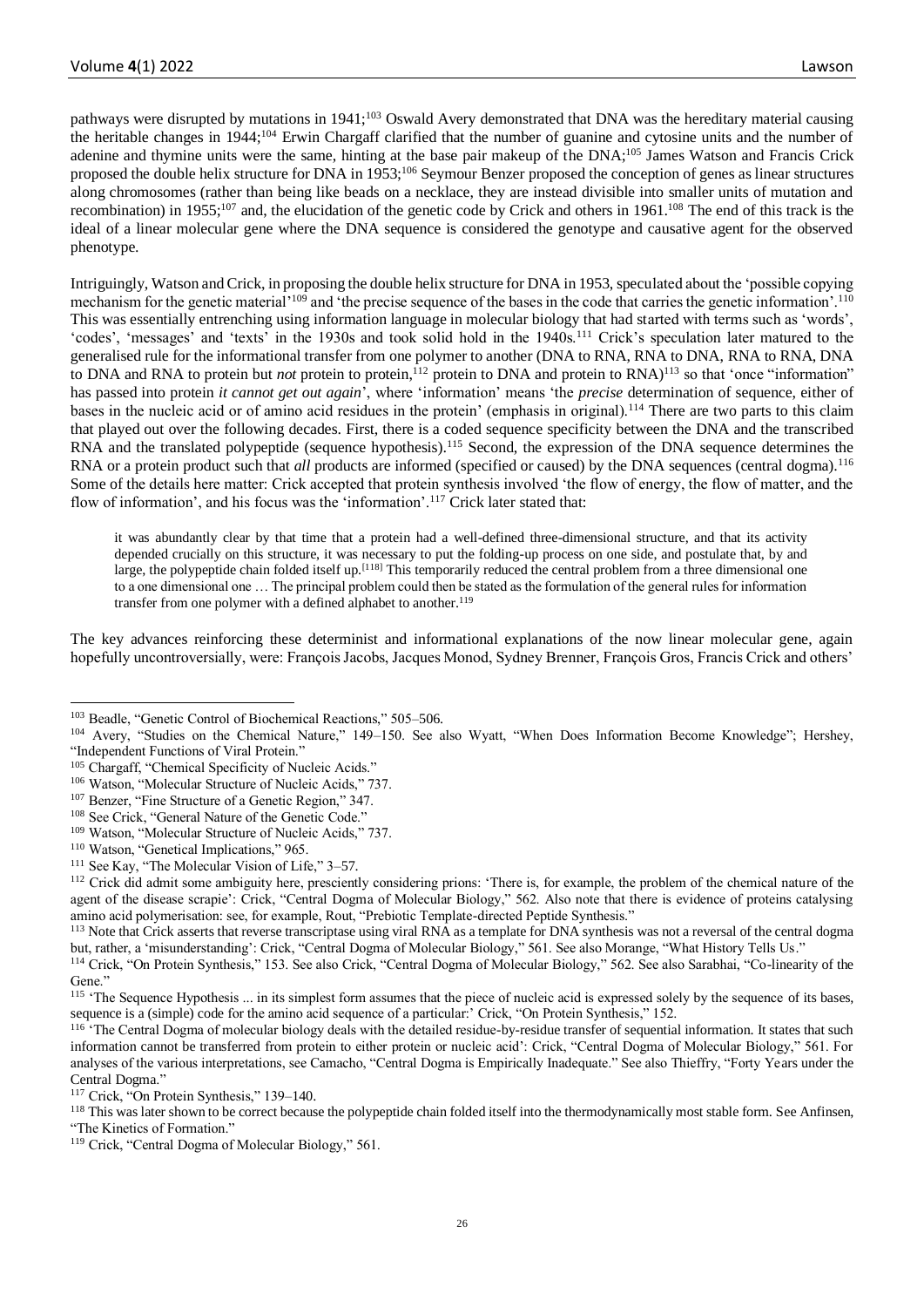discovery of mRNA in 1960;<sup>120</sup> the genetic code linking triplets of nucleotides (codons) to specific amino acids in 1961;<sup>121</sup> Jacobs and Monod's explanation of a regulation mechanism (the *lac* operon) on a linear DNA molecule accounting for the relationship between DNA, RNA and proteins and pointing to a hierarchical network of regulation in  $1962$ ,<sup>122</sup> Jim Shapiro and others' isolation of a bacterial gene (the *lac* operon) in 1969,<sup>123</sup> Howard Temin and David Baltimore's discovery of the enzyme that reversed transcription process making DNA from an RNA template in 1970,<sup>124</sup> David Jackson, Robert Symons and Paul Berg making recombinant DNA molecules in 1972,<sup>125</sup> Herbert Boyer and Stanley Cohen showing that engineered DNA molecules could be cloned in foreign cells in 1973,<sup>126</sup> and, then the sequencing of various genomes, including the bacteriophage φX174 in 1978,<sup>127</sup> *Haemophilus influenzae* in 1995,<sup>128</sup> yeast *Saccharomyces cerevisiae* in 1996,<sup>129</sup> the nematode *Caenorhabditis elegans* in 1998,<sup>130</sup> the fruit fly *Drosophila melanogaster* in 1999<sup>131</sup> and the human genome in 2000.<sup>132</sup> The end of this track of enquiry was to cement the ideal of a linear molecular gene where the DNA sequence was popularly considered the genotype and causative agent for *all* the observed phenotypes.

The appeal of this approach was the focus on the simple explanatory power<sup>133</sup> of the information comprised by DNA both as a store of evolutionary accumulated changes and as a master plan for cell development and performance.<sup>134</sup> This was also the logic of a reductive physics and chemistry account where the molecule is the semantics of the transmitted information: 'the polypeptide phenotype is determined by the polynucleotide genotype'.<sup>135</sup> This has been, as the tracing of key advances above illustrates, amazingly heuristically successful. The key point, however, is that framed this way, the DNA sequence is conceived as a repository of meaning, aboutness and content (intentional or semantic information) regarding complex phenotypes so that the genotypes are privileged in the causes of phenotypes and the ideal that there is information *in* the DNA sequence.<sup>136</sup> The problem remains, however: If there is information *in* the DNA sequence, what kind of information is it?

# *Information* **in** *DNA Sequences*

Even when Watson and Crick were proposing their DNA structure, the information metaphors were known to be problematic.<sup>137</sup> The postgenomic era following the release of the draft human genome sequence in 2001<sup>138</sup> revealed that the relationship between the 20,000–25,000 structural genes and the approximately 1,000,000 polypeptides of the proteome<sup>139</sup> was a lot more complicated than a mere linear sequence of nucleotides corresponding to a linear order of the gene products (RNA and amino acids in a polypeptide). Since then, the disruption of information flows has been repeatedly demonstrated, revealing that the DNA sequence *and* other factors (including non-genetic factors) are the contributors to RNA and protein sequence specificity (both quality and quantity): genes comprising complex regulatory networks affected by non-genetic factors result in a range of stable and robust phenotypes;<sup>140</sup> epigenetic acetylation, phosphorylation and methylation markings can regulate gene transcription;<sup>141</sup> a range of *cis*- and *trans*-acting factors interact with the linear DNA sequence (e.g., transcription factors, promotors, activators, repressors, enhancers, silencers, and splicing factors), resulting in a diversity of RNAs (e.g., mRNA, rRNA, tRNA, lncRNA and RNAi) and protein forms/splice variants;<sup>142</sup> reordering of the linear DNA sequences through

<sup>&</sup>lt;sup>120</sup> See Morange, "History of Molecular Biology," 139–149 and the references therein.

<sup>&</sup>lt;sup>121</sup> Crick, "General Nature of the Genetic Code." See also Crick, "The Genetic Code – Yesterday."

<sup>&</sup>lt;sup>122</sup> Jacobs and Monod, "Genetic Regulatory Mechanisms."

<sup>&</sup>lt;sup>123</sup> Shapiro, "Isolation of Pure lac Operon."

<sup>124</sup> Baltimore, "RNA-dependent DNA Polymerase"; Temin and Mizutani, "RNA-dependent DNA Polymerase."

<sup>&</sup>lt;sup>125</sup> Jackson, "Biochemical Method for Inserting New Genetic Information."

<sup>&</sup>lt;sup>126</sup> Cohen, "Construction of Biologically Functional Bacterial Plasmids."

<sup>127</sup> Sanger, 'Nucleotide Sequence of Bacteriophage φX174."

<sup>&</sup>lt;sup>128</sup> Fleischmann, "Whole-Genome Sequencing."

<sup>129</sup> See Goffeau, "Life with 6000 Genes."

<sup>130</sup> The *C. elegans* Sequencing Consortium, "Genome Sequence of the Nematode *C. elegans*."

<sup>131</sup> Adams, "The Genome Sequence of *Drosophila melanogaster*."

<sup>&</sup>lt;sup>132</sup> Venter, "The Sequence of the Human Genome"; Human Genome Sequencing Consortium, "Initial Sequencing and Analysis of the Human Genome."

<sup>133</sup> Compellingly 'simple and pedagogic' power that made molecular biology attractive: Morange, "History of Molecular Biology," 174.

<sup>134</sup> Maynard-Smith, "Concept of Information," 178–181. See also Schaffner, "The Watson-Crick Model."

<sup>135</sup> Falk, "Genetic Analysis: A History," 260.

<sup>&</sup>lt;sup>136</sup> See Griffiths, "The Fearless Vampire Conservator," 175–198.

<sup>&</sup>lt;sup>137</sup> See Keller, "Refiguring Life,"  $10$ ; Kay, "Who Wrote the Book of Life?"  $621-622$ . See also Fogle, "Information Metaphors."

<sup>&</sup>lt;sup>138</sup> Venter, "The Sequence of the Human Genome."

<sup>&</sup>lt;sup>139</sup> Muller, "Annotating the Human Proteome," 176.

<sup>&</sup>lt;sup>140</sup> See, for example, Wagner, "The Role of Robustness in Phenotypic Adaptation."

<sup>&</sup>lt;sup>141</sup> See, for example, Cavalli, "Advances in Epigenetics."

<sup>&</sup>lt;sup>142</sup> See, for example, Morris, "The Rise of Regulatory RNA."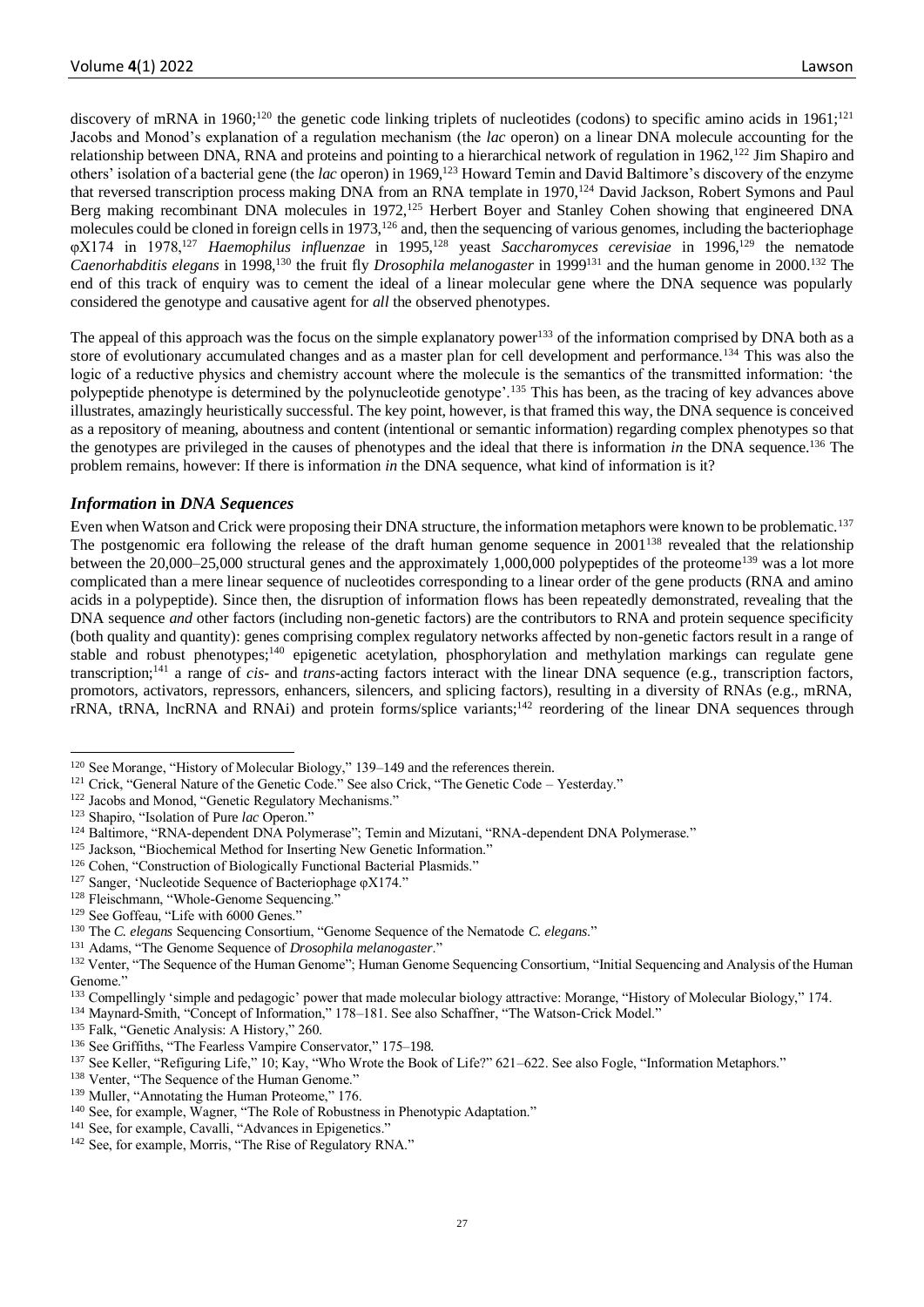frameshifting, programme slippage or bypassing and codon redefinition;<sup>143</sup> and RNA editing resulting in a significantly larger transcriptome.<sup>144</sup> These examples confirm that there is not necessarily a consistent nexus between the DNA sequence as the sole source of information flowing from the DNA to an RNA and a protein.<sup>145</sup> Put simply, the evidence now clearly shows that there is not always a direct correspondence between the DNA sequence and protein because there is processing and modification of that sequence on the way from DNA to protein,<sup>146</sup> *and* modification of that processing and function can be from outside the DNA sequences (and particularly from the environment).<sup>147</sup> This calls for a nuanced depiction of DNA as information because a DNA sequence alone (genotype) *cannot* cause the whole organism. There are other contributing causes, such as the environment, and thus, the classical gene (observed phenotype) is not necessarily *only* caused by the molecular gene (deterministic and reduced to a DNA sequence). There are potentially better accounts of the information *in* DNA sequences, as argued in the following paragraphs.

A useful starting point is Shannon information theory, which posits a simple quantitative framework for describing correlations: two variables are correlated in some sense where the output of the channel depends on the input.<sup>148</sup> Here the correlation termed information has a special and technical mathematical sense that treats both sense and non-sense input messages as the same.<sup>149</sup> Taking this a step further, the information might be considered to have some content in the sense of natural signs and indicators<sup>150</sup> and that there is a correlation between a DNA sequence and an observed phenotype<sup>151</sup> with information conveyed in the sense of its natural meaning.<sup>152</sup> Thus:

The key currency in information theory is the entropy  $H(X)$  of a random variable X. The entropy is a measure of uncertainty in the realization of *X*. If *X* takes on value  $X_i$  with probability  $p_i$ , the entropy  $H(X) = \sum_i p_i \log p_i$ . The key statistic in information theory is the mutual information  $I(X;Y)$  between two random variables X and Y. The mutual information, defined as  $I(X;Y)$  =  $H(X)$ - $H(X|Y)$ , measures how much we learn about the value of *X* by knowing *Y*.<sup>153</sup>

If the DNA sequence is information—in this sense of information as the correspondence between the linear sequences of DNA nucleotides that specifies the linear sequences of RNA ribonucleotides and the linear sequences of amino acids (protein)—then Shannon information theory has some application with the input DNA sequence, the output amino acid sequence and the information transfer from DNA to amino acid modelled as the communication channel.<sup>154</sup> This accepts that DNA sequences do have a limited causal role<sup>155</sup> but not a broader intentional or semantic role.<sup>156</sup> Using Crick's words, this is 'the general rules for information transfer from one polymer with a defined alphabet to another',<sup>157</sup> where 'information was "merely a convenient shorthand for the underlying causal effect", namely the "precise determination of sequence"'.<sup>158</sup> This may also be conceived as a causal specificity between the DNA, the RNA and the coded amino acids,<sup>159</sup> representation of the RNA and amino acids in the DNA sequence and the correlation information between the DNA sequence, RNA and amino acids<sup>160</sup>—the 'information that specifies the product is no longer carried in a three-dimensional structure but instead by the linear, one-dimensional order

<sup>150</sup> Dretske, "Epistemology and Information," 31.

<sup>143</sup> See, for example, Schmucker, "Dscam and DSCAM."

<sup>&</sup>lt;sup>144</sup> See, for example, Tang, "Biological Significance of RNA Editing."

<sup>&</sup>lt;sup>145</sup> Stotz, "With 'Genes' Like That," 905; Stotz, "Molecular Epigenesis," 542. For a different view see, for example, Baetu, "A Defense of Syntax," 713–714; Waters, "Genes Made Molecular," 174–182.

<sup>&</sup>lt;sup>146</sup> See Falk, "Genetic Analysis: A History," 262.

<sup>147</sup> See Griffiths, "Genetic Information," 395–396.

<sup>148</sup> See Shannon, "Mathematical Theory of Communication." See also Fabris, 'Shannon Information Theory."

<sup>149</sup> Shannon, "Mathematical Theory of Communication," 99.

<sup>&</sup>lt;sup>151</sup> See Godfrey-Smith, "Information in Biology," 104. Noting, however, that a sign, an object *and* an interpretant may actually be required for there to be any meaningful correlation. Hence, 'while tree rings might be a source of quantitative information, they would not mean anything about a tree's age unless there were an agent present who understood how tree rings are produced and how they relate to yearly growth': Kumar, "Information, Meaning, and Error," 91.

<sup>&</sup>lt;sup>152</sup> Grice, "Meaning."

<sup>&</sup>lt;sup>153</sup> Bergstrom, "The Transmission Sense of Information," 161.

<sup>154</sup> See, for example, Bynum, "Informational Metaphysics," 205; Román-Roldán, "Application of Information Theory to DNA Sequence Analysis," 1188. Noting, of course, this might all be a misunderstanding: see Ben-Naim, "Entropy and Information Theory," 1185–1189.

<sup>&</sup>lt;sup>155</sup> See, for example, Godfrey-Smith, "Information, Arbitrariness, and Selection," 204. For a contrary view, see Kitcher, "Battling the Undead" (arguing genetic coding has no explanatory weigh).

<sup>156</sup> For other views, see Rosenberg, "Is Epigenetic Inheritance a Counterexample"; Fantini, "Of Arrows and Flows"; Weber, "The Central Dogma as a Thesis."

<sup>&</sup>lt;sup>157</sup> Crick, "Central Dogma of Molecular Biology," 561.

<sup>158</sup> Stotz, "Biological Information, Causality and Specificity," 369. See also Griffiths, "Genetic, Epigenetic and Exogenetic Information," 2.

<sup>159</sup> See Griffiths, "Measuring Causal Specificity"; Pocheville*,* "Comparing Causes," 93–102.

<sup>&</sup>lt;sup>160</sup> See Shea, "Representation in the Genome," 314.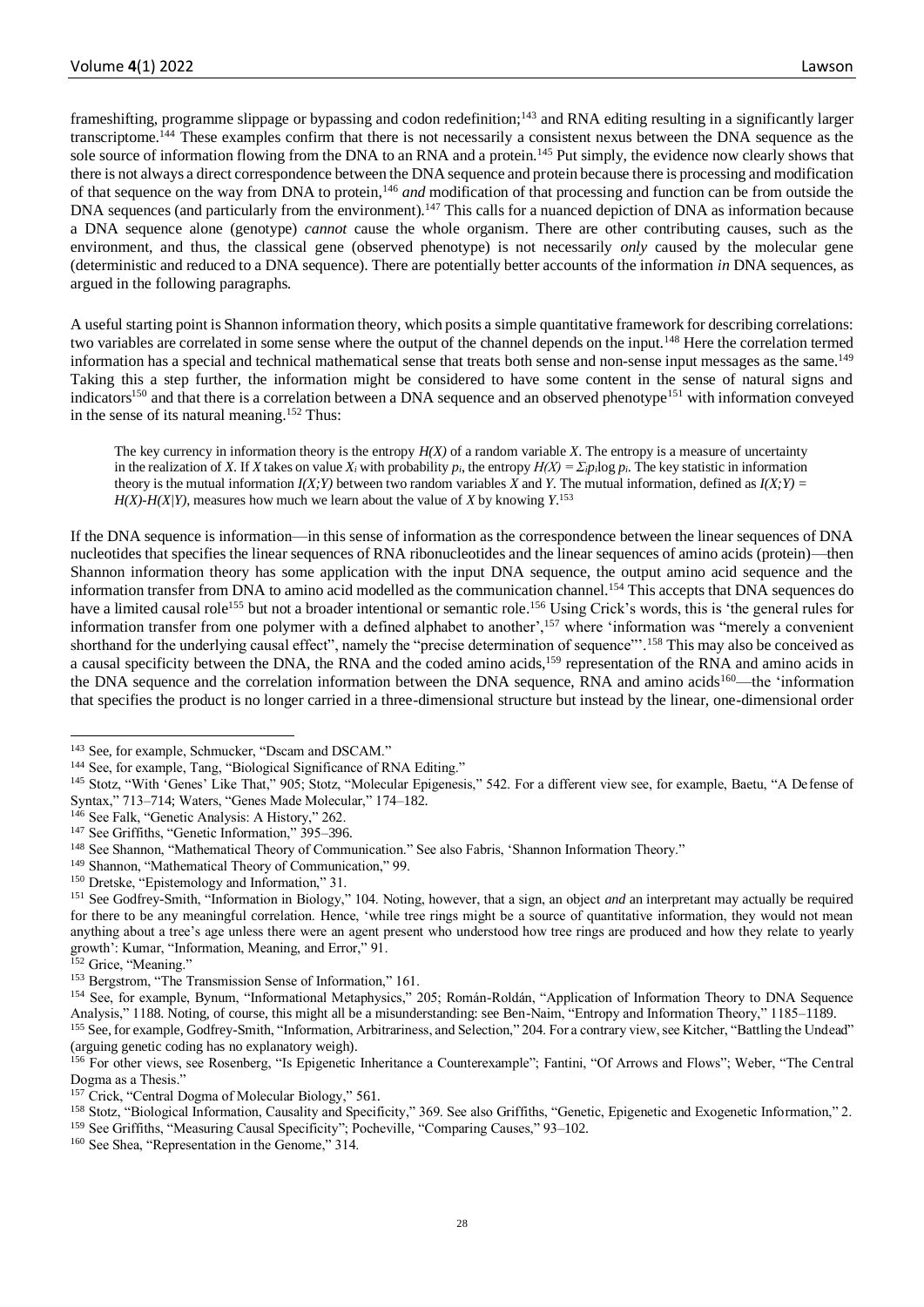of elements in each sequence'.<sup>161</sup> This might usefully be termed 'Crick information'.<sup>162</sup> This Crick information also extends to regulatory DNA sequences (including non-coding sequences) and sequences of factors controlling transcription, splicing and editing and non-coding RNAs, where there is a correspondence between the DNA nucleotides and the RNA ribonucleotides and protein amino acids.<sup>163</sup> The next question, however, is whether DNA sequences can hold more information than just Crick information.

The main contribution from Mendel's genetics was to establish a process among scientists of an experimental tradition hybridising organisms and looking to draw inferences from the patterns of inheritance.<sup>164</sup> The quest for the causative agents shifted from the unobservable Mendelian gene to the molecular gene. This has privileged and preferenced DNA sequence information with the presumption that DNA sequences are the cause of the subsequent transcription, translation and then protein action *and* the postgenomic events resulting in a phenotype that can be traced back to a causal DNA sequence. This is consistent with the early understanding of the central dogma that the linear order of nucleotides in DNA specifies the linear order of nucleotides in RNA and the linear order of amino acids in polypeptides (hence Crick information) and early analyses that identified DNA sequences as making the *actual* causal difference for the observed RNAs and proteins.<sup>165</sup> In addition to this is the regulation of linear genes. With the *lac* operon as the model in mind, for regulatory DNA sequences upstream of a DNA coding sequence for the observed RNAs and proteins, there was information about the conditions for expression and a programmed blueprint for the resulting cells, organs and organisms. The controversy is whether there is information *in* the DNA sequence that has a role in development (i.e., programs for individual organisms where the program carries the information for development) and evolution (i.e., inherited characters holding the accumulated information over evolutionary time). Putting this another way, DNA appears as a structure and mechanism with a purpose, function, end or goal as information for the programmed machine of the cell, organ, organism and so on, with mutation modifying the DNA and natural selection choosing fitter outcomes such that the DNA sequences direct the effects.<sup>166</sup> Information, in this sense, can generally be considered either causative or intentional or semantic.<sup>167</sup> This causative information, in addition to Crick information, is considered in this section, and the intentional or semantic information is considered in the next.

# *Causative Information*

As set out above, causative information is about the quantity of information (i.e., order as opposed to disorder/entropy and not meaning) within a physical system so that information flows between a sender and a receiver through a channel about the correlations between the sender and receiver (hence Shannon information). The signal carries information about a source such that you can predict the state of the source from the signal:<sup>168</sup> 'whenever *Y* is correlated with *X*, we can say that *Y* carries information about  $X'$ ,<sup>169</sup> and, hence, 'the disease phenotypes carry information about disease genes',<sup>170</sup> 'genes carry information about phenotypes just as smoke carries information about fire'<sup>171</sup> and 'genes contain information about the proteins they make, and … about the whole-organism phenotype [in the same way as] there is an informational connection between smoke and fire, or between tree rings and a tree's age'.<sup>172</sup> In the context of DNA sequences, the sequences can be the source, the whole organism the receiver and the channel conditions are the resources needed for the organism's life cycle.<sup>173</sup> For a causal information

<sup>168</sup> "Information" in the sense of "natural meaning": Grice, "Meaning."

<sup>&</sup>lt;sup>161</sup> Stotz, "Biological Information, Causality and Specificity," 368. Note that three-dimensional structures can now be reliably predicted: see Jumper , "Highly Accurate Protein Structure Prediction."

<sup>162</sup> Griffiths, "Genetics and Philosophy," 40–41. See also Sarkar, "Genes Encode Information," 261–262, 281–284; Godfrey-Smith, "Information, Arbitrariness, and Selection," 203; Godfrey-Smith, "On the Theoretical Role of 'Genetic Coding'," 35; Godfrey-Smith, "Genes and Codes," 325. In more recent work, Paul Griffiths and Karola Stotz have 'reserved the term "Crick information" for a measure of the intrinsic information content of a sequence, rather than for the measure of the relationship between a sequence and its causes': Griffiths, "Genetic, Epigenetic and Exogenetic Information," 7. See also Stotz, "Biological Information, Causality and Specificity," 367–370.

<sup>163</sup> Stotz, "Biological Information, Causality and Specificity," 380; Stotz, "With 'Genes' Like That," 538. Noting that this is not uncontroversial, see Sarkar, "Decoding 'Coding'-Information."

<sup>164</sup> Griffiths, "Genetics and Philosophy," 17. See also Falk, "Genetic Analysis: A History," 4.

<sup>165</sup> See, for example, Waters, "Causes that Make a Difference," 572–576. See also Rosenberg, "Is Epigenetic Inheritance a Counterexample." <sup>166</sup> Maynard-Smith, "Concept of Information," 189–192. See also Griffiths, "Genetic Information," 398–401.

<sup>&</sup>lt;sup>167</sup> Sterelny, "Sex and Death," 101. Note that "[i]f there is a relationship between intentional information and causal information it is a

complex and distant one": Griffiths, "Genetic Information," 397.

<sup>&</sup>lt;sup>169</sup> Bergstrom, "The Transmission Sense of Information," 189.

<sup>170</sup> Griffiths, "Genetic Information," 397. See also Griffiths, "Genetics and Philosophy," 159.

<sup>171</sup> Bergstrom, "The Transmission Sense of Information," 161-162 and the references therein. See also Godfrey-Smith, "Information in Biology," 105–106.

<sup>172</sup> Godfrey-Smith, "Information in Biology," 106.

<sup>173</sup> Griffiths, "Genetics and Philosophy," 159. See also Griffiths, "Proximate and Ultimate Information," 80.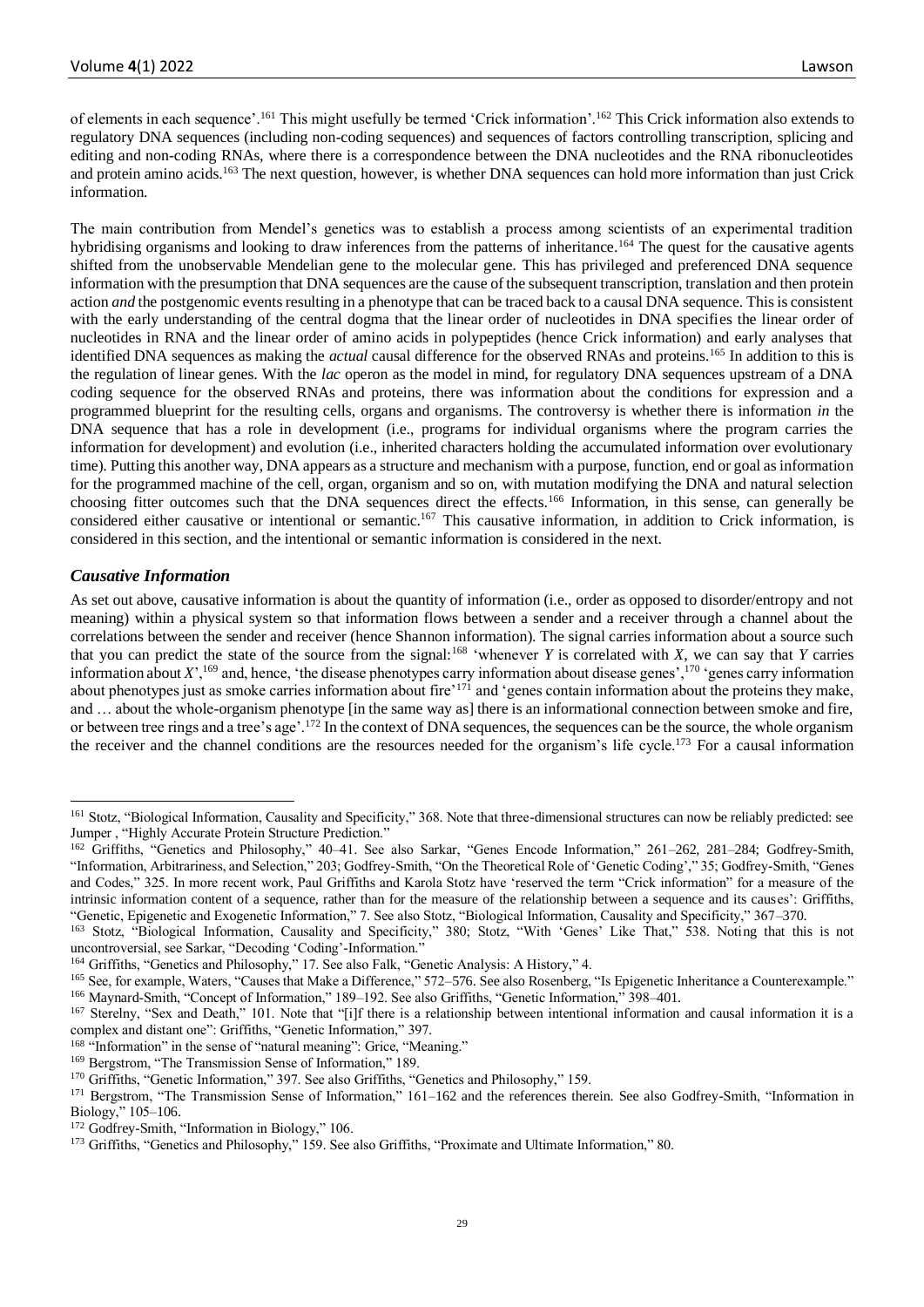account to be sufficient, holding the resources needed for the organism's life cycle constant would give information about the sequences.<sup>174</sup>

As set out above, this causal information account is sufficient for Crick information because the DNA sequence is directly physically causally related to the RNA and amino acid sequence.<sup>175</sup> The DNA sequence CGAAAGACCGGC correlates (through the RNA sequence) with the amino acid sequence RKTG. Therefore, the DNA sequence CGAAAGACCGGC carries information about the amino acid sequence RKTG (Crick information). However, the causal information account is also sufficient where there is a correlation between a genotype and a phenotype *as well as* every other correlated non-genetic factor and the phenotype.<sup>176</sup> For example, 'an individual with the gene for achondroplasia will have short arms and legs [and] we can equally well say that a baby's environment carries information about growth; if it is malnourished, it will be underweight'.<sup>177</sup> In this sense, DNA sequence information (the gene for achondroplasia) is qualitatively the same as any other kind of correlated information (malnourished and underweight). Importantly, this information is not being used for an explanatory account to say what the DNA sequence product does or how it does it.<sup>178</sup> The apparent weakness of this causal account, so information in a richer sense, is that it makes information ubiquitous because it is not possible to distinguish genetic from non-genetic causes.<sup>179</sup> Put differently, DNA sequences do carry syntactic information (Shannon information) about RNA and amino acid sequences and some phenotypes,<sup>180</sup> but the DNA sequences cannot explain all the causal aspects of phenotypes, and every causal input, including non-genetic causes, will also be a source of information.<sup>181</sup> This is the 'parity thesis' (or 'parity of reasoning') that the informational causal factors<sup>182</sup> resulting in a phenotype are both the DNA sequences and other non-DNA elements, and as causal factors, the DNA sequences do not have any necessary priority or privilege.<sup>183</sup> The result is that without being able to weigh the different genetic and non-genetic causes, the best this causal information can be is about correlations, and they will be *any and all* correlations.

In attempts to bring more nuances to causal accounts, there have been further proposals. The starting point is accepting that phenotypes are the result of an interaction between DNA sequences (genes) and the environment (called the 'interactionist consensus')<sup>184</sup> and rejecting the ideal that DNA sequences (genes) have some necessarily superior causative role over the environment in determining a phenotype (called 'causal democracy').<sup>185</sup> In this sense, DNA sequences have a differencemaking role when they actually affect the phenotype ('actual difference-makers'),<sup>186</sup> and this opens up the possibility of discriminating the contribution of a DNA sequence as 'causal relationships are relationships that are potentially exploitable for purposes of manipulation and control' from other genetic and environmental causes.<sup>187</sup> Using this ideal of 'causal specificity', it is then possible to distinguish the causal information from DNA sequences that provide information about their effects and quantify this information using Shannon information theory measures—effectively the reduction of uncertainty.<sup>188</sup> Essentially:

There is a causal relationship between variables *X* and *Y* if it is possible to manipulate the value of *Y* by intervening to change the value of *X*. 'Intervention' here is a technical notion with various restrictions. For example, changing a third variable *Z* that simultaneously changes *X* and *Y* does not count as 'intervening' on *X*. Causal relationships between variables

<sup>180</sup> This has become a dynamic field of study addressing measures of causal specificity. See, for example, Pocheville, "Biological Information as Choice"; Calcott, "Signals That Make a Difference"; Weber, "Discussion Note: Which Kind of Causal Specificity"; Pocheville , "Comparing Causes," 93–102; Griffiths, "Measuring Causal Specificity."

<sup>174</sup> See Griffiths, "Genetic Information," 398.

<sup>175</sup> See Šustar, "Crick's Notion of Genetic Information"; Griffiths, "Genetic, Epigenetic and Exogenetic Information," 1; Godfrey-Smith, "On the Theoretical Role of 'Genetic Coding'," 29. For other causal effects, see Weber, "Philosophy of Experimental Biology," 258–260. <sup>176</sup> Griffiths, "Genetic Information," 398.

<sup>177</sup> Maynard-Smith, "Concept of Information," 189. See also Griffiths, "Genetic Information," 398.

<sup>178</sup> Levy, "Information in Biology: A Fictionalist Account," 642.

<sup>&</sup>lt;sup>179</sup> Griffiths, "The Fearless Vampire Conservator," 183; Shea, "Inherited Representations," 2.

<sup>&</sup>lt;sup>181</sup> See Griffiths, "Three Ways to Misunderstand," 420–423. See also Stotz and Griffiths, "Biological Information, Causality and Specificity," 371–372.

<sup>182</sup> Noting the different uses of "parity", see Stegmann, "Varieties of Parity," 913–915.

<sup>&</sup>lt;sup>183</sup> Griffiths, "Three Ways to Misunderstand," 420–421 and the references therein. For counterviews, see, for example, Kjosavik, "Genes, Structuring Powers and the Flow"; Bergstrom, "The Transmission Sense of Information," 162; Neumann-Held, "Genes – Causes – Codes," 238–271. See also Shea, "Developmental Systems Theory."

<sup>184</sup> See Robert, "Embryology, Epigenesis and Evolution," 2. See also Kitcher, "In Mendel's Mirror," 290–300.

<sup>&</sup>lt;sup>185</sup> See Kitcher, "In Mendel's Mirror," 290. See also Oyama, "Causal Democracy."

<sup>186</sup> Sterelny, "The Return of the Gene," 348–350. See also Waters, "Causes that Make a Difference," 572–576; Weber, "The Central Dogma as a Thesis," 599–605.

<sup>187</sup> Woodward, Making Things Happen," 314.

<sup>188</sup> See Griffiths, "Measuring Causal Specificity." See also Griffiths, "Genetics and Philosophy," 78–84.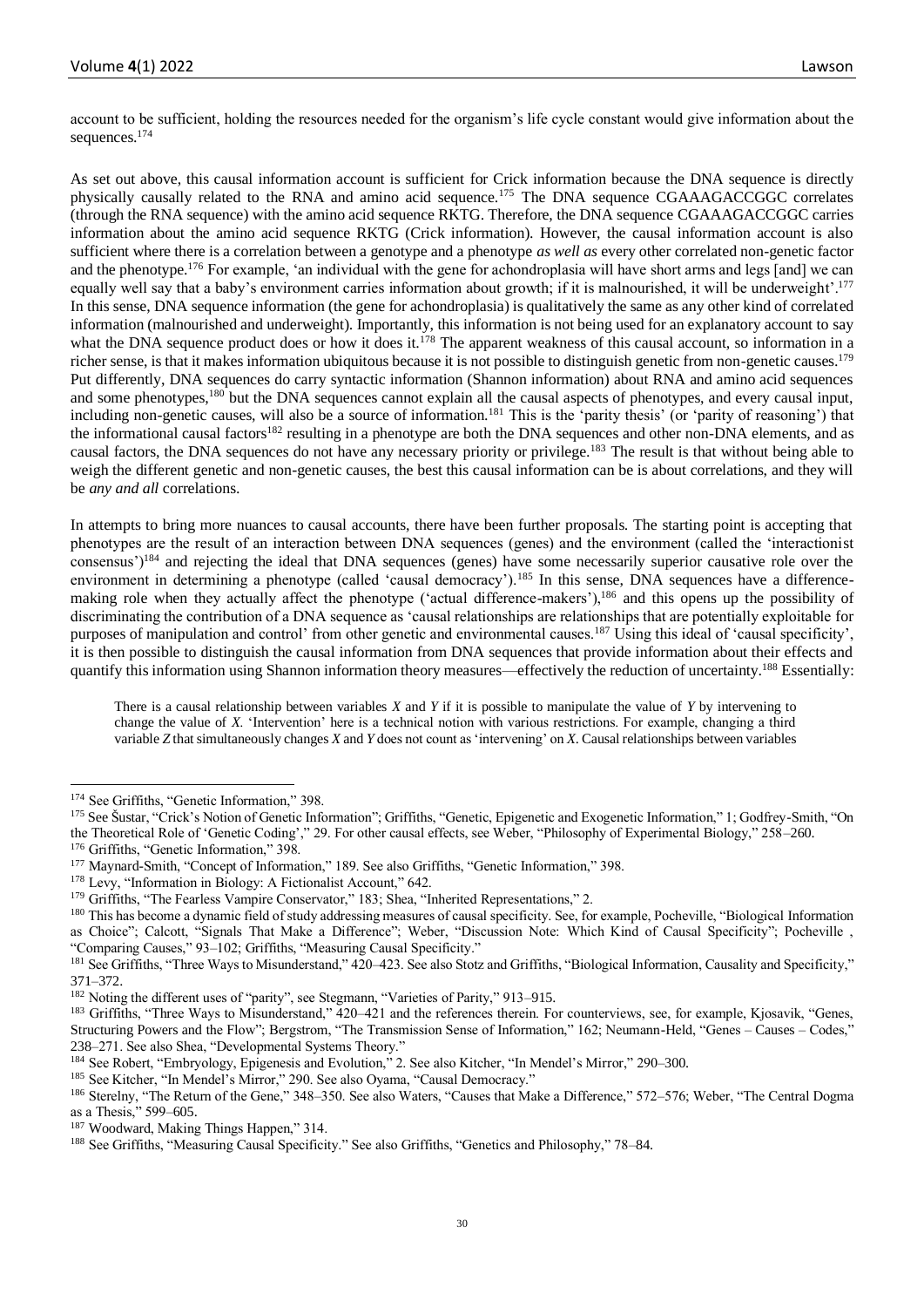differ in how 'invariant' they are. Invariance is a measure of the range of values of *X* and *Y* across which the relationship between *X* and *Y* holds. But even relationships with very small ranges of invariance are causal relationships.<sup>189</sup>

The idea here is that the more specific a causal relationship is between a DNA sequence and the observed phenotype, the more informational the DNA sequence will be: 'The specificity of a causal variable is obtained by measuring how much mutual information interventions on that variable carry about the effect variable'.<sup>190</sup> As practical examples, RNA transcribed from DNA sequences in a cell involve the DNA sequence, RNA polymerase and several other proteins so that each is a cause of the resulting RNA molecule. However, it is only the DNA sequence that is a specific actual difference-maker because varying the DNA sequence varies the resulting RNA molecule.<sup>191</sup> Extending this further, modelling measuring the mutual information between causes and effects of significant causes for DNA sequences and the simple production of *cis*-spliced mRNAs in a cell at a specific time showed the separate contributions of the DNA sequence and the *cis*-spliced mRNA variants.<sup>192</sup> An example is the single *Drosophila melanogaster* Down syndrome cell adhesion molecule (DSCAM) coding sequence, with its 38,016 splice variant proteins and the same DSCAM coding sequence in *Homo sapiens* involving three splice variants.<sup>193</sup> The causes in this model are the DNA sequence and the *trans*-factors affecting the splicing so that the information between the RNA and splicing is the sum of the mutual information (causal specificity) between the DNA and RNA and between the RNA and splicing.<sup>194</sup> The contributions from the DNA sequence and the splicing can be decomposed so that a value can be assigned to the variation in RNA coming from the splicing and the number of splicing variants per DNA sequence.<sup>195</sup> The result is a value (in bits) that can be assigned to the contribution of the DNA sequence and the splicing so that their relative contributions (significant causes) can be assessed.<sup>196</sup> Thus, the single DSCAM coding sequence in *Drosophila* is 15.2 bits for the information coming from the splicing processes and 0 bits for the amount of information originating in the DNA sequence and preserved in splicing processes. Therefore, causation is entirely accounted for by post-transcriptional processing.<sup>197</sup> The same DSCAM coding sequence in humans is 1.6 bits for the information coming from the splicing processes and 1 bit for the amount of information originating in the DNA sequence and preserved in splicing processes. Therefore, causation is partly accounted for by the DNA sequence and partly by post-transcriptional processing.<sup>198</sup>

This analysis shows that DNA sequences are not necessarily the most significant causes and that the significant causes need to accommodate the different spatial (i.e., cells, tissues and organisms) and temporal diversity because the measured contributions do change across spaces and times.<sup>199</sup> Thus, highly causally specific relationships are informational, and these occur for DNA sequences such that '[o]rganisms reproduce with a high degree of fidelity though the informational specificity of nucleic acids for proteins and functional RNAs'.<sup>200</sup> These highly causally specific relationships, however, are also informational for *all* other biological systems and will apply to every fine-grained control over effects, such as antibody-mediated immune responses, enzymes for substrates and receptors for their ligands.<sup>201</sup> The consequence is that the contribution of the DNA sequence as a cause needs to be assessed for every instance, and only in some cases will the DNA sequence be the most significant cause and very, very rarely the *only* cause.

#### *Intentional Information*

In the early responses to the idea that it was not possible to distinguish genetic from non-genetic causes, there have been attempts to posit DNA sequence information as intentional or semantic.<sup>202</sup> Intentional or semantic information is the information of human thoughts and linguistic representations (utterances). It is intentional in that it is about the genotype of the phenotype that the genotype is intended to produce, although not necessarily the one *actually* produced.<sup>203</sup> The key distinction between

<sup>193</sup> Griffiths, "Measuring Causal Specificity," 548–549.

<sup>189</sup> Griffiths, "Proximate and Ultimate Information," 80. See also Griffiths, "Genetics and Philosophy," 79–80.

<sup>190</sup> Griffiths, "Measuring Causal Specificity," 538. See also Stotz, "Biological Information, Causality and Specificity," 373.

<sup>&</sup>lt;sup>191</sup> Waters, "Causes that Make a Difference," 573-574.

<sup>&</sup>lt;sup>192</sup> Griffiths, "Measuring Causal Specificity," 543-550.

<sup>194</sup> Griffiths, "Measuring Causal Specificity," 548.

<sup>195</sup> Griffiths, "Measuring Causal Specificity," 548.

<sup>196</sup> Griffiths, "Measuring Causal Specificity," 549.

<sup>&</sup>lt;sup>197</sup> Griffiths, "Measuring Causal Specificity," 548-549.

<sup>198</sup> Griffiths, "Measuring Causal Specificity," 548–549.

<sup>&</sup>lt;sup>199</sup> Griffiths, "Measuring Causal Specificity," 551.

<sup>200</sup> Stotz, "Biological Information, Causality and Specificity," 374.

<sup>201</sup> Stotz, "Biological Information, Causality and Specificity," 374.

<sup>&</sup>lt;sup>202</sup> For the key proponents, see Shea, "Inherited Representations"; Shea, "Representation in the Genome"; Maynard-Smith, "Concept of Information"; Sterelny, "The 'Genetic Program' Program"; Sterelny, "The Extended Replicator."

<sup>&</sup>lt;sup>203</sup> Griffiths, "The Fearless Vampire Conservator," 186. See also Godfrey-Smith, "Misinformation."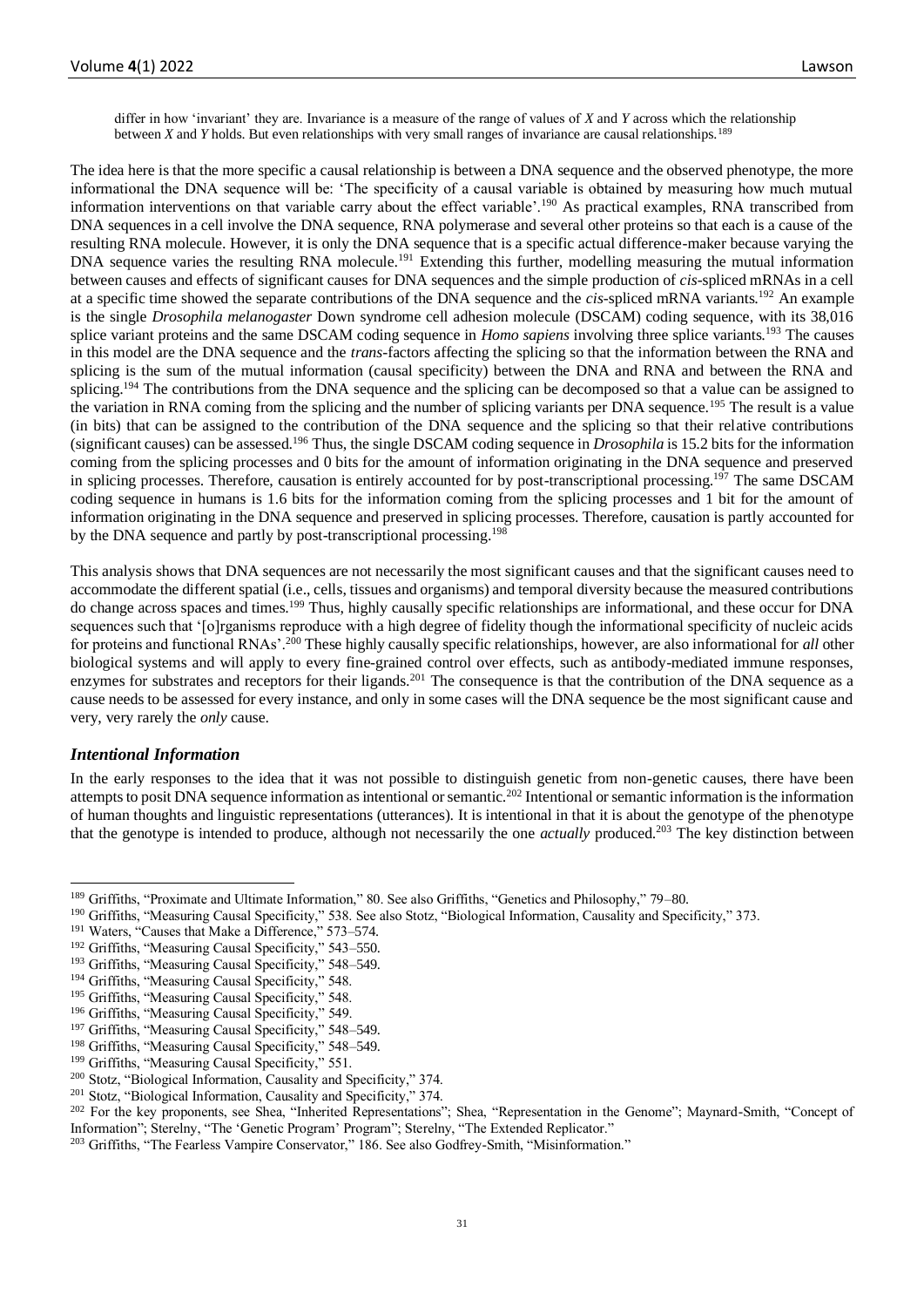intentional information and causative information is that intentional information need not be true<sup>204</sup> (like 'phlogiston or Pope Joan').<sup>205</sup> Molecular biology includes many terms that assert this intentionality, such as 'messenger molecules', 'recognition sites', 'proofreading', 'editing capabilities' and 'positional information'.<sup>206</sup>

The DNA sequence represents, so the argument goes, something that comes from natural selection because the DNA sequence evolved for the purpose of determining the phenotype in the surviving organism.<sup>207</sup> These accounts posit that the meaning or sense can be reduced to the biological function (teleosemantics).<sup>208</sup> Thus, a 'DNA molecule has a particular sequence because it specifies a particular protein ... [t]his element of intentionality comes from natural selection'.<sup>209</sup> These DNA sequences are special in the sense that 'biologists draw a distinction between two types of causal chain, genetic and environmental, or "nature" and "nurture"'.<sup>210</sup> In addition, '[f]luctuations in the environment are a source of noise in the system, not of information' (e.g., a cake recipe will turn out slightly differently when baked in a different oven):<sup>211</sup>

DNA contains information that has been programmed by natural selection; that this information codes for the amino acid sequence of proteins; that, in a much less well understood sense, the DNA and proteins carry instructions, or a program, for the development of the organism; that natural selection of organisms alters the information in the genome; and finally, that genomic information is 'meaningful' in that it generates an organism able to survive in the environment in which selection has acted.<sup>212</sup>

There are problems with this approach. There must be a difference between the message in the DNA sequence and the physics and chemistry of the DNA sequence. Otherwise, 'we have chemistry or physics and not semantics'.<sup>213</sup> This difference is reputed to be 'arbitrariness' (or 'gratuity') in the sense that the form of the molecule is different to its meaning.<sup>214</sup> For example, Jacob and Monod demonstrated that the *lac* operon regulation was effected through inducers and repressors interacting with a regulatory protein. This changed their shape so that another part of the regulator protein bound to the DNA sequence, switching on or off *any* transcription of the DNA sequence open reading frame (the ß-galactosidase).<sup>215</sup> This suggests that 'there is no necessary connection between [the inducer and repressor] form (chemical composition) and meaning (genes switched on or off)'.<sup>216</sup> Therefore, like a symbolic language potentially conveying an indefinite number of meanings, it is 'the symbolic nature of molecular biology that makes possible an indefinite large number of biological forms'.<sup>217</sup> Reduced to the idea, the function is not specifically determined just by the chemistry of the molecules.<sup>218</sup> This does not, however, seem credible because for DNA 'the structure of the "message" is too closely connected to the structure of the "signal"'; therefore, the 'arbitrariness' is not clear,<sup>219</sup> and with so many causal links, the salient ones cannot be distinguished from the others, suggesting that 'the distinction between arbitrary and non-arbitrary causal roles is just in the eye of the beholder'.<sup>220</sup> At best, 'arbitrariness' is a 'useful if elusive concept in biology'.<sup>221</sup> Another criticism is that if 'arbitrariness' is necessary for molecules to have meaning, then assuming DNA (and RNA) have information, they will have the relevant chemically arbitrary relations.<sup>222</sup> Translation may be relevantly arbitrary because any given mRNA is arbitrarily related to the proteins it specifies, but there is no arbitrariness in

<sup>209</sup> Maynard-Smith, "Concept of Information," 189–190. See also Levy, "Information in Biology: A Fictionalist Account," 643.

<sup>214</sup> Maynard-Smith, "Concept of Information," 185. See also Sterelny, "The 'Genetic Program' Program," 197–198.

<sup>215</sup> Jacobs, "Genetic Regulatory Mechanisms," 319–328. See also Stegmann, "The Arbitrariness of the Genetic Code," 209–214; Maynard-Smith, "Concept of Information," 185.

<sup>204</sup> Godfrey-Smith, "Misinformation." See also Griffiths, "Lehrman's Dictum," 24–25.

<sup>&</sup>lt;sup>205</sup> Griffiths, "Genetic Information," 397-398.

<sup>206</sup> Rosenberg, "Darwinian Reductionism," 99–100.

<sup>207</sup> Maynard-Smith, "Concept of Information," 189–190. See also Jablonka, "Information: Its Interpretation."

<sup>208</sup> See Kumar, "Information, Meaning, and Error in Biology," 91–93. See also Millikan, "Language, Thought and Other Biological Categories."

<sup>210</sup> Maynard-Smith, "Concept of Information," 189.

<sup>211</sup> Maynard-Smith, "Concept of Information," 192.

<sup>&</sup>lt;sup>212</sup> Maynard-Smith, "Concept of Information," 190. See also Sterelny, "The Extended Replicator."

<sup>213</sup> Levy, "Information in Biology: A Fictionalist Account," 643.

<sup>216</sup> Maynard-Smith, "Concept of Information," 185.

<sup>217</sup> Maynard-Smith, "Concept of Information," 185. See also Stegmann, "The Arbitrariness of the Genetic Code," 206, 218.

<sup>218</sup> Maynard-Smith, "Concept of Information," 183, 185; Sterelny, "The 'Genetic Program' Program," 197–198.

<sup>219</sup> Levy, "Information in Biology: A Fictionalist Account," 643.

<sup>&</sup>lt;sup>220</sup> Godfrey-Smith, "Information, Arbitrariness, and Selection," 203. See also Levy, "Information in Biology: A Fictionalist Account," 643. Although Godfrey-Smith does accept that '[t]he idea of arbitrariness is elusive … but it might well be useful in some contexts. And the peculiar way in which DNA has its effects on cellular processes – as much a matter of what DNA does not do, as a matter of what it does do – gives some sense to the idea that DNA is an "informational polymer"' (p. 206).

<sup>&</sup>lt;sup>221</sup> Godfrey-Smith, "Information, Arbitrariness, and Selection," 205.

<sup>222</sup> Stegmann, "The Arbitrariness of the Genetic Code," 218.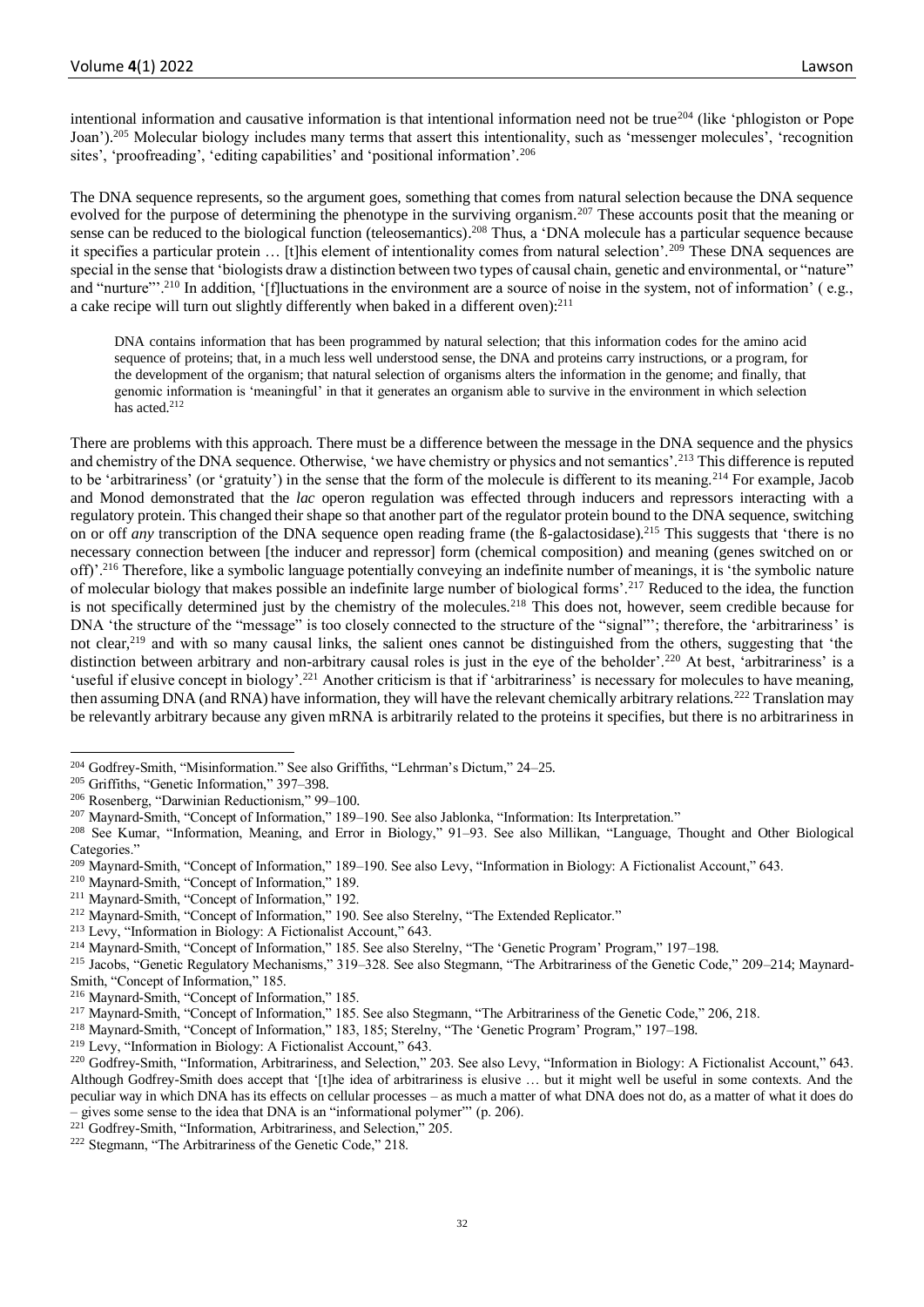the 'supposedly informational processes' of transcribing DNA to RNA or replicating DNA to DNA.<sup>223</sup> Further, if DNA sequences contain intentional information, then so must many other biological entities, $224$  and there is, again, parity between the different causes.<sup>225</sup> thus:

Nucleic acid sequences and phospholipid membranes both have distinctive and essential roles in the chemistry of life and in both cases there seems no realistic substitute for them. But the facts of development do not justify assigning DNA the role of information and control while inherited membrane templates get the role of 'material support' for reading DNA.<sup>226</sup>

In contrast with causal information that seeks to distinguish between genetic (nature) and environmental (nurture) causes (recall the gene for achondroplasia and malnourished and underweight children),<sup>227</sup> the intentional information seeks to distinguish between developmental genetic information and other causes.<sup>228</sup> Preferencing causal paths between genotypes to phenotypes as different to the other causal paths between non-genetic factors (like the environment) to phenotypes<sup>229</sup> cannot be an adequate characterisation.<sup>230</sup> More sophisticated models positing a transmission sense of information (communications engineer's approach)<sup>231</sup> and teleosemantic information (infotel framewo<sup>rk)232</sup> also fail.<sup>233</sup> The communications engineer's approach fails because there is no account of the teleosemantic content of these signals that have been designed by natural selection.<sup>234</sup> The infotel framework does, however, provide some insights, although it ultimately fails. The basic proposition is that genetic and environmental causes in development can carry inherited information because the organism has adapted a phenotype over evolutionary time, carrying information about the selection pressures in past environments. These selection pressures are 'represented' in the DNA sequences of the current population that correlate with those past events.<sup>235</sup> Thus, 'reading information carried by the genome, information that has been built up in phylogenetic time through the process of natural selection'.<sup>236</sup> According to this model, the intentional information in the DNA sequences is the expression of the represented adaptation (the phenotype) in the current environment.<sup>237</sup> This does not, however, adequately account for observations in practice. For example, the seed beetle *Stator limbatus* develops according to the survival rates posed by the different seeds species on which it lays eggs.<sup>238</sup> Eggs laid on *Acacia greggii* seeds have very high rates of survival, while eggs laid on *Cercidium floridum* seeds face challenges.<sup>239</sup> To address these challenges, the seed beetle lays fewer larger eggs on the *Cercidium floridum* seeds.<sup>240</sup> Following the infotel theory, the outcome conflates teleosemantic information with a mechanistic role:

Having detected which kind of seed it is depositing eggs upon, the mother signals to the offspring to adopt one growth strategy rather than another. Using the infotel theory, we can assign the larger egg mass the indicative content 'you are on *Cercidium floridum*' and the imperative content 'grow fast and get large' … this teleosemantic transmission information does not translate into a mechanistic explanation of development. If we ask the developmental question 'how does the egg mass produce faster growth and larger size' and answer 'by transmitting to the mechanisms of development the instruction to grow fast and get large' or 'by transmitting to the mechanisms of development the information that the egg has been laid on *Cercidium floridum*' it is evident how vacuous this is as an explanation.<sup>241</sup>

<sup>&</sup>lt;sup>223</sup> Because transcribing DNA to RNA or replicating DNA to DNA are purely stereospecific covalent chemical bonding: reactions Stegmann, "The Arbitrariness of the Genetic Code," 218.

<sup>&</sup>lt;sup>224</sup> See Griffiths, "Replicator II: Judgement Day"; Sterelny, "The Extended Replicator."

<sup>&</sup>lt;sup>225</sup> 'Any defensible definition of information in developmental biology is equally applicable to genetic and non-genetic causal factors in development': Griffiths, "Genetic Information," 396, 401, 406. See also Godfrey-Smith, "Information, Arbitrariness, and Selection," 202; Griffiths, "Developmental Systems."

<sup>&</sup>lt;sup>226</sup> Griffiths, "What is the Developmentalist Challenge?" 254. Note that DNA, RNA and proteins can be synthetically substituted through codon optimisation, nucleotide modification, epigenetic modification and protein modification: see CBD/DSI/AHTEG/2020/1/3, Annex (pp.  $16-17$ ).<br>227 See

See Maynard-Smith, "Concept of Information," 189. See also Griffiths, "Genetic Information," 398.

<sup>228</sup> Griffiths, "Genetics and Philosophy," 163.

<sup>229</sup> Godfrey-Smith, "On the Theoretical Role of 'Genetic Coding'," 28.

<sup>&</sup>lt;sup>230</sup> See Griffiths, "Genetic Information," 399-401 (parity), 401-403 (epigenetic inheritance), 403-406 (limited inheritance systems), 406-409 (very bad developmental switches argument). See also Kjosavik, "From Symbolism to Information."

<sup>&</sup>lt;sup>231</sup> Bergstrom, "The Transmission Sense of Information,"  $163-171$  and the references therein.

<sup>232</sup> Shea, "Inherited Representations," 7–9. See also Shea, "Consumers Need Information."

<sup>&</sup>lt;sup>233</sup> See Griffiths, "Genetics and Philosophy," 160–174. See also Godfrey-Smith, "Senders, Receivers and Genetic Information."

<sup>234</sup> Griffiths, "Lehrman's Dictum," 26.

<sup>235</sup> Shea, "Representation in the Genome," 315–316, 324–328.

<sup>236</sup> Shea, "Inherited Representations," 3. See also Shea, "Representation in the Genome."

<sup>237</sup> Shea, "Representation in the Genome," 329.

<sup>&</sup>lt;sup>238</sup> Griffiths, "Genetics and Philosophy," 172 and the references therein; Griffiths, "Lehrman's Dictum," 28 and the references therein.

<sup>&</sup>lt;sup>239</sup> Griffiths, "Genetics and Philosophy," 172; Griffiths, "Lehrman's Dictum," 28.

<sup>&</sup>lt;sup>240</sup> Griffiths, "Genetics and Philosophy," 172; Griffiths, "Lehrman's Dictum," 28.

<sup>&</sup>lt;sup>241</sup> Griffiths, "Lehrman's Dictum," 28. See also Griffiths, "Genetics and Philosophy," 172.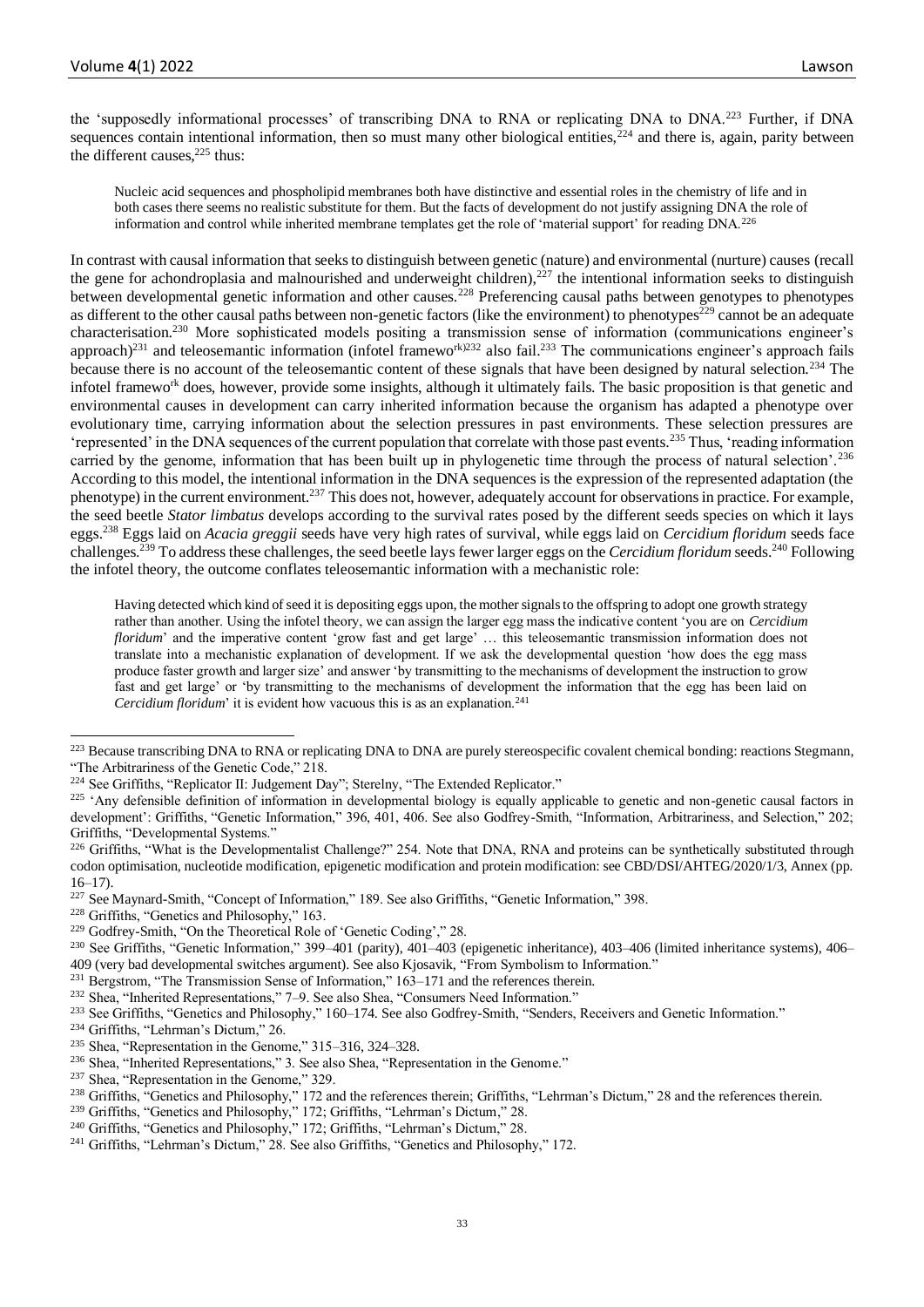This confounding teleosemantic information with a mechanistic role needs to clearly distinguish between developmental explanations and evolutionary explanations.<sup>242</sup> Thus, how an eye develops and how an eye works (focusing and transducing light) is different, and the DNA sequence cannot account for how an eye works as that is an evolutionary explanation for a preferred mechanism rather than a developmental mechanism.<sup>243</sup> In the context of *Cercidium floridum*, the information in the DNA sequences is not 'grow fast and get large' because this intentional 'grow fast and get large' is neither the specified order of amino acids in the proteins nor the adaptive history of natural selection. These 'are not mechanistic explanations of how phenotypes are constructed by the regulated expression of the genome, but evolutionary explanations of why development uses a particular mechanism to produce that outcome. They are evolutionary explanations of developmental phenotypes'.<sup>244</sup>

Alternatively, if the mother laying eggs on *Cercidium floridum* seeds is characterised without historical information, and the 'grow fast and get large' is *specifically* caused by the environmental variable and the state of the organism, then this might be adaptive information: 'just as something needs to be adaptive in the past to be an adaptation in the future, a representation needs to have contained adaptive information in the past if it is to contain inherited information in the future'.<sup>245</sup> But of course, this is really just reframing the claim for inherited intentional information as causal specificity of the DNA sequence as an actual difference-maker within the current functioning organism.

Another possibility is that DNA sequences might be considered as having a limited kind of intentional information: 'As templates for the synthesis of macromolecules, nucleic acids determine their products in a way that is constitutive for instructions in general. It is therefore legitimate to attribute instructional content to molecular templates'.<sup>246</sup> The argument here is essentially that DNA sequences are information about the linear order of the components of RNA and proteins. This might be expressed correctly or incorrectly, and the DNA sequence holds the information in the sense that the DNA sequence serves as a template for synthesising RNA and proteins.<sup>247</sup> This is the same as saying the DNA sequence is Crick information with the assertion that 'this is information in a semantic, rather than a purely correlational, sense' because there is 'something in the process of template-directed synthesis itself that motivates the attribution of semantic information'.<sup>248</sup> This account does not progress beyond Crick information and does not support the existence of intentional information beyond the mere information of RNA and protein sequence.

# *DNA Sequence and Information*

The adoption of information language in molecular biology<sup>249</sup> coincided with the move of scientists from physics to biology<sup>250</sup> and the funding from the Rockefeller Foundation (and Caltech) to promote the application of physical science to biology.<sup>251</sup> Perhaps importantly, physicists framed the new molecular biology in expressly informational terms, such as Erwin Schrödinger asserting in 1944 that chromosomes 'contain in some kind of code-script the entire pattern of the individual's future development and of its functioning in the mature state'.<sup>252</sup> This appears to have had a significant influence on the emerging molecular biology community with a 'new vision of biology' and providing the conceptual framework for proposing, doing and interpreting experiments, as well as a preference for determinist and informational explanations.<sup>253</sup> The former physicist Crick's central dogma illustrates these developments with a focus on information flows of 'detailed, residue-by-residue, sequence information from one polymer molecule to another'.<sup>254</sup> This information language has been extraordinarily successful in opening up molecular biology to reveal the molecular basis of the classical gene and the molecular networks for functioning

<sup>&</sup>lt;sup>242</sup> "Inherited Representations," 9, 24–27.

<sup>243</sup> Griffiths, "Genetics and Philosophy," 174; Griffiths, "Lehrman's Dictum," 29.

<sup>244</sup> Griffiths, "Genetics and Philosophy," 174.

<sup>245</sup> Griffiths, "Proximate and Ultimate Information," 90.

<sup>246</sup> Stegmann, "Genetic Information as Instructional Content," 426.

<sup>&</sup>lt;sup>247</sup> Stegmann, "Genetic Information as Instructional Content," 429. Noting also that DNA sequence serving as a template for synthesising RNA and proteins does not accord with the observation that proteins are assisted by chaperones to correctly fold: see, for example, Balchin, "Recent Advances in Understanding."

<sup>248</sup> Stegmann, "Genetic Information as Instructional Content," 429.

<sup>249</sup> For an overview see Kay, "Who Wrote the Book of Life?," 615–628. See also Gamow, "The Cryptographic Approach," 63–69; Yčas, "The Protein Text," 70–100; Augenstine, "Protein Structure and Information Content," 103–123; Quastler, "Essays on the Use of Information Theory in Biology."

<sup>250</sup> See Morange, "History of Molecular Biology," 67–78, 99–101. See also Fleming, "Émigré Physicists."

<sup>251</sup> Kay, "The Molecular Vision of Life," 3–57; Morange, "History of Molecular Biology," 79–87; Kohler, "The Management of Science," 301–304.

<sup>252</sup> Schrödinger, "What is Life?," 21.

<sup>&</sup>lt;sup>253</sup> Morange, "History of Molecular Biology," 67-78, 99-101. See also Yoxen, "Where Does Schroedinger's 'What is Life?' Belong." See also Weaver, "Molecular Biology."

<sup>254</sup> Crick, "Central Dogma of Molecular Biology," 561.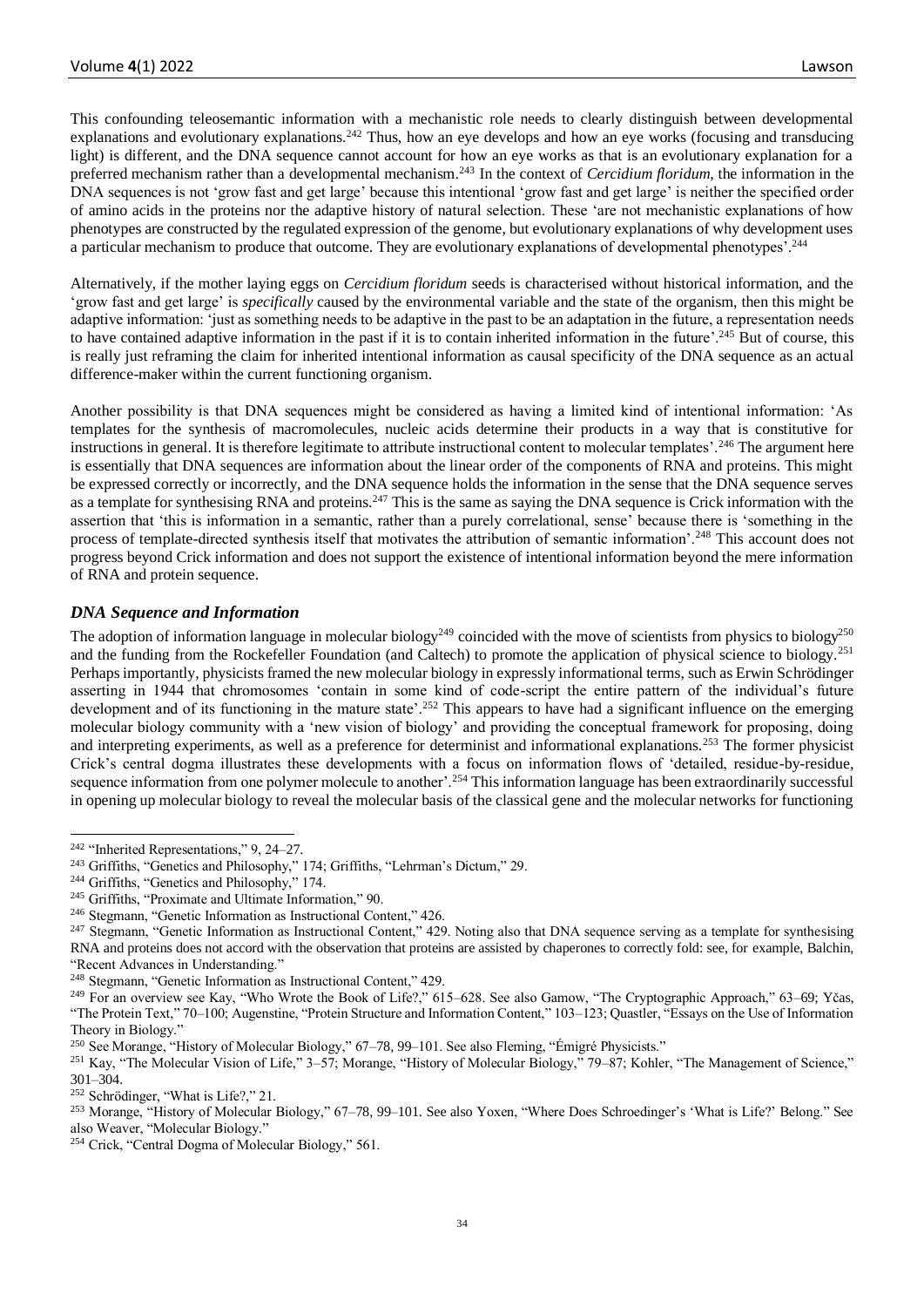organelles, cells and organisms. While there was hope (and still is?) that biology would be an information science,<sup>255</sup> serious attempts at biosemiotics,<sup>256</sup> teleosemantics<sup>257</sup> and deflationary accounts<sup>258</sup> have not been successful.<sup>259</sup> It remains unclear whether using information language is just heuristically useful fiction,<sup>260</sup> an illustrative metaphor<sup>261</sup> or something else. The analysis presented in this article shows that there are two related forms of information in DNA sequences, and these relate to the molecular gene rather than the classical gene:

- 1. Crick information—the causal specificity between DNA bases and the precise determination of the primary structure of RNA and proteins so that any cause(s) that makes a specific difference to a linear RNA or protein.
- 2. Other causal information—correlations between DNA bases and their downstream products as RNAs and expressed proteins and, in some cases, phenotypic traits where the causal specificity of the DNA sequence is an actual differencemaker (and this can be measured as Shannon information in bits). Importantly, the DNA sequence as an actual difference-maker needs to be determined on a case-by-case basis accounting for spatial and temporal differences.

The outcome of the large DNA sequencing projects, such as the Human Genome Project in the early  $2000s$ ,<sup>262</sup> the Haplotype Mapping (HapMap) Project,<sup>263</sup> the 1000 Genomes Project<sup>264</sup> and the *Arabidopsis* Genome Initiative,<sup>265</sup> yielded very little insight into the functioning of organisms, demonstrating that the DNA sequence alone is not sufficient to improve our understanding of biology.<sup>266</sup> What was required was the integration of the DNA sequence with other information about the organisation, components and processes of biological organisms and an end of the ideal of DNA sequence as the ultimate reductionist biology.<sup>267</sup> The recent advances applying Shannon information theory to causal DNA sequence information have shown that the contribution of the DNA sequence needs to be assessed for every instance. Only in some cases will the DNA sequence be the most significant cause and very, very rarely the *only* cause. Recall the DSCAM coding sequence example, where the DSCAM DNA sequence is not the only causal information (and also provides no intentional information) and the specific context of the DNA sequence (*Drosophila* or human) was a critical determining factor. Put bluntly, the same DNA sequences have different amounts of information depending on their context, and this is only a limited kind of causal information.

A further limitation inherent in the DNA sequence as information is that the causal account fails to capture the directionality of information flows from DNA sequences (genotypes) to phenotypes.<sup>268</sup> Recall the central dogma that 'once "information" has passed into protein *it cannot get out again*' (emphasis in original). <sup>269</sup> The Shannon information theory, however, would posit that 'the amount of information that knowing the genotype *G* provides about the phenotype *P* is always exactly equal to the amount of information that knowing the phenotype  $P$  provides about the genotype  $G^2$ .<sup>270</sup> However, for DNA sequences, this is a privileged directional flow of information from DNA sequence to protein where the DNA sequence informs the protein but

<sup>&</sup>lt;sup>255</sup> George Williams in 1992 posited a 'codical domain' for biology on the basis that 'DNA is the medium, not the message. A gene is not a DNA molecule; it is the transcribable information coded by the molecule … the gene is a packet of information, not an object': Sterelny and Griffiths, "Sex and Death," 100 citing Williams, "Plan and Purpose in Nature."

<sup>256</sup> See, for example, Hoffmeyer, "Biosemiotics"; Artmann, "Computing Codes," 209–234; Witzany, "Life: The Communicative Structure." <sup>257</sup> See, for example, Shea, "Representation in the Genome"; Maynard-Smith, "Concept of Information."

<sup>258</sup> See, for example, Sarkar, "Genes Encode Information," 259–262. See also Stegmann, "DNA, Inference and Information."

<sup>&</sup>lt;sup>259</sup> There are also others that remain incomplete: see, for example, Kjosavik, "Genes, Structuring Powers and the Flow"; Bogen, "Mechanistic Information."

<sup>260</sup> "Information-talk is serious but it isn't literally true": Levy, "Information in Biology: A Fictionalist Account," 647.

<sup>&</sup>lt;sup>261</sup> 'The present atmosphere information talk is only applied to genes, makes that way of talk mislead:' Griffiths, "Genetic Information," 410. <sup>262</sup> See Venter, "Sequence of the Human Genome"; Human Genome Sequencing Consortium, "Initial Sequencing and Analysis of the Human Genome."

<sup>&</sup>lt;sup>263</sup> Gibbs, "International HapMap Project."

<sup>264</sup> 1000 Genomes Project Consortium, "A Map of Human Genome Variation."

<sup>265</sup> Arabidopsis Genome Initiative, "Analysis of the Genome Sequence."

<sup>266</sup> See, for example, Gibbs, "Human Genome Project Changed Everything," 576.

<sup>&</sup>lt;sup>267</sup> 'The Gene Ontology (GO) project provides an example of evidence-supported annotations to describe the biological roles of individual genomic products (like genes, proteins, ncRNAs, complexes) by classifying them using our ontologies': Gene Ontology Consortium, "Gene Ontology Consortium."

<sup>268</sup> Griffiths, "Genetic Information," 398; Godfrey-Smith, "On the Theoretical Role," 41–42. See also Bergstrom and Rosvall, "The Transmission Sense of Information," 161–162.

<sup>&</sup>lt;sup>269</sup> Crick, "On Protein Synthesis," 153. See also Crick, "Central Dogma of Molecular Biology," 562. See also Sarabhai, "Co-linearity of the Gene."

<sup>270</sup> Bergstrom, "The Transmission Sense of Information," 161, 164–165.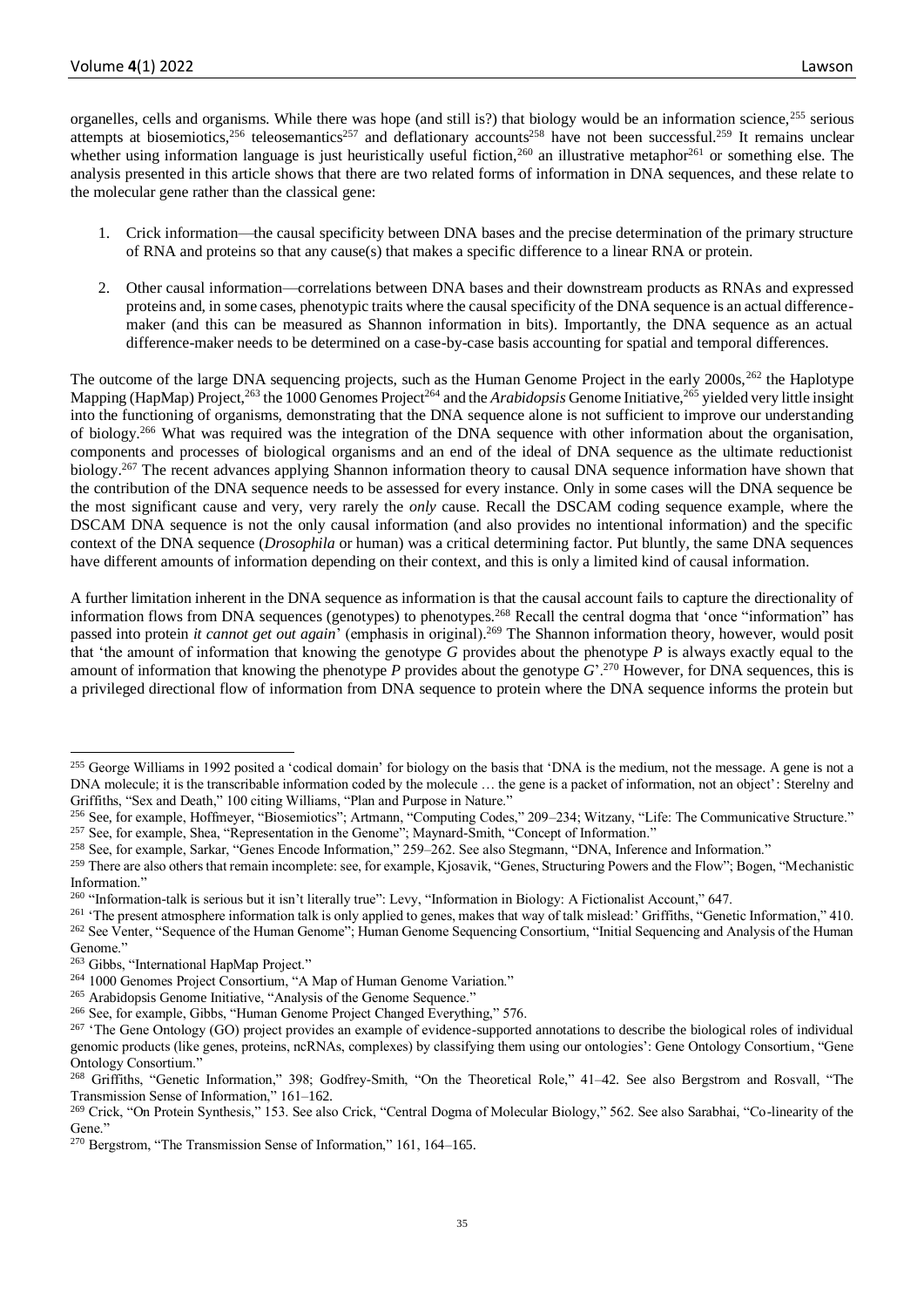not vice-versa.<sup>271</sup> There is a redundancy in the code so that from a protein, there are a range of possible RNAs and, consequently, DNA sequences. While this does not invalidate the application of Shannon information theory to causal information in DNA sequences, it suggests some caution in applying this abstracted theory to material DNA sequences.

This analysis shows that causal and intentional information is most often a metaphor when discussing DNA sequences, except for the limited and special circumstances of Crick information and where the DNA sequence is the causal actual differencemaker. There is no doubt that information metaphors are useful, and they have expounded the molecular gene in both the scientific and popular imagination. These metaphors may, however, have a more subtle role that has framed the way many discussions around DNA sequence information are limited in the CBD and Nagoya Protocol forums, conflating the ideals of classical genes and molecular genes:

The very structure of a typical genetics education endows the character-makers conception with independent life, by investing it with heuristic power. Begin your education in genetics with Mendel's peas, and you will learn not merely about a case where, you are told, binary characters are determined by genes for those characters, and by nothing else. You will learn too that many apparently more complicated cases can be made tractable by treating them in the first instance like Mendel's peas. (And if you don't learn that, you won't pass.) Of course, you will go on to learn about all sorts of exceptions to your rule of thumb, and the reasons why those exceptions are the way they are: the effects of other genes, epigenetic modifications, the interplay of development and environment, chance. By the end of your education, you will know, of course, that 'it's not all in the genes', and become annoyed with anyone who suggests that you think otherwise. But the Mendelian, treat-'em-likethe-peas rule of thumb will remain in place. It will guide your reasoning and even – in the way of heuristics – perhaps your unreasoned reflections and reactions too, with much reinforcement from the wider culture in the form of gene-personifying 23-and-Me ads, 'gene for' discovery stories, jargon talk of what is in an organization's DNA, and so on. You will affirm genes-for-characters determinism in your actions and attitudes while rejecting it if asked about it, because you know that it's false (footnotes excluded).<sup>272</sup>

That this is problematic is perhaps best illustrated by a limited ABS scheme directed to human influenza viruses. The World Health Organisation of the United Nations' *Pandemic Influenza Preparedness Framework* (PIP Framework)<sup>273</sup> defines 'gene sequences' as 'the order of nucleotides found in a molecule of DNA or RNA. They contain the genetic information that determines the biological characteristics of an organism or a virus'.<sup>274</sup> As the analysis in this article clearly demonstrated, 'the order of nucleotides found in a molecule of DNA or RNA' does not necessarily 'contain the genetic information that determines the biological characteristics of an organism or a virus'. Where they do 'contain … genetic information', this is limited to the Crick information and other causal information that is an actual difference-maker that needs to be determined on a case-bycase basis accounting for spatial and temporal differences. Clearly distinguishing between the ideals of classical and molecular genes is critical to the DSI discussions so that simplistic and ultimately misleading conceptions of DNA sequence do not undermine the role and place of information *in* DNA sequences. The next question, with these clear limits on thinking about information *in* DNA sequences, is how these matters should be addressed in the context of the DSI debates at the CBD and Nagoya Protocol forums.

# **Regulating DSI**

Information under existing CBD and Nagoya Protocol ABS obligations, however described and defined, has been addressed through:

1. The ABS contract as a term and condition of prior informed consent and/or mutually agreed terms.<sup>275</sup> In addition to the general obligations set out in the CBD and Nagoya Protocol, there are general trade standards established by the World Trade Organisation's *Agreement on Trade Related Aspects of Intellectual Property Rights* (TRIPS) that will be implemented through these ABS contracts as terms and conditions of the agreement. This includes laws addressing

<sup>&</sup>lt;sup>271</sup> Godfrey-Smith, "Information in Biology," 106. For an alternative see Yockey, "An Application of Information Theory." Note also that multiple different DNA sequences can encode the same protein because of the degeneracy of the genetic code (surjective).

<sup>&</sup>lt;sup>272</sup> Radick, "Making Sense of Mendelian Genes," 308.

<sup>273</sup> WHA64.5 (PIP Framework).

<sup>274</sup> PIP Framework, Art. 4.2.

<sup>275</sup> CBD, Arts. 15.4 and 15.5; Nagoya Protocol, Arts. 5 and 6.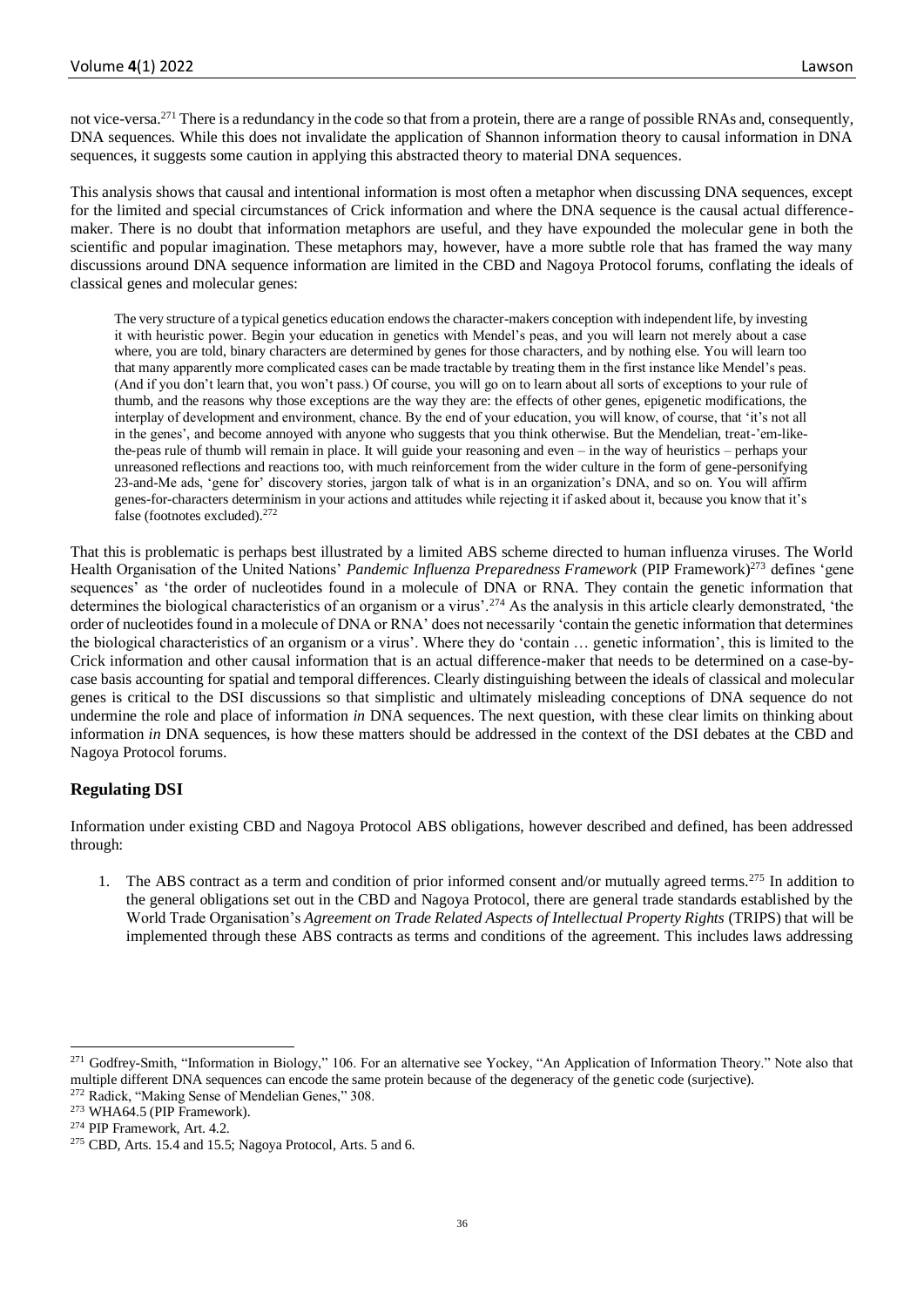copyrights,<sup>276</sup> patents,<sup>277</sup> secrets,<sup>278</sup> confidential information<sup>279</sup> and information submitted for governmental approval.<sup>280</sup>

2. The general obligation promoting the exchange of information,<sup>281</sup> the CBD Clearing House Mechanism<sup>282</sup> and the Nagoya Protocol Access and Benefit Sharing Clearing.<sup>283</sup>

The challenge for addressing DSI is whether these existing arrangements are suitable or whether further or different measures are necessary. This is the important distinction because the general information obligations promote the disclosure and exchange of information, while proposals to address DSI treat DSI as a derivative of the materials within the ABS transaction itself, which becomes a distinct commodity with a value that an ABS scheme attempts to translate into definable benefits.<sup>284</sup> The mischief that needs to be addressed here is using DSI without the physical genetic materials, potentially avoiding the ABS prior informed consent and/or mutually agreed terms requirements, including the benefit-sharing.<sup>285</sup> The preferable outcome is a simple, efficient and effective multilateral agreement balancing access and benefit-sharing that delivers fair and appropriate benefits from the access and utilization of DSI (whatever that might be).<sup>286</sup>

The analysis in this article shows that DNA sequences *only* have Crick information and *may* have causative information that would need to be assessed for each and every sequence. Put simply, there is limited information *in* DNA sequences, and consequently, there is lots of information *about* DNA sequences. This distinction and the limitations of treating DNA sequences as information *per se* become readily apparent in applying the DSI groupings proposed by the AHTEG-DSI commissioned study on the concept and scope of DSI and how DSI was currently used.<sup>287</sup> This study's groupings were, noting that these are expressed in the sense of the molecular gene and not the classical gene ideal:<sup>288</sup>

- 1. 'Group 1 Narrow: DNA and RNA'—'a narrow scope or proximity to the genetic resource and is limited to nucleotide sequence information associated with transcription<sup>'.289</sup> This is Crick information and limited to the extent that the DNA sequence information is the precise determination of base sequence in the nucleic acids (DNA and RNA) but less than the full Crick information because it does not include the precise determination of amino acid residues sequence in the protein.
- 2. 'Group 2 Intermediate: (DNA and RNA) + proteins'—'an intermediate scope and extends to protein sequences, thus comprising information associated with transcription and translation'<sup>290</sup> (but only in one direction DNA to protein and less precision or confidence for protein to DNA because of the redundant genetic code). This is Crick information as the DNA sequence information is the precise determination of base and amino acid residues sequence in the nucleic acids (DNA and RNA) and protein. This will also include information *about* the DNA sequence that is correlated with the DNA sequence but is not an actual difference-maker (recall the DSCAM example above).
- 3. 'Group 3 Intermediate: (DNA, RNA and proteins) + metabolites'—'a wider intermediate scope or proximity to the genetic resource and extends to metabolites and biochemical pathways, thus comprising information associated with transcription, translation and biosynthesis'.<sup>291</sup> This is Crick information and additional causal information where the causal specificity of the DNA sequence is an actual difference-maker for the metabolites. A DNA sequence as an actual difference-maker, however, would need to be assessed on a case-by-case basis accounting for spatial and

- <sup>278</sup> See TRIPS, Art. 39.2.
- <sup>279</sup> See TRIPS, Art. 39.1.
- <sup>280</sup> See TRIPS, Art. 39.3.
- <sup>281</sup> CBD, Arts. 16.1 and 17.1.
- <sup>282</sup> CBD, Art. 18.3.
- <sup>283</sup> Nagoya Protocol, Art. 14.

<sup>285</sup> See Lawson, "Information as the Latest Site," 19–26.

<sup>&</sup>lt;sup>276</sup> See TRIPS, Arts. 9–14.<br><sup>277</sup> See TRIPS, Arts. 27, 24

See TRIPS, Arts. 27-34.

<sup>284</sup> Lawson, "The Future of Information," 104.

<sup>286</sup> This rejects the proposed "Option 5: No Benefit Sharing from DSI": CBD/WG2020/3/4, Annex II (p. 17).

<sup>287</sup> CBD/DSI/AHTEG/2020/1/3.

<sup>288</sup> CBD/DSI/AHTEG/2020/1/3, Annex (p. 32).

<sup>289</sup> CBD/DSI/AHTEG/2020/1/3, [12] and Annex (pp. 32 and 38).

<sup>290</sup> CBD/DSI/AHTEG/2020/1/3, [12] and Annex (p. 32).

<sup>&</sup>lt;sup>291</sup> CBD/DSI/AHTEG/2020/1/3, [12] and Annex (pp. 32 and 44).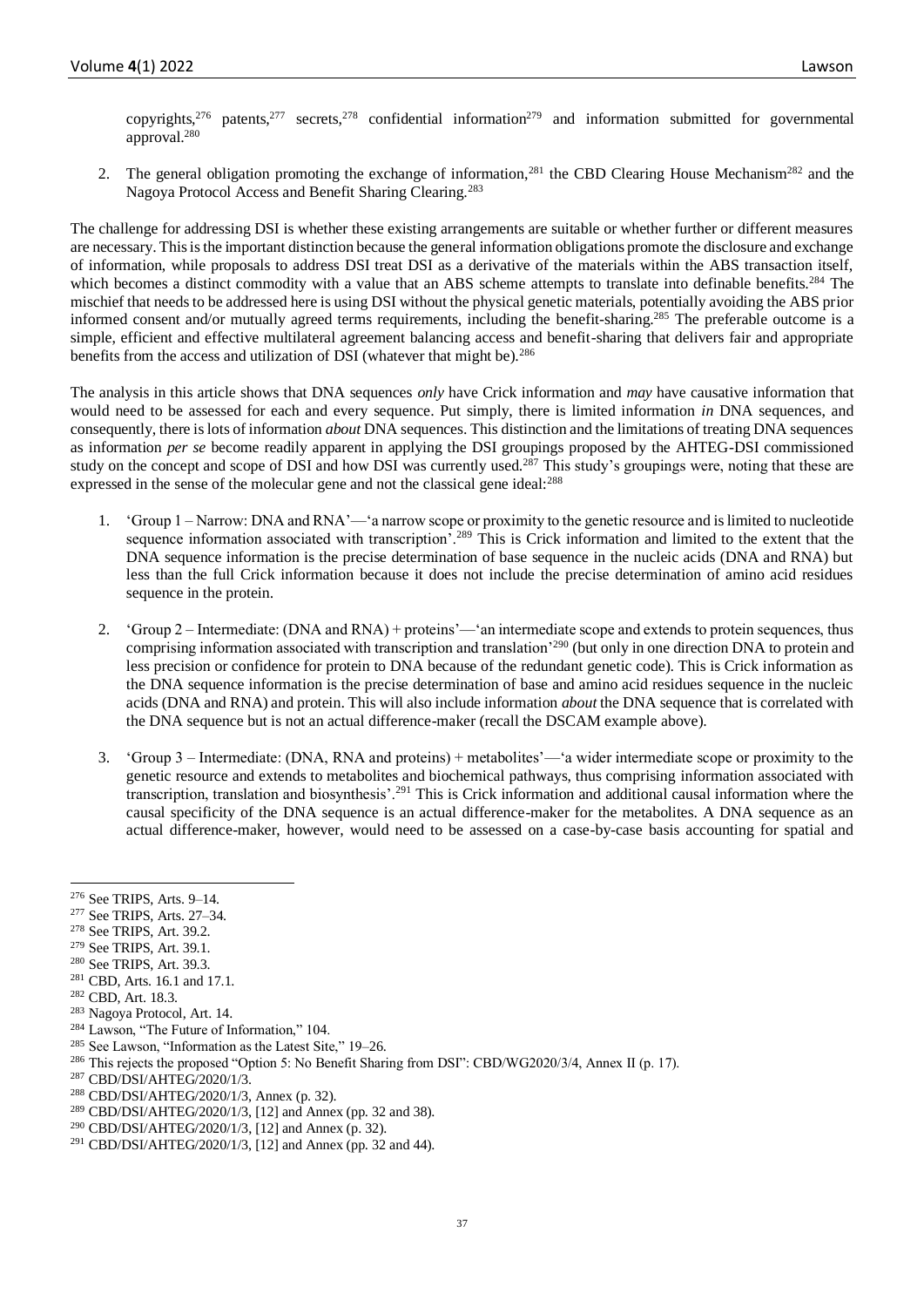temporal differences. Again, this will also include information *about* the DNA sequence that is correlated with the DNA sequence but is not an actual difference-maker.

4. 'Group 4 – Broad: (DNA, RNA, protein, metabolites) + traditional knowledge, ecological interactions, [and so on]'— 'the broadest scope or weakest proximity to the underlying genetic resource and extends to behavioural data, information on ecological relationships and traditional knowledge, thus comprising information associated with transcription, translation and biosynthesis, as well as downstream subsidiary information concerning interactions with other genetic resources and the environment as well as its utilization, among other subsidiary information'.<sup>292</sup> This is Crick information and additional causal information where the causal specificity of the DNA sequence is an actual difference-maker for the metabolites. Again, a DNA sequence as an actual difference-maker would need to be assessed on a case-by-case basis accounting for spatial and temporal differences. This grouping will also include information *about* the DNA sequence, such as traditional knowledge and ecological interactions, that is correlated with the DNA sequence but is not an actual difference-maker.

The analysis clearly shows that if the DNA sequence is treated as a derivative of the materials within the ABS transaction itself and becomes a distinct commodity with a value that the ABS scheme attempts to translate into definable benefits (as some countries have already done through laws<sup>293</sup> or as mandatory terms and conditions as part of prior informed consent and/or mutually agreed terms addressing DSI),<sup>294</sup> privileging the DNA sequence will undervalue the other non-DNA sequence contributions to phenotypes. This will potentially limit the kinds and values of research and development on the other causal contributions.<sup>295</sup> Put simply, and demonstrated by the AHTEG-DSI commissioned study, the common understanding of genetics privileging bottom-up information flowing from DNA sequences is pervasive but a misleading base to found a legislative, administrative and policy ABS scheme. This will inevitably undermine the purpose of ABS schemes to deliver benefits for conservation and sustainable uses and the integrity of ABS schemes because the value of the DNA sequence that is the actual difference-maker is not being assessed (including accounting for spatial and temporal differences), and the value of most other DNA sequences is being overvalued and tied up with complex law, policy and processes. Predictably, this leads to perverse outcomes by controlling the potential uses of information or reducing the incentives to use information in new and innovative ways, and consequently for the conservation and sustainable use of biodiversity.<sup>296</sup> Further, merely leaving DNA sequences as DSI to be resolved within the current ABS scheme is problematic because this will create a complicated matrix of different laws, policies and practices as each CBD Contracting Party and Nagoya Protocol Party implements their own approaches, perpetuating these perverse outcomes.<sup>297</sup> This suggests that DSI is not a suitable target for regulation because it both simplistically privileges the bottom-up information flowing from DNA sequences and presumes all DNA sequences and their extensions (e.g., information associated with transcription, translation and biosynthesis) are sufficiently valuable to warrant complex ABS negotiation and agreement-making.

The dilemma for the CBD Contracting States and Nagoya Protocol Parties is whether to persevere in crafting the regulation of DNA sequence information to the kinds of nuances identified in the presented analysis about Crick information and causal actual difference-maker information and the inherent problems of deciding thresholds for how much actual difference-making has value. This might be possible but will likely directly conflict with the ideal of a simple, efficient and effective multilateral agreement because of the difficult assessments about whether the information is actually valuable<sup>298</sup> and how and when to impose those obligations (e.g., agreed standard material transfer terms and conditions) and deliver the benefits.<sup>299</sup> The likely most simple, efficient and effective compromise is to accept that a more general multilateral solution will have some inefficiencies capturing other kinds of information (e.g., correlated but not actual difference-maker information) but that *also* delivers certainty and predictability to those accessing DSI, externalises the value of benefit-sharing from the complexities of a matrix of different laws, policies and practices among the CBD Contracting States and Nagoya Protocol Parties and facilitates

<sup>298</sup> See Lawson, "Information as the Latest Site," 13–14.

<sup>&</sup>lt;sup>292</sup> CBD/DSI/AHTEG/2020/1/3,  $\{12\}$  and Annex (p. 32).

<sup>293</sup> See CBD/DSI/AHTEG/2020/1/5, 10–11.

<sup>294</sup> See, for example, CBD/DSI/AHTEG/2020/1/5, 21.

<sup>&</sup>lt;sup>295</sup> This rejects the proposed 'Option 1: DSI fully integrated into the Convention on Biological Diversity and the Nagoya Protocol': CBD/WG2020/3/4, Annex II (p. 15).

<sup>&</sup>lt;sup>296</sup> This rejects the proposed 'Option 0: Status Quo': CBD/WG2020/3/4, Annex II (p. 15). See also Lawson, "Patent Laws Will Undermine Access," 401.

<sup>&</sup>lt;sup>297</sup> This also rejects the proposed 'Option 0: Status Quo': CBD/WG2020/3/4, Annex II (p. 15). See also Sara, "A Need for Recalibration," 2; Mekonnen and Spielman, "Changing Patterns in Genebank Acquisitions," 4–9.

<sup>&</sup>lt;sup>299</sup> This rejects the proposed 'Option 2: Standard [Material Transfer Agreement]': CBD/WG2020/3/4, Annex II (p. 15). See also Sara, "A Need for Recalibration," 2.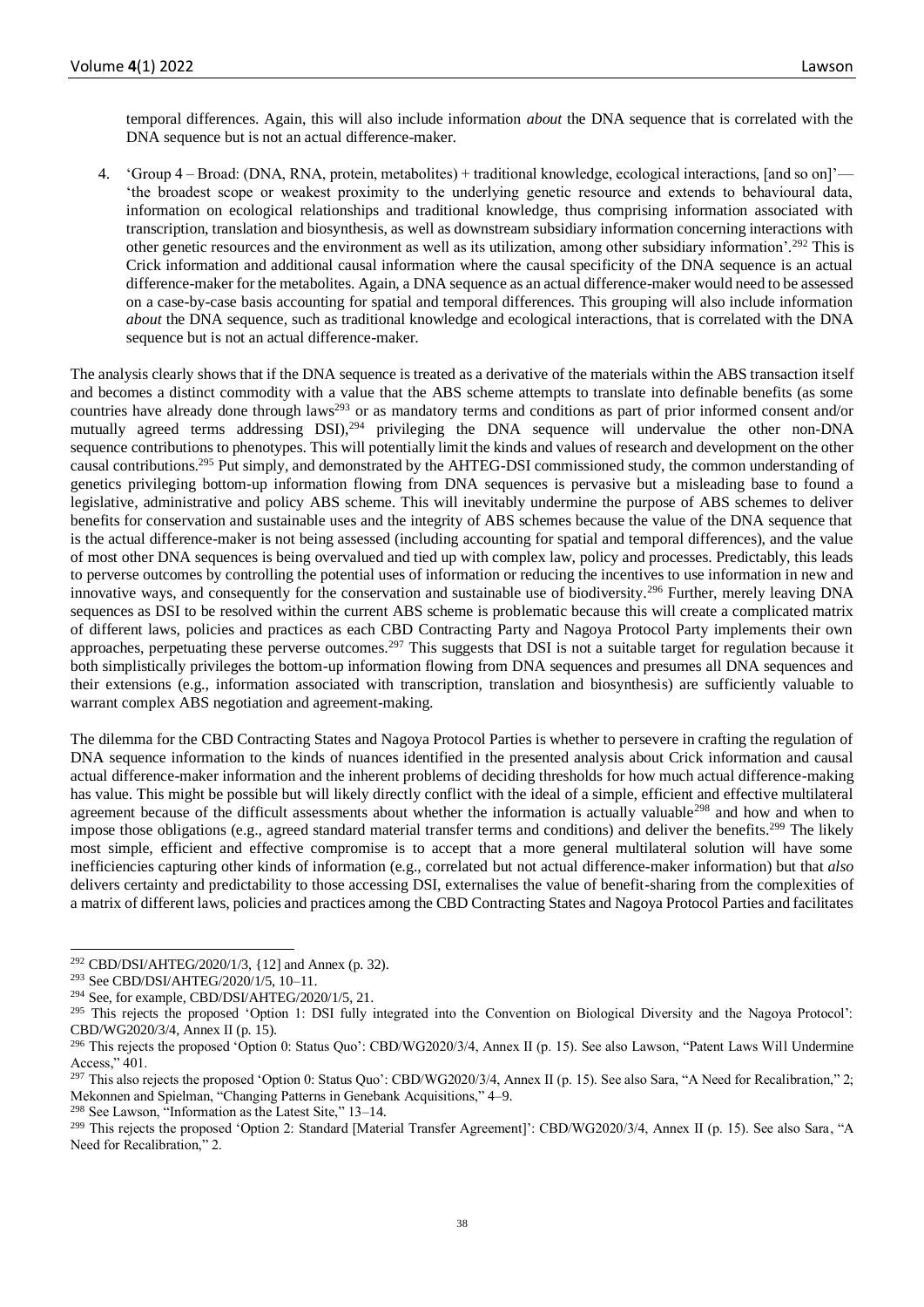easy access to DNA sequences for *any* uses.<sup>300</sup> If the solution is to externalise the value of benefits in a multilateral agreement that is made separately from the ABS transaction (decoupling), this might include either a payment (e.g., a charge, levy or  $\text{tax}$ )<sup>301</sup> or other non-monetary benefits (e.g., research collaborations, training, knowledge platforms, technology transfer and technology co-development)<sup>302</sup> or a combination of these measures. The guiding principles for such a multilateral agreement are that users have certainty and predictability about their obligations (clear provenance) and facilitated, easy access to DNA sequences and are aware that regulatory options need to be considered and assessed in the context of *both* the classical gene and the molecular gene.

## **Conclusions**

The starting point for working out whether there is information *in* DNA sequences was to distinguish between the classical gene and the molecular gene and appreciate the success of the reductionist, bottom-up account based in a physical sciences methodology that *is* DNA as the molecular gene, so the genotypes are the *causes* of phenotypes. Recall, however, that while classical genes and molecular genes might not be separate theories, conflating the two levels of resolution privileging the molecular gene overlooks the other factors (including non-genetic factors) that affect genotypes. This becomes important in appreciating the distinctions about the kinds of information *in* DNA sequences. There is no intentional or semantic information in DNA sequences. There is *only* causative information—Crick information in the DNA sequence specifying the linear order of RNA and proteins and other causal information where that DNA sequence makes an actual causal difference to the observed phenotype. These actual causal differences to the observed phenotype also apply to *all* other biological systems having an effect so that the quantum of the DNA sequence causation will vary from nothing to a lot depending on the particular spatial and temporal circumstances (recalling the DSCAM example). Privileging the DNA sequence undervalues all these other causes, limits the kinds and values of research and development about the other causal contributions and will likely reduce research and development using DNA sequences subject to ABS measures. The predictable consequence is to undermine the CBD's objectives of conservation and sustainable use of biodiversity. Perhaps most importantly, the analysis here cautions against both the 'genes-for-characters determinism in ... actions and attitudes<sup>303</sup> for those proposing DSI regulation and highlights the potential perverse outcomes from privileging the DNA sequence as a molecular gene rather than the more complicated classical gene. The analysis here again shows that it is time to rethink ABS and that there needs to be new approaches to make scientific research and commercialisation more equitable and sustainable.<sup>304</sup>

#### **Acknowledgements**

The author thanks Fran Humphries, Michelle Rourke, Marcel Jaspars and the Journal's reviewers and editors for their insightful comments and suggestions.

#### **Bibliography**

- 1000 Genomes Project Consortium. "A Map of Human Genome Variation from Population-scale Sequencing." *Nature* 467, no 7319 (2010): 1061–1073. <https://www.nature.com/articles/nature09534>
- Adams, Mark, Susan Celniker, Robert Holt, Cheryl Evans, Jeannine Gocayne, Peter Amanatides, Steven Scherer et al. "The Genome Sequence of *Drosophila melanogaster*." *Science* 287, no 5461 (2000): 2185–2195. <https://doi.org/10.1126/science.287.5461.2185>
- Allen, Garland. "Naturalists and Experimentalists: The Genotype and The Phenotype." *Studies in the History of Biology* 3 (1979): 179–209.

<sup>300</sup> This accepts the proposed 'Option 3: No [Prior Informed Consent], No [Material Transfer Agreement]' and 'Option 4: Enhanced technical and scientific cooperation': CBD/WG2020/3/4, Annex II (pp. 16–17).

<sup>&</sup>lt;sup>301</sup> This is the proposed 'Option 3: No [Prior Informed Consent], No [Material Transfer Agreement]': CBD/WG2020/3/4, Annex II (pp. 16– 17).

<sup>&</sup>lt;sup>302</sup> This is the proposed 'Option 4: Enhanced technical and scientific cooperation': CBD/WG2020/3/4, Annex II (p. 17).

<sup>303</sup> Radick, "Making Sense of Mendelian Genes," 308.

<sup>304</sup> Laird, "Rethink the Expansion of ABS," 1202.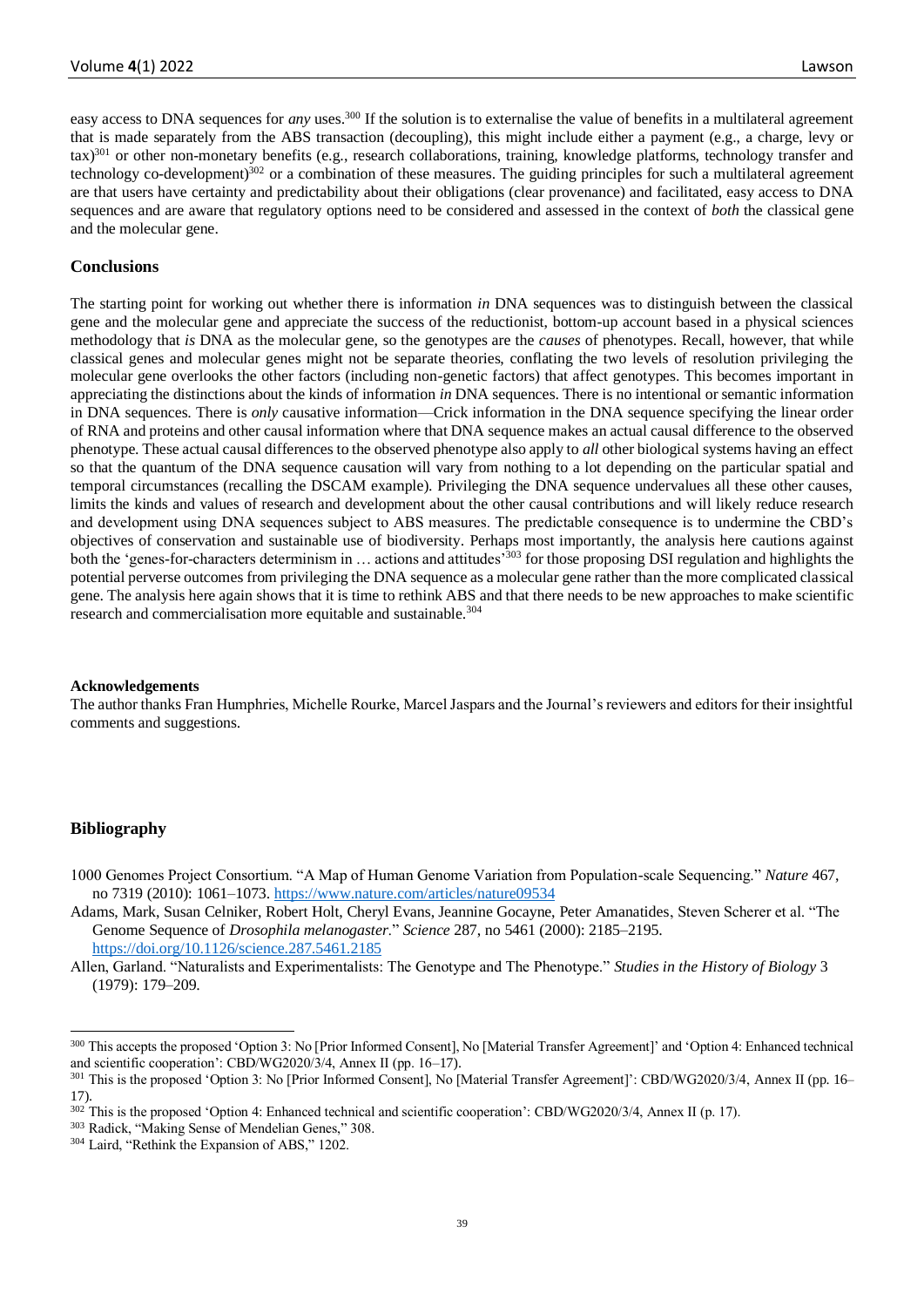- Anfinsen, Christian, Elie Haber, Michael Sela and Frederick White. "The Kinetics of Formation of Native Ribonuclease During Oxidation of the Reduced Polypeptide Chain." *Proceedings of the National Academy of Sciences* 47, no 9 (1961): 1309–1314. <https://dx.doi.org/10.1073%2Fpnas.47.9.1309>
- Arabidopsis Genome Initiative. "Analysis of the Genome Sequence of the Flowering Plant *Arabidopsis thaliana*." *Nature* 408, no 6814 (2000): 796–815. <https://doi.org/10.1038/35048692>
- Artmann, Stefan. "Computing Codes Versus Interpreting Life." In *Introduction to Biosemiotics*, edited by Marcello Barbieri, 209–234. Dordrecht: Springer, 2008.
- Augenstine, L. "Protein Structure and Information Content." In *Symposium on Information Theory in Biology*, edited by Hubert Yockey, 103–123. New York: Pergamon Press, 1956.
- Avery, Oswald, Colin MacLeod and Maclyn McCarty. "Studies on the Chemical Nature of the Substance Inducing Transformation of Pneumococcal Types: Induction of Transformation by a Desoxyribonucleic Acid Fraction Isolated from Pneumococcus Type III." *Journal of Experimental Medicine* 79, no 2 (1944): 137–158. <https://doi.org/10.1084/jem.79.2.137>
- Baetu, Tudor. "A Defense of Syntax-Based Gene Concepts in Postgenomics: Genes as Modular Subroutines in the Master Genomic Program." *Philosophy of Science* 78, no 5 (2012): 712–723. <https://doi.org/10.1086/662261>
- Balchin, David, Manajit Hayer-Hartl and Ulrich Hartl. "Recent Advances in Understanding Catalysis of Protein Folding by Molecular Chaperones." *FEBS Letters* 594, no 17 (2020): 2770–2781. <https://doi.org/10.1002/1873-3468.13844>
- Baltimore, David. "RNA-dependent DNA Polymerase in Virions of RNA Tumour Viruses." *Nature* 226, no 5252 (1970): 1209–1211. <https://doi.org/10.1038/2261209a0>
- Barbieri, Marcello. "The Definitions of Information and Meaning: Two Possible Boundaries between Physics and Biology." *Biology Forum* 97 (2004): 91–110.
- Barbieri, Marcello. "Life and Semiosis: The Real Nature of Information and Meaning." *Semiotica* 158 (2006): 233–254. <https://doi.org/10.1515/SEM.2006.007>
- Beadle, George and Edward Tatum. "Genetic Control of Biochemical Reactions in Neurospora." *Proceedings of the National Academy of Sciences* 27, no 11 (1941): 499–506. <https://doi.org/10.1073/pnas.27.11.499>
- Ben-Naim, Arieh. "Entropy and Information Theory: Uses and Misuses." *Entropy* 21, no 12 (2019): 1170. <https://doi.org/10.3390/e21121170>
- Benzer, Seymour. "Fine Structure of a Genetic Region in Bacteriophage." *Proceedings of the National Academy of Science*  41, no 6 (1955): 344–354. <https://dx.doi.org/10.1073%2Fpnas.41.6.344>
- Bergstrom, Carl and Martin Rosvall. "The Transmission Sense of Information." *Biology and Philosophy* 26, no 2 (2009): 159–176. <https://doi.org/10.1007/s10539-009-9180-z>
- Bockmann, Flávio Alicino, Miguel Trefaut Rodrigues, Tiana Kohsldorf and Lorian Cobra Straker. "Brazil's Government Attacks Biodiversity." *Science* 360, no 3691 (2018): 865. <https://doi.org/10.1126/science.aat7540>
- Bogen, Jim and Peter Machamer. "Mechanistic Information and Causal Continuity." In *Causality in the Sciences*, edited by Phyllis McKay Illari, Federica Russo and Jon Williamson, 845–864. Oxford: Oxford University Press, 2011.
- Boveri, Theodor. *Über Mehrpolige Mitosen als Mittel zur Analyse des Zellkerns*. Würzburg: A. Stuber, 1902.
- Bowler, Peter. *Evolution: The History of an Idea*. 3rd edition. San Francisco: University of California Press, 2003.
- Calcott, Brett, Arnaud Pocheville and Paul Griffiths. "Signals That Make a Difference." *British Journal for the Philosophy of Science* 71, no 1 (2020): 233–258. <https://doi.org/10.1093/bjps/axx022>
- Camacho, Polo. "The Central Dogma is Empirically Inadequate … No Matter How We Slice It." *Philosophy, Theory and Practice in Biology* 11 (2019): 6. <https://doi.org/10.3998/ptpbio.16039257.0011.006>
- Carlson, Elof. *The Gene: A Critical History*. Philadelphia: Saunders, 1966.
- Carlson, Elof. *Mendel's Legacy: The Origin of Classical Genetics*. Cold Spring Harbor: Cold Spring Harbor Laboratory Press, 2004.
- Cavalli, Giacomo and Edith Heard. "Advances in Epigenetics Link Genetics to the Environment and Disease." *Nature* 571, no 7766 (2019): 489–499.
- *C. elegans* Sequencing Consortium. "Genome Sequence of the Nematode *C. elegans*: A Platform for Investigating Biology." *Science* 282, no 5396 (1998): 2012–2018. <https://doi.org/10.1126/science.282.5396.2012>
- Chargaff, Erwin. "Chemical Specificity of Nucleic Acids and Mechanism of their Enzymatic Degradation." *Experientia* 6, no 6 (1950): 201–209. <https://doi.org/10.1007/bf02173653>
- Cohen, Stanley, Annie Chang, Herbert Boyer and Robert Helling. "Construction of Biologically Functional Bacterial Plasmids *In Vitro*." *Proceedings of the National Academy of Sciences* 70, no 11 (1973): 3240–3244. <https://doi.org/10.1073/pnas.70.11.3240>
- Colucci-D'amato, Luca, Vincenzo Bonavita and Umberto di Porzio. "The End of the Central Dogma of Neurobiology: Stem Cells and Neurogenesis in Adult CNS." *Neurological Sciences* 27, no 4 (2006): 266–270. [https://doi.org/10.1007/s10072-](https://doi.org/10.1007/s10072-006-0682-z) [006-0682-z](https://doi.org/10.1007/s10072-006-0682-z)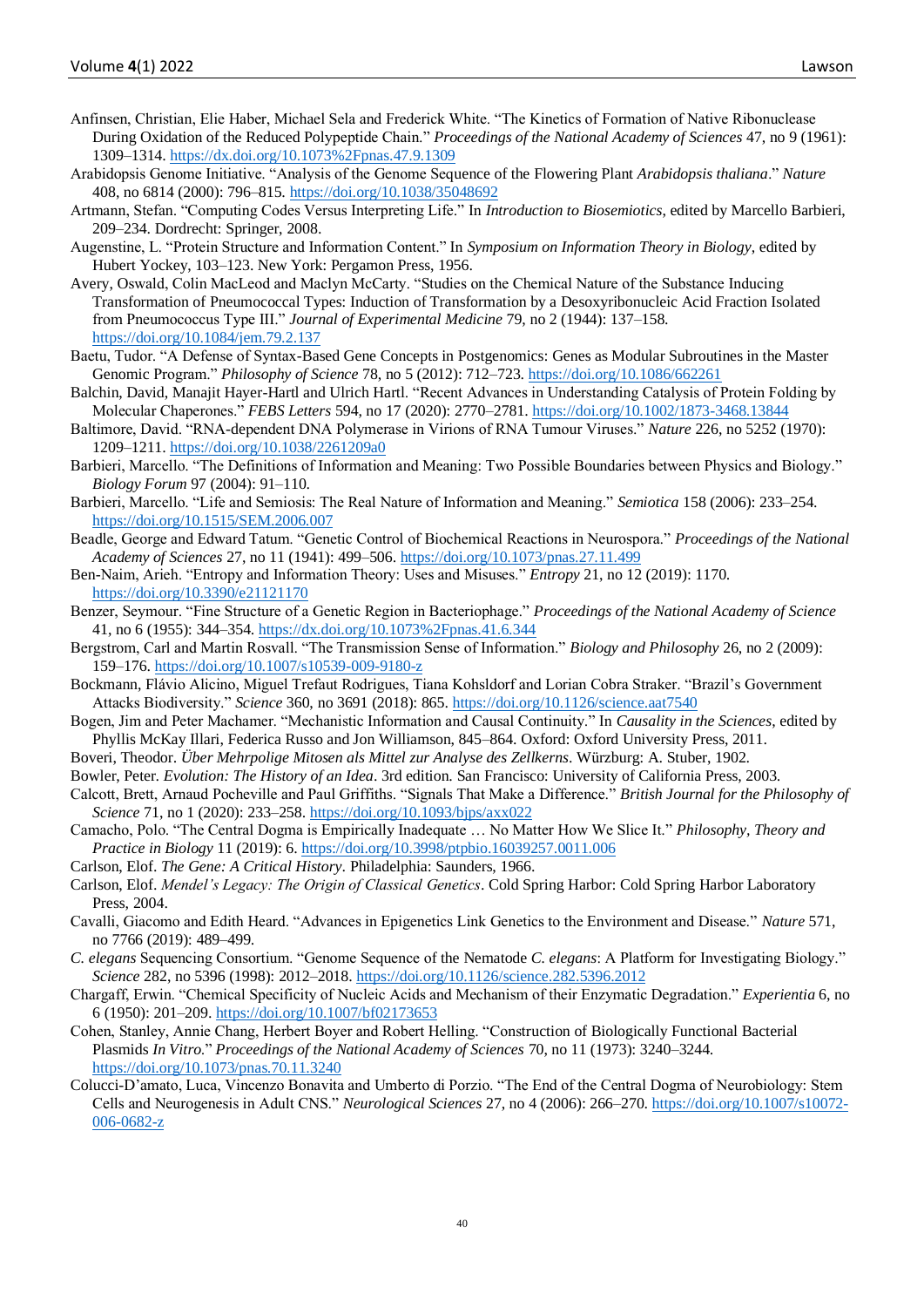Cooper, Stephen. "The Central Dogma of Cell Biology." *Cell Biology International Reports* 5, no 6 (1981): 539–549. [https://doi.org/10.1016/S0309-1651\(81\)80002-1](https://doi.org/10.1016/S0309-1651(81)80002-1)

Crick, Francis. "On Protein Synthesis." *Symposia of the Society for Experimental Biology* 12 (1958): 138–163.

- Crick, Francis, Leslie Barnett, Sydney Brenner and Richard Watts-Tobin. "General Nature of the Genetic Code for Proteins." *Nature* 192, no 4809 (1961): 1227–1232.
- Crick, Francis. "The Genetic Code Yesterday, Today and Tomorrow." *Cold Spring Harbor Symposium Quarterly Biology* 31 (1966): 3–9.
- Crick, Francis. "Central Dogma of Molecular Biology." *Nature* 277, no 5258 (1970): 561–563.
- Darwin, Charles. *On the Origin of Species*. 2nd edition. London: John Murray, 1860.
- Dretske, Fred. "Epistemology and Information." In *Handbook of the Philosophy of Science*, Volume 8, edited by Pieter Adriaans and Johan van Benthem, 29–47. Amsterdam: Elsevier, 2008.
- Edwards, Anthony. "Robert Heath Lock and His Textbook of Genetics, 1906." *Genetics* 194, no 3 (2013): 529–537. <https://doi.org/10.1534/genetics.113.151266>
- Fabris, Francesco. "Shannon Information Theory and Molecular Biology." *Journal of Interdisciplinary Mathematics* 12, no 1 (2009): 41–87. <https://doi.org/10.1080/09720502.2009.10700611>
- Falk, Raphael. "Mendel's Impact." *Science in Context* 19, no 2 (2006): 215–236. <https://doi.org/10.1017/S026988970600086X>
- Falk, Raphael. *Genetic Analysis: A History of Genetic Thinking*. Cambridge: Cambridge University Press, 2009.
- Fantini, Bernardino. "Of Arrows and Flows: Causality, Determination and Specificity in the Central Dogma of Molecular Biology." *History and Philosophy of the Life Sciences* 28, no 4 (2006): 567–593.
- Fleischmann, Robert, Mark Adams, Owen White, Rebecca Clayton, Ewen Kirkness, Anthony Kerlavage, Carol Bult et al. "Whole-Genome Random Sequencing and Assembly of *Haemophilus influenzae* Rd." *Science* 269, no 5223 (1995): 496– 512. <https://doi.org/10.1126/science.7542800>
- Fleming, Donald. "Émigré Physicists and the Biological Revolution." *Perspectives in American History* 2 (1968): 176–213.
- Fogle, Thomas. "Information Metaphors and the Human Genome Project." *Perspectives in Biology and Medicine* 38, no 4 (1995): 535–547. <https://doi.org/10.1353/pbm.1995.0060>
- Fox Keller, Evelyn. *Refiguring Life: Metaphors of Twentieth Century Biology*. New York: Columbia University Press, 1995.
- Fuerst, John. "The Role of Reductionism in the Development of Molecular Biology: Peripheral or Central?" *Social Studies of Science* 12, no 2 (1982): 241–278. <https://doi.org/10.1177%2F030631282012002003>
- Gaffney, Jim, Redeat Tibebu, Rebecca Bart, Getu Beyene, Dejene Girma, Ndjiod ArdoKae, Emma S. Mace et al. "Open Access to Genetic Sequence Data Maximizes Value to Scientists, Farmers and Society." *Global Food Security* 26 (2020): 100411. <https://doi.org/10.1016/j.gfs.2020.100411>
- Gamow, George and Martynas Yčas. "The Cryptographic Approach to the Problem of Protein Synthesis." In *Symposium on Information Theory in Biology*, edited by Hubert Yockey, 63–69. New York: Pergamon Press, 1956.
- Gene Ontology Consortium. "Gene Ontology Consortium: Going Forward." *Nucleic Acids Research* 43, no D1 (2015): D1049–D1056. <https://doi.org/10.1093/nar/gku1179>
- Gibbs, Richard. "The Human Genome Project Changed Everything." *Nature Reviews Genetics* 21, no 10 (2020): 575–576. <https://doi.org/10.1038/s41576-020-0275-3>
- Gibbs, Richard, John Belmont, Paul Hardenbol, Thomas Willis and Fuli Yu. "The International HapMap Project." *Nature* 426, no 6968 (2003): 789–796.
- Godfrey-Smith, Peter. "Misinformation." *Canadian Journal of Philosophy* 19, no 4 (1989): 533–550. <https://doi.org/10.1080/00455091.1989.10716781>
- Godfrey-Smith, Peter. "Genes and Codes: Lessons from the Philosophy of Mind?" In *Biology Meets Psychology: Constraints, Conjectures, Connections*, edited by Valerie Hardcastle, 305–331. Cambridge: MIT Press, 1999.
- Godfrey-Smith, Peter. "Information, Arbitrariness, and Selection: Comments on Maynard Smith." *Philosophy of Science* 67, no 2 (2000): 202–207. <https://doi.org/10.1086/392770>
- Godfrey-Smith, Peter. "On the Theoretical Role of 'Genetic Coding.'" *Philosophy of Science* 67, no 1 (2000): 26–44. <https://doi.org/10.1086/392760>
- Godfrey-Smith, Peter. "Genes Do Not Encode Information for Phenotypic Traits." In *Contemporary Debates in Philosophy of Science,* edited by Christopher Hitchcock, 275–289. Oxford: Blackwell Publishing, 2003.
- Godfrey-Smith, Peter. "Information in Biology." In *The Cambridge Companion to the Philosophy of Biology*, edited by David Hull and Michael Ruse, 103–119. Cambridge: Cambridge University Press, 2008.
- Godfrey-Smith, Peter, "Senders, Receivers and Genetic Information: Comments on Bergstrom and Rosvall." *Biology and Philosophy* 26, no 2 (2011): 177–181.
- Goffeau, A., B. Barrell, H. Bussey, R. Davis, B. Dujon, H. Feldman et al. "Life with 6000 Genes." *Science* 274, no 5287 (1996): 546–567. <https://doi.org/10.1126/science.274.5287.546>
- Grice, H. Paul, "Meaning." *Philosophical Review* 66, no 3 (1957): 377–388.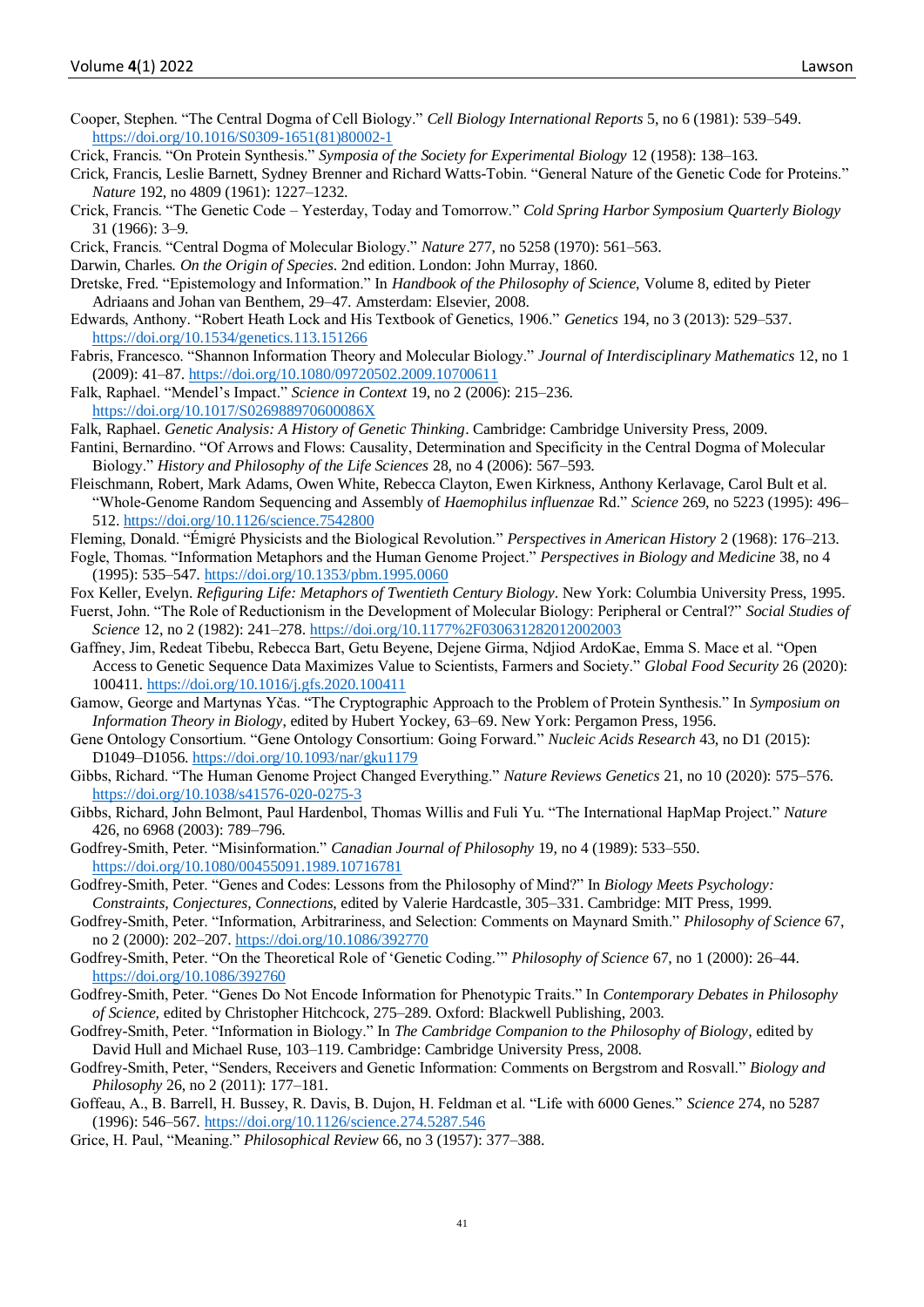- Griffiths, Paul. "Genetic Information: A Metaphor in Search of a Theory." *Philosophy of Science* 68, no 3 (2001): 394–412. <https://doi.org/10.1086/392891>
- Griffiths, Paul. "The Fearless Vampire Conservator: Philip Kitcher, Genetic Determinism, and the Informational Gene." In *Genes in Development: Rethinking the Molecular Paradigm*, edited by Eva Neumann-Held and Christoph Rehmann-Sutter, 175–198. Durham, NC: Duke University Press, 2006.
- Griffiths, Paul. "Lehrman's Dictum: Information and Explanation in Developmental Biology." *Developmental Psychobiology* 55, no 1 (2013): 22–32. <https://doi.org/10.1002/dev.21087>
- Griffiths, Paul. "Proximate and Ultimate Information in Biology." In *The Philosophy of Philip Kitcher*, edited by Mark Couch and Jessica Pfeifer, 74–91. Oxford: Oxford University Press, 2016.
- Griffiths, Paul. "Genetic, Epigenetic and Exogenetic Information in Development and Evolution." *Interface Focus* 7 (2017): 20160152. <https://doi.org/10.1098/rsfs.2016.0152>
- Griffiths, Paul and Russell Gray. "Developmental Systems and Evolutionary Explanation." *Journal of Philosophy* 91, no 6 (1994): 277–304.
- Griffiths, Paul and Russell Gray. "Replicator II: Judgement Day." *Biology and Philosophy* 12, no 4 (1997): 471–492.
- Griffiths, Paul and Russell Gray. "Three Ways to Misunderstand Developmental Systems Theory." *Biology and Philosophy* 20, no 2–3 (2005): 417–425.
- Griffiths, Paul and Robin Knight. "What is the Developmentalist Challenge?" *Philosophy of Science* 62, no 2 (1998): 253– 258. <https://doi.org/10.1086/392636>
- Griffiths, Paul and Karola Stotz. *Genetics and Philosophy: An Introduction*. Cambridge: Cambridge University Press, 2013.
- Griffiths, Paul, Arnaud Pocheville, Brett Calcott, Karola Stotz, Hyunju Kim and Rob Knight. "Measuring Causal Specificity." *Philosophy of Science* 82, no 4 (2015): 529–555. <https://doi.org/10.1086/682914>
- Hamburger, Viktor. "Wilhelm Roux: Visionary with a Blind Spot." *Journal of the History of Biology* 30, no 2 (1997): 229– 238. <https://doi.org/10.1023/a:1004231618837>
- Hammond, Edward and Lim Li Ching. "Discussions on Sequence Information Unravel at Biodiversity Meet, Third World Network." 19 July 2018[. http://www.twn.my/title2/biotk/2018/btk180702.htm](http://www.twn.my/title2/biotk/2018/btk180702.htm)
- Hershey, Alfred and Martha Chase. "Independent Functions of Viral Protein and Nucleic Acid in Growth of Bacteriophage." *Journal of General Physiology* 36, no 1 (1952): 39–56. <https://doi.org/10.1085/jgp.36.1.39>
- Hoffmeyer, Jesper. *Biosemiotics: An Examination into the Signs of Life and the Life of Signs*. Chicago: University of Scranton Press, 2008.
- Hofmeister, Wilhelm. "Ueber die Entwicklung des Pollens." *Botanische Zeitung* 6, no 23 (1848): 425–434.
- Humphries, Fran, Clare Morrison, Charles Lawson, Anastasia Kolesnikova, Sarah Laird and Rachel Wynberg. *Survey of Access and Benefit-Sharing Country Measures Accommodating the Distinctive Features of Genetic Resources for Food and Agriculture and Associated Traditional Knowledge*. Rome: FAO, 2021.
- Humphries, Fran, Hiroko Muraki Gottlieb, Sarah Laird*,* Rachel Wynberg, Charles Lawson, Michelle Rourke et al. "A Tiered Approach to the Marine Genetic Resource Governance Framework under the Proposed UNCLOS Agreement for Biodiversity Beyond National Jurisdiction." *Marine Policy* 122 (2020): 103910.
- International Human Genome Sequencing Consortium. "Initial Sequencing and Analysis of the Human Genome." *Nature* 409, no 6822 (2001): 860–921.
- Jablonka, Eva. "Information: Its Interpretation, Its Inheritance and Its Sharing." *Philosophy of Science* 69, no 4 (2002): 578– 605. <https://doi.org/10.1086/344621>
- Jackson, David, Robert Symons and Paul Berg. "Biochemical Method for Inserting New Genetic Information into DNA of Simian Virus 40: Circular SV40 DNA Molecules Containing Lambda Phage Genes and the Galactose Operon of *Escherichia coli*." *Proceedings of the National Academy of Sciences* 69, no 10 (1972): 2904–2909. <https://doi.org/10.1073/pnas.69.10.2904>
- Jacobs, François and Jacques Monod. "Genetic Regulatory Mechanisms in the Synthesis of Proteins." *Journal of Molecular Biology* 3, no 3 (1961): 318–356. [https://doi.org/10.1016/S0022-2836\(61\)80072-7](https://doi.org/10.1016/S0022-2836(61)80072-7)
- Johannsen, Wilhelm. "The Genotype Conception of Heredity." *American Naturalist* 45, no 531 (1911): 129–159. <https://doi.org/10.1086/279202>
- Judson, Horace. *The Eighth Day of Creation: The Makers of the Revolution in Biology*. New York: Simon and Schuster, 1979.
- Jumper, John, Richard Evans, Alexander Pritzel, Tim Green, Michael Figurnov, Olaf Ronneberger et al. "Highly Accurate Protein Structure Prediction with AlphaFold." *Nature* 596, no 7873 (2021): 583–589.
- Kalmus, H. "A Cybernetical Aspect of Genetics." *Journal of Heredity* 41 (1950): 19–22. <https://doi.org/10.1093/oxfordjournals.jhered.a106044>
- Kaplan, Donald and Todd Cooke. "The Genius of Wilhelm Hofmeister: The Origin of Causal-analytical Research in Plant Development." *American Journal of Botany* 83, no 12 (1996): 1647–1660. [https://doi.org/10.1002/j.1537-](https://doi.org/10.1002/j.1537-2197.1996.tb12823.x) [2197.1996.tb12823.x](https://doi.org/10.1002/j.1537-2197.1996.tb12823.x)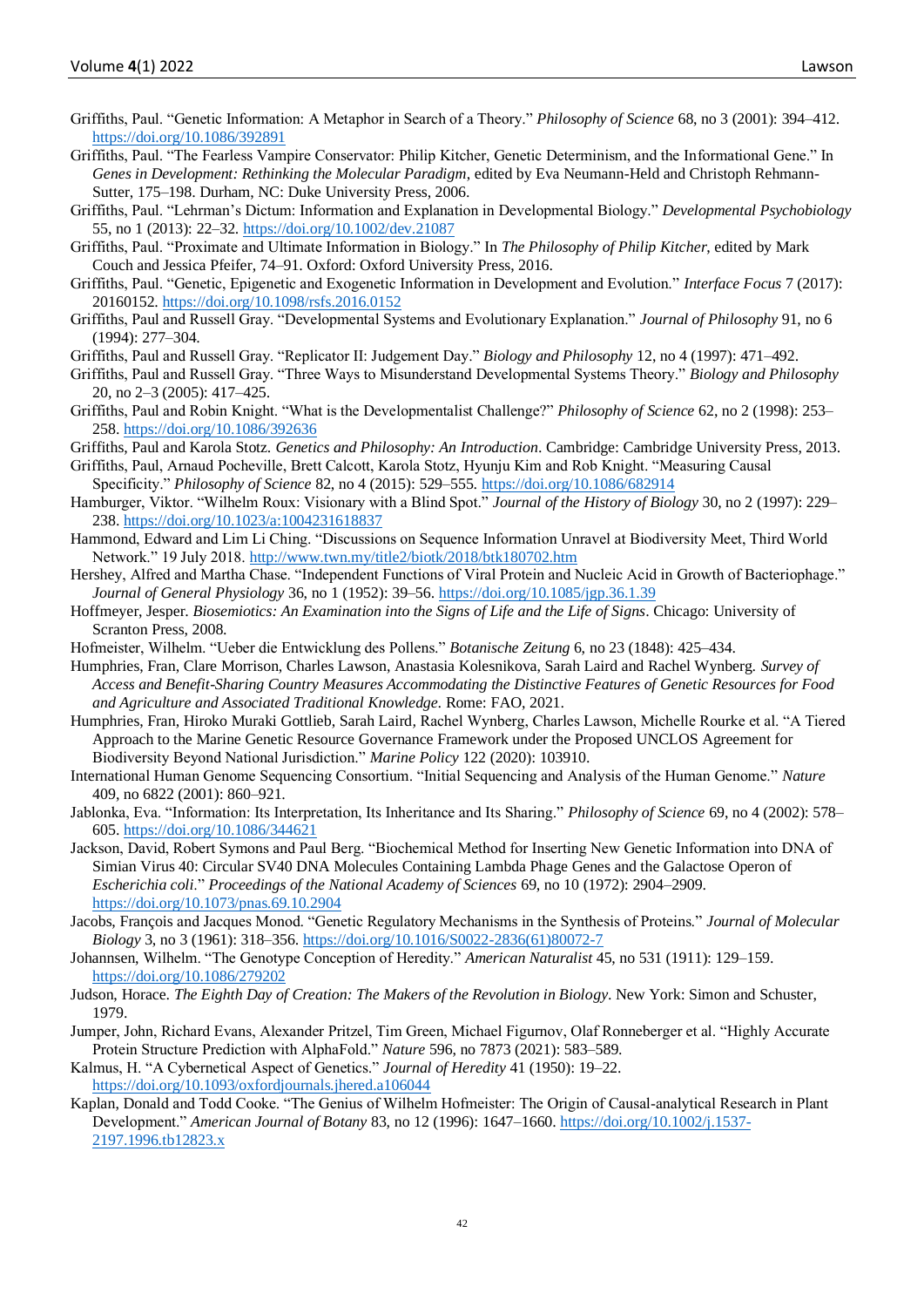- Kay, Lily. *The Molecular Vision of Life: Caltech, the Rockefeller Foundation, and the Rise of the New Biology*. Oxford: Oxford University Press, 1993.
- Kay, Lily. "Who Wrote the Book of Life? Information and the Transformation of Molecular Biology, 1945–55." *Science in Context* 8, no. 4 (1995): 609–634. <https://doi.org/10.1017/S0269889700002210>
- Keller, Evelyn. *The Century of the Gene*. Cambridge: Harvard University Press, 2000.

Kitcher, Philip. "1953 and All That: A Tale of Two Sciences." *Philosophical Review* 93, no 3 (1984): 335–373.

- Kitcher, Philip. "Battling the Undead: How (and How Not) to Resist Genetic Determinism." In *Thinking About Evolution: Historical, Philosophical and Political Perspectives*, edited by Rama Singh, Costas Krimbas, Diane Paul and John Beatty, 396–414. Cambridge: Cambridge University Press, 2001.
- Kitcher, Philip. *In Mendel's Mirror: Philosophical Reflections on Biology*. Oxford: Oxford University Press, 2003.
- Kjosavik, Frode. "From Symbolism to Information? Decoding the Gene Code." *Biology and Philosophy* 22, no 3 (2007): 333–349. <http://dx.doi.org/10.1007/s10539-006-9044-8>
- Kjosavik, Frode. "Genes, Structuring Powers and the Flow of Information in Living Systems." *Biology and Philosophy* 29, no 3 (2014): 379–394. <https://doi.org/10.1007/s10539-013-9407-x>
- Kohler, Robert. "The Management of Science: The Experience of Warren Weaver and the Rockefeller Foundation Programme in Molecular Biology." *Minerva* 14, no 3 (1976): 279–306. <https://doi.org/10.1007/bf01096274>
- Kumar, Lucy. "Information, Meaning, and Error in Biology." *Biological Theory* 9, no 1 (2014): 89–99.
- Kupferschmidt, Kai. "Biologist Raise Alarm over Changes to Biopiracy Rules." *Science* 361, no 6397 (2018): 14. <https://doi.org/10.1126/science.361.6397.14>
- Laird, Sarah, Rachel Wynberg, Michelle Rourke, Fran Humphries, Manuel Ruiz Muller and Charles Lawson. "Rethink the Expansion of Access and Benefit Sharing." *Science* 367, no 6483 (2020): 1200–1202. <https://doi.org/10.1126/science.aba9609>
- Lawson, Charles and Catherine Pickering. "Patent Laws Will Undermine Access Provisions in the Environment Protection and Biodiversity Conservation Bill 1998." *Environmental and Planning Law Journal* 15, no 6 (1998): 401–409.
- Lawson, Charles, Fran Humphries and Michelle Rourke. "The Future of Information under the CBD, Nagoya Protocol, Plant Treaty and PIP Framework." *Journal of World Intellectual Property* 22, no 3–4 (2019): 103–119. <https://doi.org/10.1111/jwip.12118>
- Lawson, Charles, Michelle Rourke and Fran Humphries. "Information as the Latest Site of Conflict in the Ongoing Contests about Access to and Sharing the Benefits from Exploiting Genetic Resources." *Queen Mary Journal of Intellectual Property* 10, no 1 (2020): 7–33. <https://doi.org/10.4337/qmjip.2020.01.01>
- Levy, Aaron. "Information in Biology: A Fictionalist Account." *Noûs* 45, no 4 (2011): 640–657. <https://doi.org/10.1111/j.1468-0068.2010.00792.x>
- Martins, L.A.-C.P. "Did Sutton and Boveri Propose the So-called Sutton-Boveri Chromosome Hypothesis?" *Genetics and Molecular Biology* 22, no 2 (1999): 261–272. <https://doi.org/10.1590/S1415-47571999000200022>
- Maynard-Smith, John. "The Concept of Information in Biology." *Philosophy of Science* 67, no 2 (2000): 177–194. [https://doi.org/10.1007/978-94-017-0475-5\\_18](https://doi.org/10.1007/978-94-017-0475-5_18)
- Mekonnen, Dawit and David Spielman. "Changing Patterns in Genebank Acquisitions of Crop Genetic Materials: An Analysis of Global Policy Drivers and Potential Consequences." *Food Policy* 105 (2021): 102161. <https://doi.org/10.1016/j.foodpol.2021.102161>
- Mendel, Gregor. "Versuche über Pflanzenhybriden." *Verhandlungen des naturforschenden Vereines zu Brünn* 4 (1865): 3– 47. For a translation and commentary by Staffan Müller-Wille and Kersten Hall (2016). British Society for the History of Science Translation Series[. http://www.bshs.org.uk/bshs-translations/mendel](http://www.bshs.org.uk/bshs-translations/mendel)
- Millikan, Ruth. *Language, Thought and Other Biological Categories*. Cambridge: MIT Press, 1984.
- Morange, Michel. *A History of Molecular Biology*. Cambridge: Harvard University Press, 1998.
- Morange, Michael. "What History Tells Us. XIII. Fifty Years of the Central Dogma." *Journal of Biosciences* 33, no 2 (2008): 171–175. <http://dx.doi.org/10.1007/s12038-008-0034-7>
- Morgan, T. "Sex-limited Inheritance in Drosophila." *Science* 32, no 812 (1910): 120–122. <https://doi.org/10.1126/science.32.812.120>
- Morgan, T., A. Sturtevant, H. Muller and C. Bridges. *The Mechanism of Mendelian Heredity*. New York: Henry Holt, 1915.
- Morris, K. and J. Mattick. "The Rise of Regulatory RNA." *Nature Reviews Genetics* 15, no 6 (2014): 423–437. <https://dx.doi.org/10.1038%2Fnrg3722>
- Moss, Lenny. *What Genes Can't Do*. Cambridge: MIT Press, 2003.
- Muller, Michael, Lennart Martens and Rolf Apweiler. "Annotating the Human Proteome: Beyond Establishing a Parts List." *Biochemica and Biophysica Acta* 1774, no 2 (2007): 175–191.
- Neumann, D., A. Borisenko, J. Coddington, C. Häuser, C. Butler, A. Casino et al. "Global Biodiversity Research Tied Up by Juridical Interpretations of Access and Benefit Sharing." *Organisms Diversity and Evolution* 18, no 1 (2018): 1–12. <http://dx.doi.org/10.1007%2Fs13127-017-0347-1>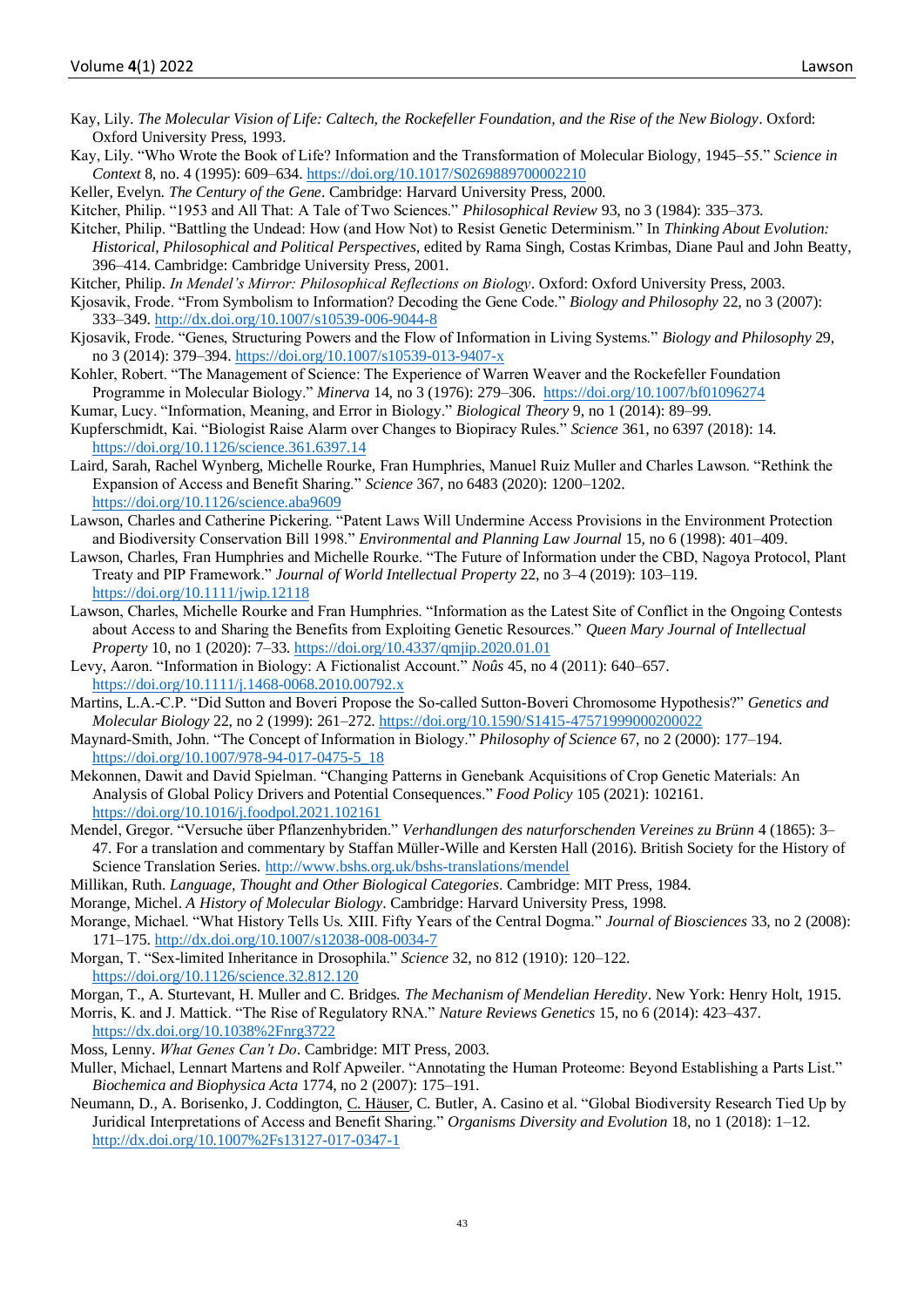- Neumann-Held, Eva. "Genes Causes Codes: Deciphering DNA's Ontological Privilege." In *Genes in Development: Rereading the Molecular Paradigm,* edited by Eva Neumann-Held and Christoph Rehmann-Sutter, 238–271. Durham, NC: Duke University Press, 2006.
- Nijar, Gurdial Singh, Sélim Louafi and Eric Welch. "The Implementation of the Nagoya ABS Protocol for the Research Sector: Experience and Challenges." *International Environmental Agreements: Politics, Law and Economics* 17, no 5 (2017): 607–621.
- Olby, Robert. "Mendel no Mendelian?" *History of Science* 17, no 1 (1979): 53–72. <https://doi.org/10.1177%2F007327537901700103>
- Oyama, Susan. "Causal Democracy and Causal Contributions in Developmental Systems Theory." *Philosophy of Science* 67 (2000): S332–S347. <https://doi.org/10.1086/392830>
- Painter, Theophilus. "A New Method for the Study of Chromosome Aberrations and the Blotting of Chromosome Maps in *Drosophila melanogaster*." *Genetics* 19, no 3 (1934): 175–188. <https://doi.org/10.1093/genetics/19.3.175>
- Pocheville, Arnaud, Paul Griffiths and Karola Stotz. "Comparing Causes An Information-theoretic Approach to Specificity, Proportionality and Stability." In *Logic, Methodology and Philosophy of Science: Proceedings of the 15th International Congress,* edited by Hannes Leitgeb, Ilkka Niiniluoto and Paivi Seppala, 93–102. London: College Publications, 2017.
- Pocheville, Arnaud. "Biological Information as Choice and Construction." *Philosophy of Science* 85, no 5 (2018): 1012– 1025. <https://doi.org/10.1086/699832>
- Portin, Petter and Adam Wilkins. "The Evolving Definition of the Term 'Gene.'" *Genetics* 205, no 4 (2017): 1353–1364. <https://doi.org/10.1534/genetics.116.196956>
- Prathapan, Divakaran, Rohan Pethiyagoda, Kamaljit Bawa, Peter Raven and Priyadarsanan Dharma Rajan. "When the Cure Kills – CBD Limits Biodiversity Research." *Science* 360, no 6396 (2018): 1405–1406. <https://doi.org/10.1126/science.aat9844>
- Quastler, Henry. *Essays on the Use of Information Theory in Biology*. Urbana: University of Illinois Press, 1953.
- Radick, Gregory. "Making Sense of Mendelian Genes." *Interdisciplinary Science Reviews* 45, no 3 (2020): 299–314. <https://doi.org/10.1080/03080188.2020.1794387>
- Ranganathan, Shoba, Kenta Nakai and Christian Schonbach, eds. *Encyclopedia of Bioinformatics and Computational Biology: ABC of Bioinformatics*. Amsterdam: Elsevier, 2018.
- Robert, Jason Scott. *Embryology, Epigenesis and Evolution*. Cambridge: Cambridge University Press, 2004.
- Roll-Hansen, Nils. "Sources of Wilhelm Johannsen's Genotype Theory." *Journal of the History of Biology* 42, no 3 (2009): 457–493. <https://doi.org/10.1007/s10739-008-9166-8>
- Román-Roldán, Ramón, Pedro Bernaola-Galván and José Oliver. "Application of Information Theory to DNA Sequence Analysis: A Review." *Pattern Recognition* 9, no 7 (1996): 1187–1194. [https://doi.org/10.1016/0031-3203\(95\)00145-X](https://doi.org/10.1016/0031-3203(95)00145-X)
- Rosenberg, Alex. *Darwinian Reductionism: Or, How to Stop Worrying and Love Molecular Biology*. Chicago: University of Chicago Press, 2006.
- Rosenberg, Alex. "Is Epigenetic Inheritance a Counterexample of the Central Dogma?" *History and Philosophy of the Life Sciences* 28, no 4 (2006): 549–565.
- Rourke, Michelle, Mark Eccleston-Turner, Alexandra Phelan and Lawrence Gostin. "Policy Opportunities to Enhance Sharing for Pandemic Research." *Science* 368, no 6492 (2020): 716–718. <https://doi.org/10.1126/science.abb9342>
- Rout, Saroj, Michael Friedmann, Roland Riek and Jason Greenwald. "A Prebiotic Template-directed Peptide Synthesis Based on Amyloids." *Nature Communications* 9 (2018): 234. <https://doi.org/10.1038/s41467-017-02742-3>
- Roux, Wilhelm. *Ueber die Bedeutung der Kerntheilungsfiguren: Eine Hypothetische Erorterung*. Leipzig: Verlag von Wilhelm Engelmann, 1883.
- Sanger, F., A. Coulson, T. Friedmann, G. Air, B. Barrell, N. Brown et al. "The Nucleotide Sequence of Bacteriophage φX174." *Journal of Molecular Biology* 125, no 2 (1978): 225–246. [https://doi.org/10.1016/0022-2836\(78\)90346-7](https://doi.org/10.1016/0022-2836(78)90346-7)
- Sara, Rodrigo, Markus Wyss, René Custers*,* Anouk in 't Veld and Dominic Muyldermans. "A Need for Recalibrating Access and Benefit Sharing." *EMBO Reports*, e53973 (2021): 1–4. <https://doi.org/10.15252/embr.202153973>
- Sarabhai, A., A. Stretton, S. Brenner and A. Bolle. "Co-linearity of the Gene with the Polypeptide Chain." *Nature* 201, no 4914 (1964): 13–17.
- Sarkar, Sahotra. "Decoding 'Coding'-Information and DNA." *BioScience* 46, no 11 (1996): 857–864. <https://doi.org/10.2307/1312971>
- Sarkar, Sahorta. "Biological Information: A Skeptical Look at Some Central Dogmas of Molecular Biology." In *The Philosophy and History of Molecular Biology: New Perspectives*, edited by Sahorta Sarkar, 187–232. Dordrecht: Kluwer, 1996.
- Sarkar, Sahotra. "Genes Encode Information for Phenotypic Traits." In *Contemporary Debates in Philosophy of Science,*  edited by Christopher Hitchcock, 259–274. Malden: Blackwell Publishing, 2003.
- Schaffner, Kenneth. "The Watson-Crick Model and Reductionism." *British Journal for the Philosophy of Science* 20, no 4 (1969): 325–348. <https://doi.org/10.1093/bjps/20.4.325>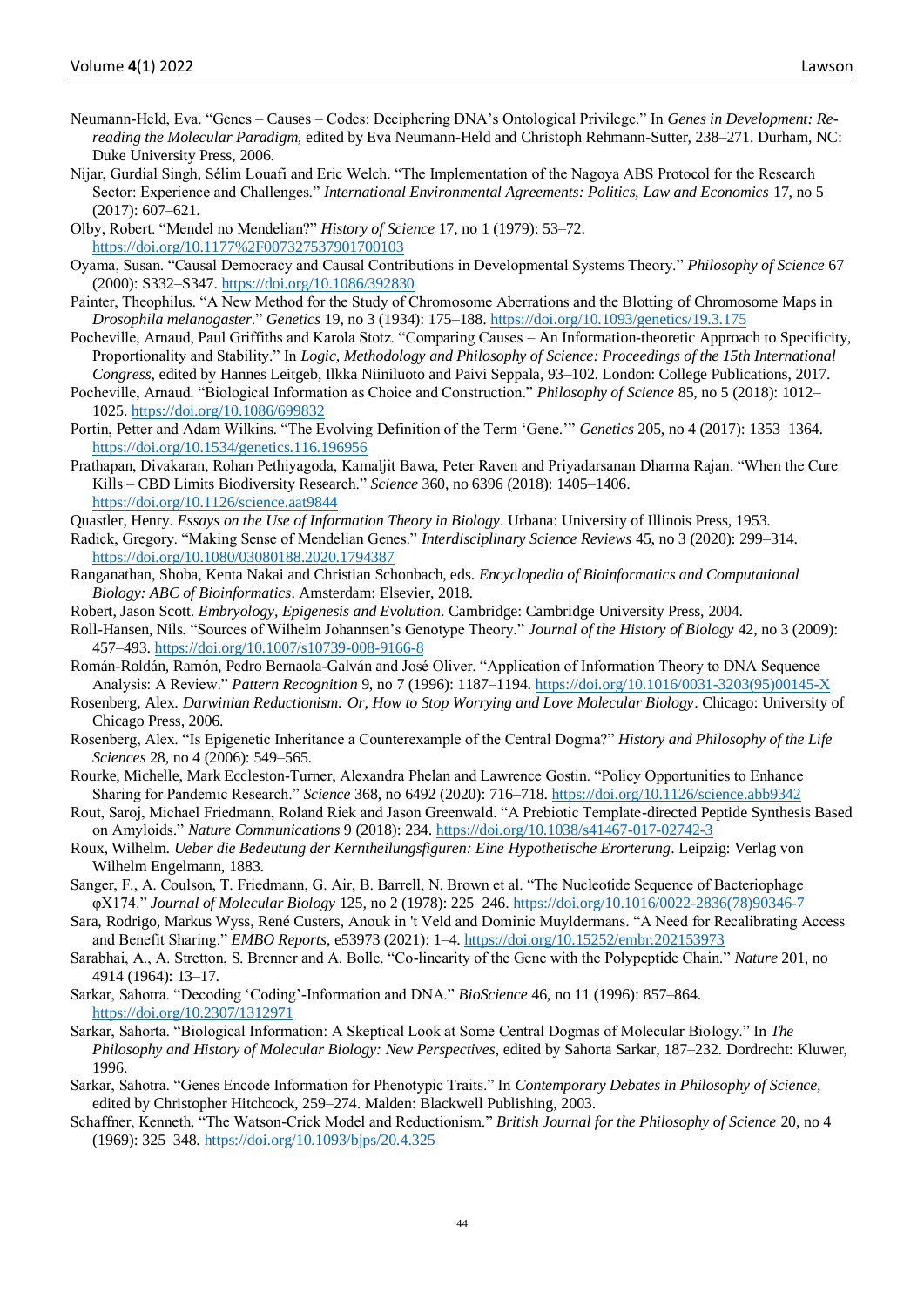- Schmucker, Dietmar and Brian Chen. "Dscam and DSCAM: Complex Genes in Simple Animals, Complex Animals Yet Simple Genes." *Genes and Development* 23, no 2 (2009): 147–156.
- Schrödinger, Erwin. *What is Life? The Physical Basis of the Living Cell*. Cambridge: Cambridge University Press, 1944. Scott, Deborah and Dominic Berry. "Genetic Resources in the Age of the Nagoya Protocol and Gene/Genome Synthesis."

Report and Analysis of an Interdisciplinary Workshop: University of Edinburgh, 2017. [https://haseloff.plantsci.cam.ac.uk/resources/SynBio\\_reports/Nagoya\\_workshop\\_report\\_2018.pdf](https://haseloff.plantsci.cam.ac.uk/resources/SynBio_reports/Nagoya_workshop_report_2018.pdf)

- Shannon, Claude. "A Mathematical Theory of Communication." *Bell System Technical Journal* 27, no 3 (1948): 379–423. <https://doi.org/10.1002/j.1538-7305.1948.tb01338.x>
- Shannon, Claude and Warren Weaver. *The Mathematical Theory of Communication*. Urbana: University of Illinois Press, 1949.
- Shapiro, Jim, Lorne Machattie, Larry Eron, Garret Ihler, Karin Ippen and Jon Beckwith. "Isolation of Pure *lac* Operon DNA." *Nature* 224, no 5221 (1969): 768–774.
- Shea, Nicholas. "Representation in the Genome and in Other Inheritance Systems." *Biology and Philosophy* 22, no 3 (2007): 313–331. <https://doi.org/10.1007/s10539-006-9046-6>
- Shea, Nicholas. "Consumers Need Information: Supplementing Teleosemantics with an Input Condition." *Philosophy and Phenomenological Research* 75, no 2 (2007): 404–435. <https://doi.org/10.1111/j.1933-1592.2007.00082.x>
- Shea, Nicholas. "Developmental Systems Theory Formulated as a Claim about Inherited Representations." *Philosophy of Science* 78, no 1 (2011): 60–82. <https://doi.org/10.1086/658110>
- Shea, Nicholas. "Inherited Representations are Read in Development." *British Journal for the Philosophy of Science* 64, no 1 (2013): 1–31. <https://doi.org/10.1093/bjps/axr050>
- Smith, David, Hariet Hinz, Joseph Mulema, Philip Weyl and Matthew Ryan. "Biological Control and the Nagoya Protocol on Access and Benefit Sharing – A Case of Effective Due Diligence." *Biocontrol Science and Technology* 28, no 10 (2018): 914–926. <https://doi.org/10.1080/09583157.2018.1460317>
- Stegmann, Ulrich. "The Arbitrariness of the Genetic Code." *Biology and Philosophy* 19, no 2 (2004): 205–222. <https://doi.org/10.1023/B:BIPH.0000024412.82219.a6>
- Stegmann, Ulrich. "Genetic Information as Instructional Content." *Philosophy of Science* 72, no 3 (2005): 425–443. <https://doi.org/10.1086/498472>
- Stegmann, Ulrich. "DNA, Inference and Information." *British Journal for the Philosophy of Science* 60, no 1 (2009): 1–17. <https://doi.org/10.1093/bjps/axn041>
- Stegmann, Ulrich. "Varieties of Parity." *Biology and Philosophy* 27, no 6 (2012): 903–918.
- Sterelny, Kim. "The 'Genetic Program' Program: A Commentary on Maynard-Smith on Information in Biology." *Philosophy of Science* 67, no 2 (2000): 195–201.
- Sterelny, Kim and Paul Griffiths. Sex and Death: An Introduction to the Philosophy of Biology. Chicago, Illinois: University of Chicago Press 1999.
- Sterelny, Kim and Philip Kitcher. "The Return of the Gene." *Journal of Philosophy* 85, no 7 (1988): 339–361. <https://doi.org/10.2307/2026953>
- Sterelny, Kim, Kelly Smith and Michael Dickison. "The Extended Replicator." *Biology and Philosophy* 11, no 3 (1996): 377–403.
- Stotz, Karola. "With 'Genes' Like That, Who Needs an Environment? Postgenomics's Argument for the 'Ontogeny of Information.'" *Philosophy of Science* 73, no 5 (2006): 905–917. <https://doi.org/10.1086/518748>
- Stotz, Karola. "Molecular Epigenesis: Distributed Specificity as a Break in the Central Dogma." *History and Philosophy of the Life Sciences* 28, no 4 (2006): 533–548.
- Stotz, Karola and Paul Griffiths. "Biological Information, Causality and Specificity An Intimate Relationship." In *From Matter to Life: Information and Causality*, edited by Sara Imari Walker, Paul Davies and George Ellis, 366–390. Cambridge: Cambridge University Press, 2017.
- Sturtevant, A. "The Linear Arrangement of the Six Sex Linked Factors in Drosophila, as Shown by their Mode of Association." *Journal of Experimental Zoology* 14, no 1 (1913): 43–59. <https://doi.org/10.1002/jez.1400140104>
- Šustar, Predrag. "Crick's Notion of Genetic Information and the 'Central Dogma' of Molecular Biology." *British Journal for the Philosophy of Science* 58, no 1 (2007): 13–24. <https://doi.org/10.1093/bjps/axl018>
- Sutton, Walter. "The Chromosomes in Heredity." *Biological Bulletin* 4, no 5 (1903): 231–250. <https://doi.org/10.2307/1535741>
- Tang, Wei, Yongjun Fei and Michael Page. "Biological Significance of RNA Editing in Cells." *Molecular Biotechnology* 59, no (2012): 91–100. <https://doi.org/10.1007/s12033-012-9498-7>
- Temin, Howard and Satoshi Mizutani. "RNA-dependent DNA Polymerase in Virions of Rous sarcoma Virus." *Nature* 226, no 5252 (1970): 1211–1213.
- Thieffry, Denis and Sahotra Sarkar. "Forty Years under the Central Dogma." *Trends in Biochemical Science* 23, no 8 (1998): 312–316. [https://doi.org/10.1016/s0968-0004\(98\)01244-4](https://doi.org/10.1016/s0968-0004(98)01244-4)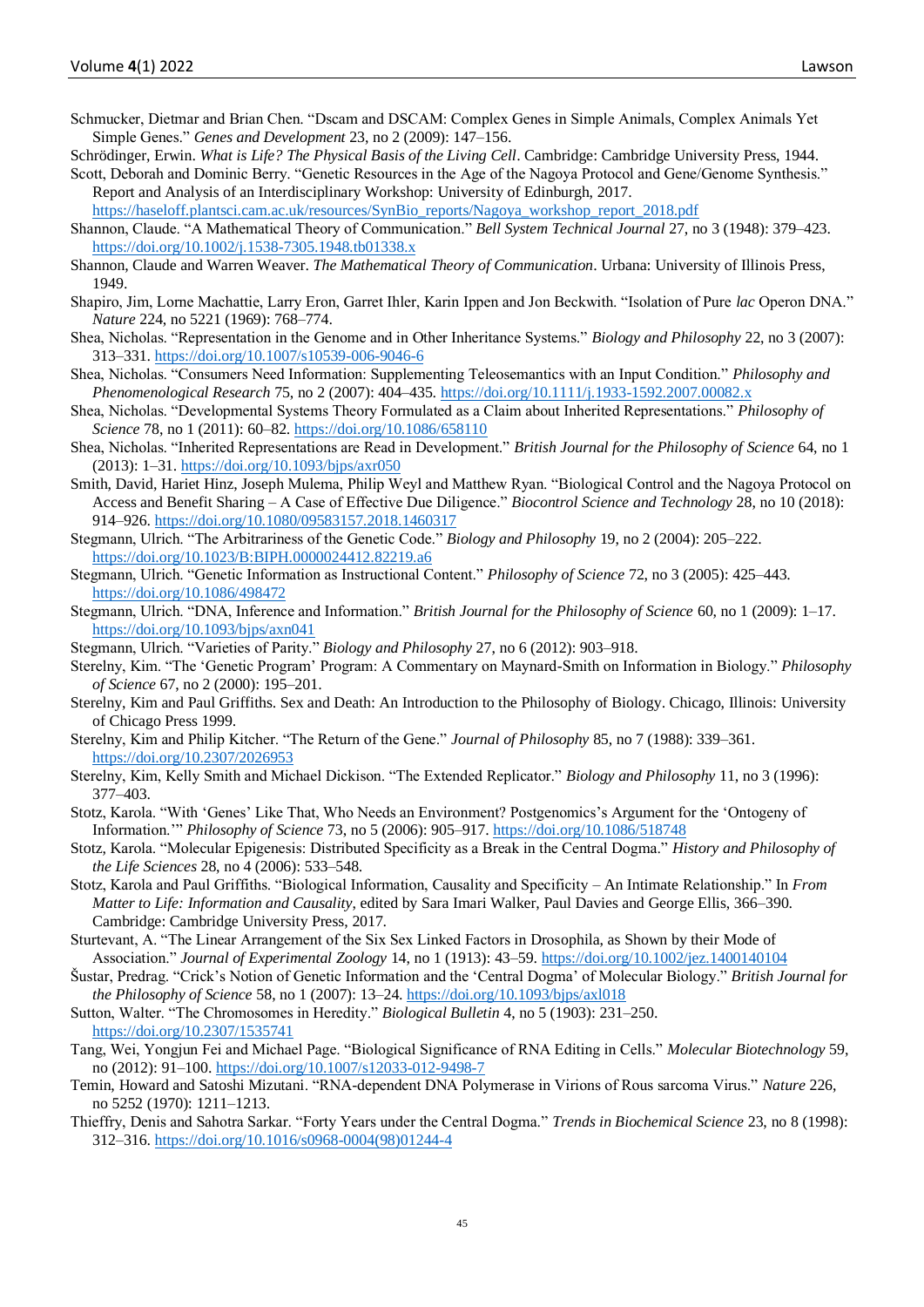- Venter, Craig, Mark Adams, Eugene Myers, Peter Li, Richard Mural and Granger Sutton. "The Sequence of the Human Genome." *Science* 291, no 5507 (2001): 1304–1351. <https://doi.org/10.1126/science.1058040>
- Wagner, Andreas. "The Role of Robustness in Phenotypic Adaptation and Innovation." *Proceedings of the Royal Society B: Biological Sciences* 279, no 1732 (2012): 1249–1258. <https://doi.org/10.1098/rspb.2011.2293>
- Wanscher, Johan. "An Analysis of Wilhelm Johannsen's Genetical Term 'Genotype' 1909–26." *Hereditas* 79, no 1 (1975): 1–4. <https://doi.org/10.1111/j.1601-5223.1975.tb01456.x>
- Ward Bynum, Terrell. "Informational Metaphysics: The Informational Nature of Reality." In *The Routledge Handbook of Philosophy of Information*, edited by Luciano Floridi, 219–234. London: Taylor & Francis Group, 2016.
- Watanabe, Myrna. "The Nagoya Protocol: The Conundrum of Defining Digital Sequence Information." *BioScience* 69, no 6 (2019): 480. <https://doi.org/10.1093/biosci/biz034>
- Waters, Kenneth. "Genes Made Molecular." *Philosophy of Science* 61, no 2 (1994): 163–185. <https://doi.org/10.1086/289794> Waters, Kenneth. "Causes that Make a Difference." *Journal of Philosophy* 104, no 11 (2007): 551–579.
- Watson, James and Freidrich Crick. "Molecular Structure of Nucleic Acids: A Structure for Deoxyribose Nucleic Acid." *Nature* 171, no 4356 (1953): 737–738.
- Watson, James and Freidrich Crick. "Genetical Implications of the Structure of Deoxyribose Nucleic Acid." *Nature* 171, no 4361 (1953): 964–967.
- Weaver, Warren. "Molecular Biology: Origin of the Term." *Science* 170, no 3958 (1970): 581–582. <https://doi.org/10.1126/science.170.3958.581-a>
- Weber, Marcel and Michael Ruse. *Philosophy of Experimental Biology*. Cambridge: Cambridge University Press, 2004.
- Weber, Marcel. "The Central Dogma as a Thesis of Causal Specificity." *History and Philosophy of the Life Sciences* 28, no 4 (2006): 595–609.
- Weber, Marcel. "Which Kind of Causal Specificity Matters Biologically?" *Philosophy of Science* 84, no 3 (2017): 574–585.
- Wilhelm Johannsen. *Elemente der exakten Ereblichkeitslehre (Elements of an Exact Theory of Heredity)*. Jena: Gustav Fischer, 1909.
- Williams, China, Alexandra Walsh, Valentina Vaglica, Aysegül Sirakaya, Manuela da Silva and Gemedo Dalle. "Conservation Policy: Helping or Hindering Science to Unlock Properties of Plants and Fungi." *Plants, People, Planet* 2, no 5 (2020): 535–545. <https://doi.org/10.1002/ppp3.10139>
- Williams, George. *Plan and Purpose in Nature: Science Masters*. London: Weidenfeld & Nicolson, 1992.
- Witty, Michael. "Pollen Development, Membranes and Features of the Nucleus in Tradescantia and related genera: A
- Translation of Wilhelm Hofmeister's 1848 Paper 'Ueber die Entwicklung des Pollens.'" *Huntia* 15, no 2 (2015): 75–86.
- Witzany, Günther. *Life: The Communicative Structure – A New Philosophy of Biology*. Witzany: Norderstedt, 2000. Woodward, James. *Making Things Happen*. Oxford: Oxford University Press, 2003.
- Wright, Kate, Nick Fisk and Dina Newman. "DNA → RNA: What Do Students Think the Arrow Means?" *Life Sciences Education* 13, no. 2 (2014): 338–348. <https://doi.org/10.1187/cbe.cbe-13-09-0188>
- Wyatt, H. "When Does Information Become Knowledge." *Nature* 235, no 5333 (1972): 86–89.
- Yčas, Martynas. "The Protein Text." In *Symposium on Information Theory in Biology*, edited by Hubert Yockey, 70–100. New York: Pergamon Press, 1956.
- Yockey, H. "An Application of Information Theory to the Central Dogma and the Sequence Hypothesis." *Journal of Theoretical Biology* 46, no 2 (1974): 369–406. [https://doi.org/10.1016/0022-5193\(74\)90005-8](https://doi.org/10.1016/0022-5193(74)90005-8)
- Young, Tomme and Morten Tvedt. *Drafting Successful Access and Benefit-sharing Contracts*. Leiden Netherlands: Brill, 2017.
- Yoxen, E. "Where Does Schroedinger's 'What is Life?' Belong in the History of Molecular Biology?" *History of Science* 17, no 1 (1979): 17–52. <https://doi.org/10.1177%2F007327537901700102>

#### **Primary Materials**

#### **India**

*Biological Diversity Act 2002* (India).

#### **Kenya**

*Environmental Management and Co-ordination (Conservation on Biological Diversity and Resources, Access to Genetic Resources and Benefit Sharing) Regulations 2006* (Kenya).

#### **Malaysia**

*Access to Biological Resources and Benefit-Sharing Act 2017* (Malaysia).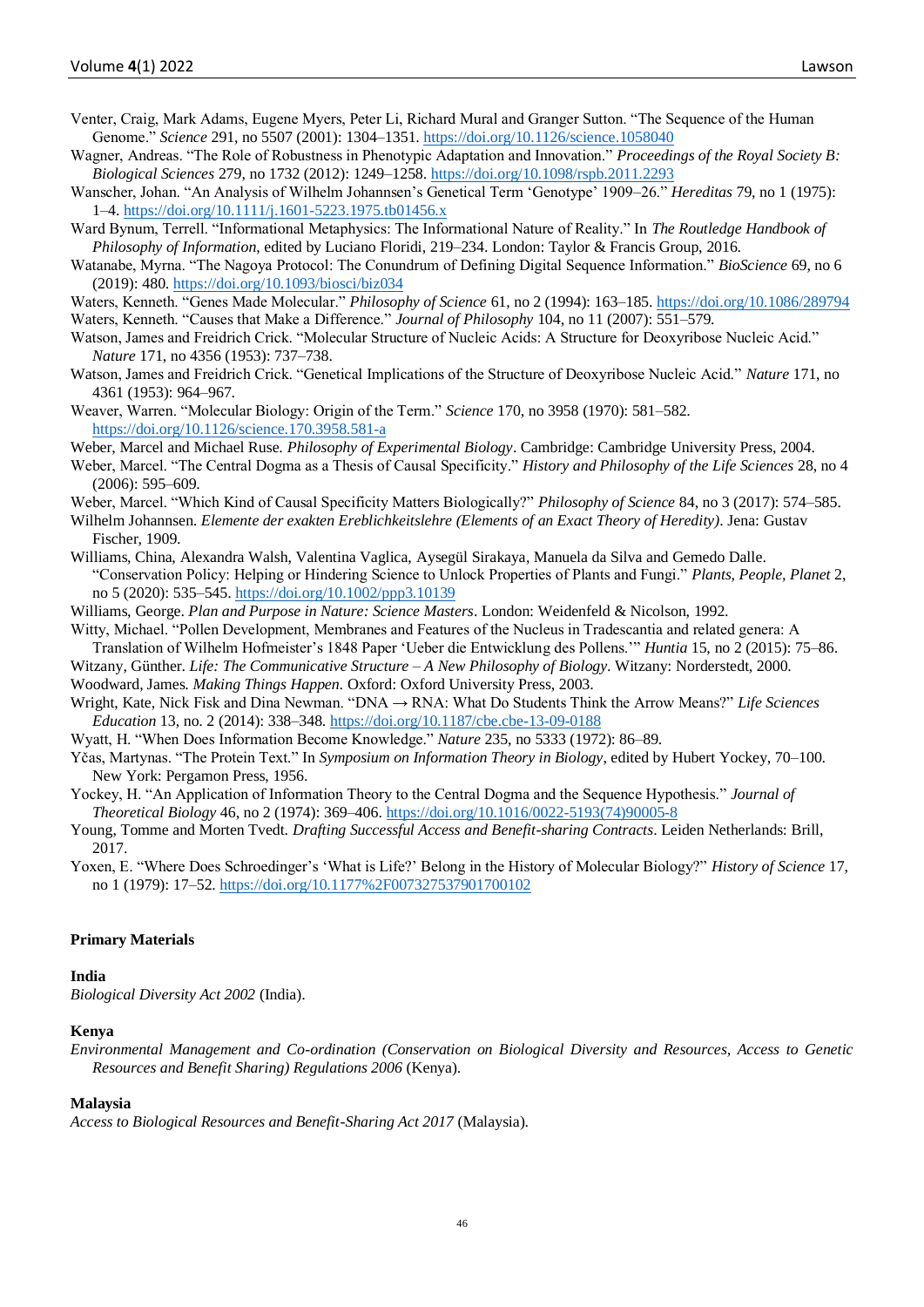## **International**

Convention on Biological Diversity (opened for signature 5 June 1992, 1760 UNTS 79 [entered into force 29 December 1993]). Marrakesh Agreement Establishing the World Trade Organization, Annex 1C (Agreement on Trade Related Aspects of Intellectual Property Rights) (signed 15 April 1994, 1867 UNTS 154 [entered into force 1 January 1995]).

Nagoya Protocol on Access to Genetic Resources and the Fair and Equitable Sharing of Benefits Arising from their Utilization to the Convention on Biological Diversity, (adopted 29 October 2010, 3008 UNTS 1 [entered into force 12 October 2014]).

#### **Secondary Legal Materials**

#### *Contracting Party Responses to the DSI Debates*

African Union Commission on behalf of the African Group.<https://www.cbd.int/abs/DSI-views/2019/AfricanGroup-DSI.pdf> Australia.<https://www.cbd.int/abs/DSI-views/2019/Australia-DSI.pdf> Brazil.<https://www.cbd.int/abs/DSI-views/2019/Brazil-DSI.pdf> Canada.<https://www.cbd.int/abs/DSI-views/2019/Canada-DSI.pdf> Ethiopia.<https://www.cbd.int/abs/DSI-views/2019/Ethiopia-DSI.pdf> European Union and its Member States.<https://www.cbd.int/abs/DSI-views/2019/EU-MS-DSI.pdf> India.<https://www.cbd.int/abs/DSI-views/2019/India-DSI.pdf> Iran.<https://www.cbd.int/abs/DSI-views/2019/Iran-DSI.pdf> Japan.<https://www.cbd.int/abs/DSI-views/2019/Japan-DSI.pdf> Korea.<https://www.cbd.int/abs/DSI-views/2019/ROK-DSI.pdf> Madagascar[. https://www.cbd.int/abs/DSI-views/2019/Madagascar-DSI.pdf](https://www.cbd.int/abs/DSI-views/2019/Madagascar-DSI.pdf) South Africa[. https://www.cbd.int/abs/DSI-views/2019/SouthAfrica-DSI.pdf](https://www.cbd.int/abs/DSI-views/2019/SouthAfrica-DSI.pdf) Switzerland.<https://www.cbd.int/abs/DSI-views/2019/Switzerland-DSI.pdf>

### *Governing Body Documents*

- CBD/COP/13/25 (2016) Conference of the Parties to the Convention on Biological Diversity, *Report of the Conference of the Parties to the Convention on Biological Diversity on its Thirteenth Meeting*. Montreal: Secretariat of the Convention on Biological Diversity.
- CBD/COP/14/14 (2018) Conference of the Parties to the Convention on Biological Diversity, *Report of the Conference of the Parties to the Convention on Biological Diversity on its Fourteenth Meeting*. Montreal: Secretariat of the Convention on Biological Diversity.
- CBD/DSI/AHTEG/2018/1/3 (2018) *Ad Hoc* Technical Expert Group on Digital Sequence Information on Genetic Resources, *Fact-Finding and Scoping Study on Digital Sequence Information on Genetic Resources in the Context of the Convention on Biological Diversity and the Nagoya Protocol*. Montreal: Secretariat of the Convention on Biological Diversity.
- CBD/DSI/AHTEG/2018/1/4 (2018) *Ad Hoc* Technical Expert Group on Digital Sequence Information on Genetic Resources, *Report of the Ad Hoc Technical Expert Group on Digital Sequence Information on Genetic Resources*. Montreal: Secretariat of the Convention on Biological Diversity.
- CBD/DSI/AHTEG/2020/1/3 (2018) *Ad Hoc* Technical Expert Group on Digital Sequence Information on Genetic Resources, *Digital Sequence Information on Genetic Resources: Concept, Scope and Current Use.* Montreal: Secretariat of the Convention on Biological Diversity.
- CBD/DSI/AHTEG/2020/1/4 (2020) *Ad Hoc* Technical Expert Group on Digital Sequence Information on Genetic Resources, *Combined Study on Digital Sequence Information (DSI) in Public and Private Databases and Traceability.* Montreal: Secretariat of the Convention on Biological Diversity.
- CBD/DSI/AHTEG/2020/1/5 (2020) *Ad Hoc* Technical Expert Group on Digital Sequence Information on Genetic Resources, *Fact-finding Study on How Domestic Measures Address Benefit-sharing Arising from Commercial and Non-commercial Use of Digital Sequence Information on Genetic Resources and Address the Use of Digital Sequence Information on Genetic Resources for Research and Development.* Montreal: Secretariat of the Convention on Biological Diversity.
- CBD/DSI/AHTEG/2020/1/7 (2020) *Ad Hoc* Technical Expert Group on Digital Sequence Information on Genetic Resources, *Report of the Ad Hoc Technical Expert Group on Digital Sequence Information on Genetic Resources.* Montreal: Secretariat of the Convention on Biological Diversity.
- CBD/NP/MOP/2/13 (2016) Conference of the Parties to the Convention on Biological Diversity Serving as the Meeting of the Parties to the Nagoya Protocol on Access to Genetic Resources and the Fair and Equitable Sharing of the Benefits Arising from their Utilization, *Report of the Conference of the Parties to the Convention on Biological Diversity Serving as the Meeting of the Parties to the Nagoya Protocol on Access to Genetic Resources and the Fair and Equitable Sharing of the Benefits Arising from their Utilization on its Second Meeting*. Montreal: Secretariat of the Convention on Biological Diversity.